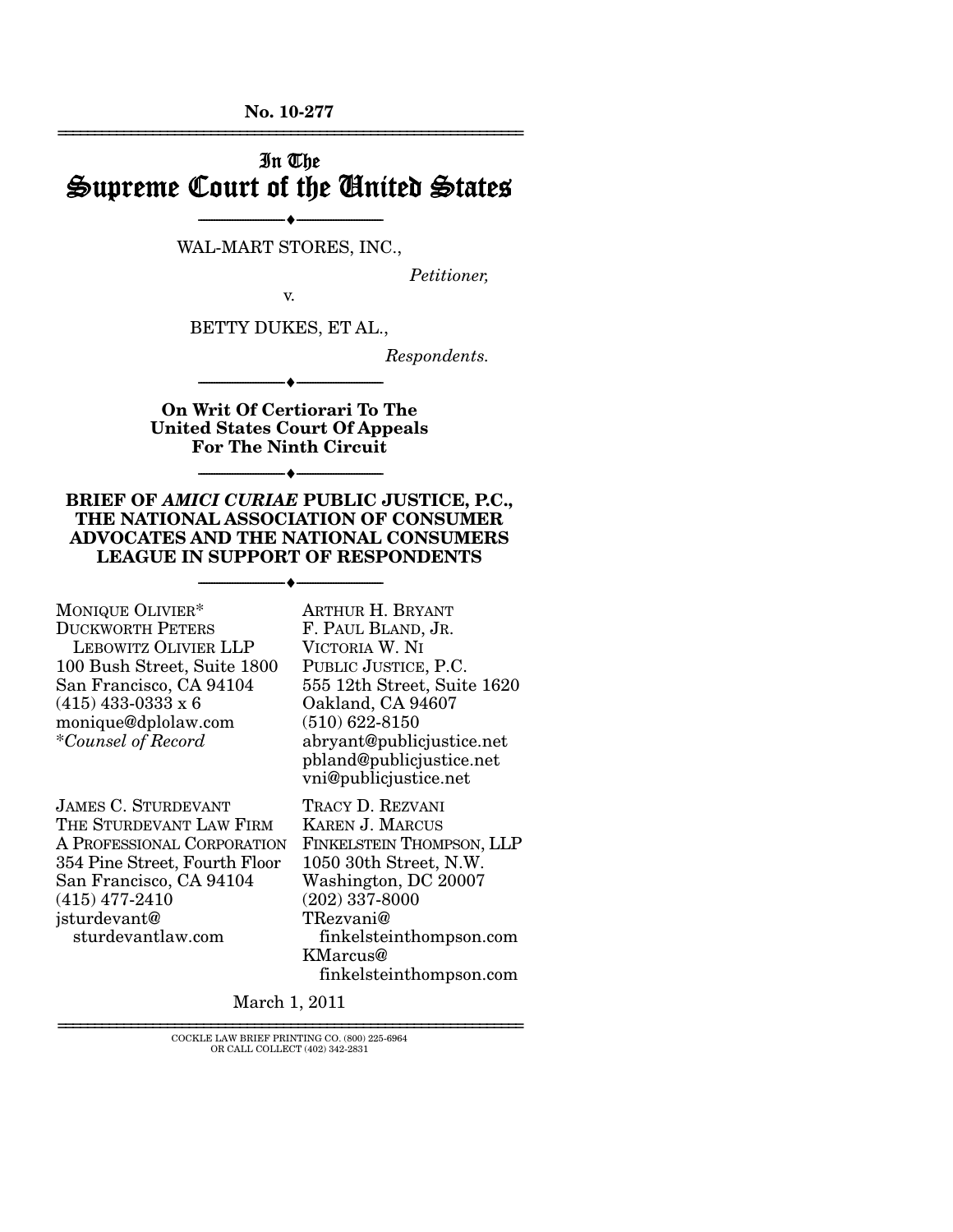## TABLE OF CONTENTS

Page

|    |           | STATEMENT OF INTEREST OF AMICI CURIAE                                                                                                                   | $\mathbf{1}$ |
|----|-----------|---------------------------------------------------------------------------------------------------------------------------------------------------------|--------------|
|    |           | INTRODUCTION AND SUMMARY OF ARGU-                                                                                                                       | 4            |
|    |           |                                                                                                                                                         | 9            |
| I. |           | CLASS ACTIONS ARE AN IMPORTANT<br>AND NECESSARY DEVICE TO VINDI-<br>CATE THE RIGHTS OF THOSE WHO<br>OTHERWISE WOULD BE DENIED AC-<br>CESS TO THE COURTS | 9            |
|    |           | A. Class Actions Play an Important Role                                                                                                                 |              |
|    |           |                                                                                                                                                         | 9            |
|    |           | 1. Class Actions Play an Important<br>Role in Expanding Access to the<br>Courts for the Aggrieved                                                       | 10           |
|    |           | Class Actions Are Uniquely De-<br>2.<br>signed to Resolve Multiple Claims<br>Efficiently and May Be Superior to                                         | 11           |
|    |           | Class Actions Play an Important<br>3.<br>Role in the Enforcement of Federal<br>and State Laws Where Govern-<br>ment Agencies Fall Short                 | 12           |
|    | <b>B.</b> | Due to Substantial Barriers to Seek-<br>ing Individual Relief, Class Actions<br>Are Often the Only Way to Redress<br>Wrongs and Hold Businesses Ac-     | 14           |
|    |           |                                                                                                                                                         |              |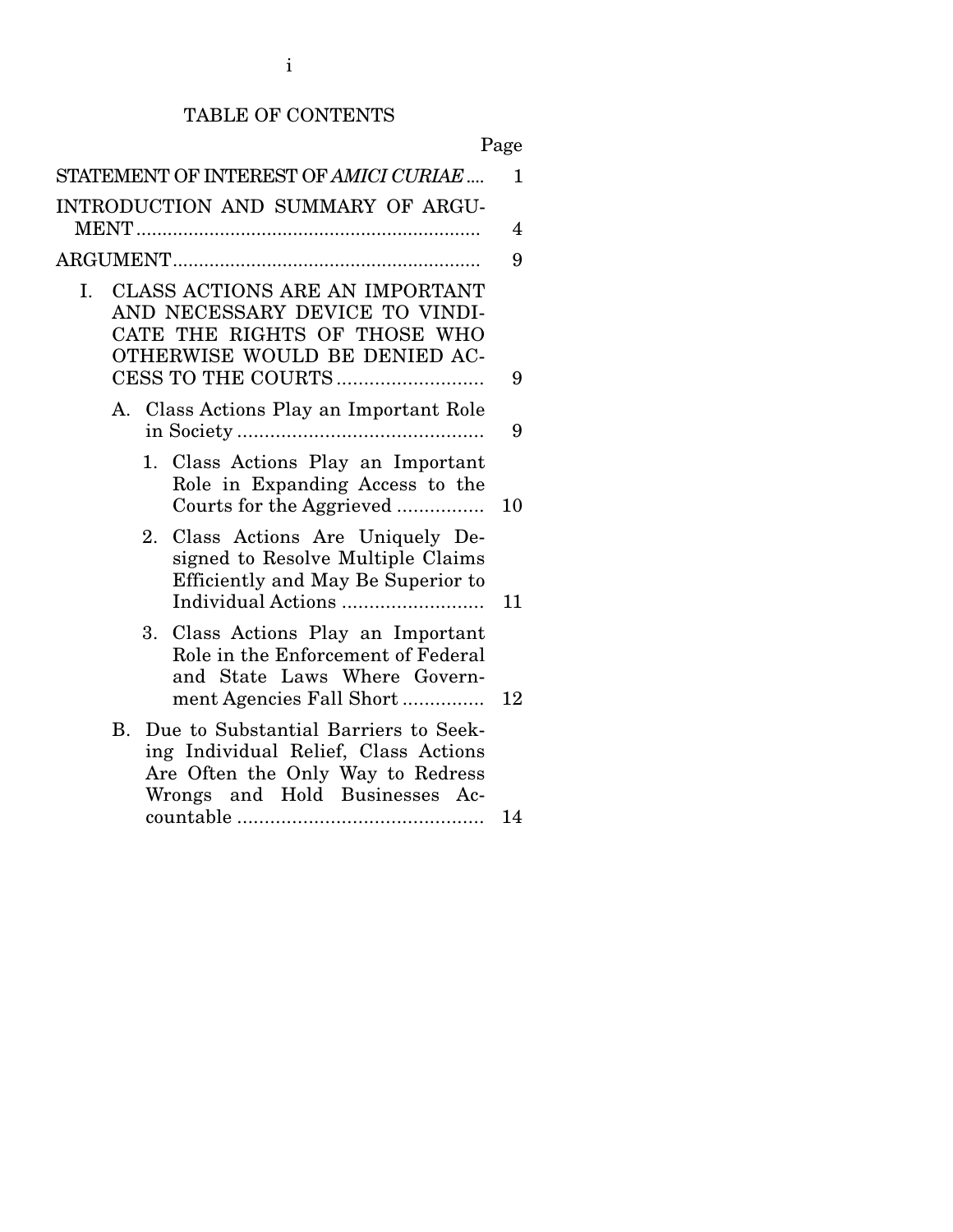# TABLE OF CONTENTS – Continued

# Page

| Individuals Often Are Not Aware<br>1.<br>That They Have an Individual                                                                                                              | 15 |
|------------------------------------------------------------------------------------------------------------------------------------------------------------------------------------|----|
| 2. Individuals Often Lack the Re-<br>sources to Pursue Individual                                                                                                                  | 17 |
| Individuals May Fear Retaliation<br>3.<br>from Employers if They Pursue<br>Individual Relief                                                                                       | 18 |
| Individuals Often Lack Financial<br>4.<br>Incentive to Pursue Individual                                                                                                           | 20 |
| Individuals Often Are Unable to<br>5 <sub>1</sub><br>Attract Counsel Where Their In-<br>dividual Economic Harms Are<br>Dwarfed by the Investment Nec-<br>essary to Prosecute Cases | 23 |
| AMICTS HYPERBOLIC ATTACKS ON<br>II.<br>CLASS ACTIONS ARE WITHOUT                                                                                                                   | 27 |
| A. A Robust Marketplace Needs Lawful                                                                                                                                               | 27 |
| The Prevalence of Blackmail Settle-<br>R.                                                                                                                                          | 30 |
|                                                                                                                                                                                    | 36 |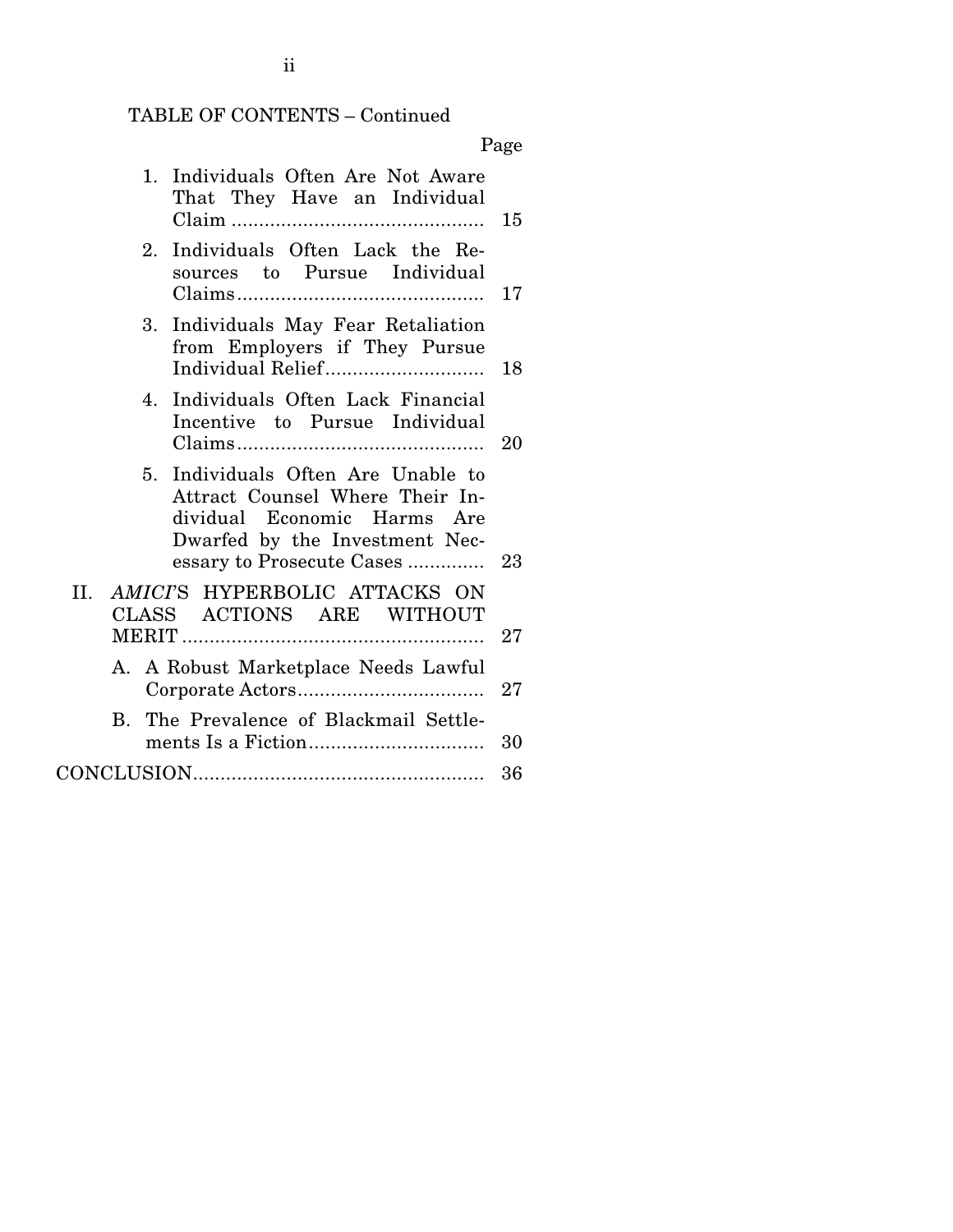## TABLE OF AUTHORITIES

## Page

## FEDERAL CASES

| Abels v. JBC Legal Group, P.C., 227 F.R.D. 541                                             |
|--------------------------------------------------------------------------------------------|
| Amchem Products, Inc. v. Windsor, 521 U.S.                                                 |
| America Pipe & Construction Co. v. Utah, 414                                               |
| Ansoumana v. Gristede's Operating Corp., 201                                               |
| Bateman Eichler, Hill Richards, Inc. v. Berner,                                            |
| Carnegie v. Household International Inc., 376                                              |
| Cohen v. Chicago Title Insurance Co., 242                                                  |
| Cooper v. QC Finance Services, Inc., 503                                                   |
| Davis v. Eastman Kodak Co., __ F. Supp. 2d<br>___, 2010 WL 5290067 (W.D.N.Y. Dec. 17,      |
| Deposit Guaranty National Bank v. Roper, 445                                               |
| Does I v. The GAP Inc., No. CV-01-0031, 2002<br>WL 1000073 (D. N. Mar. I. May 10, 2002) 18 |
| Dukes v. Wal-Mart Stores, Inc., 603 F.3d 571                                               |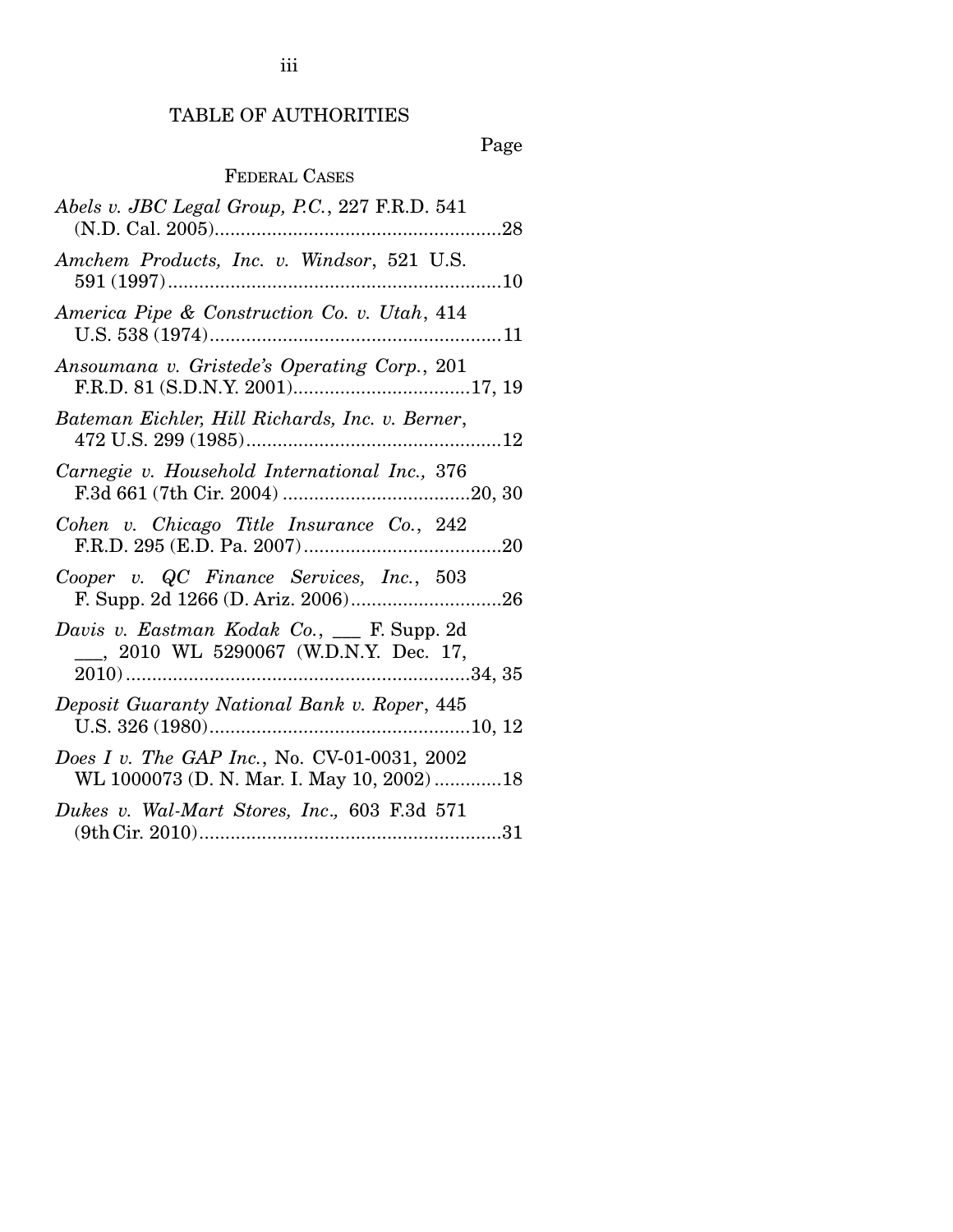| Page                                                                                             |
|--------------------------------------------------------------------------------------------------|
| Eisen v. Carlisle & Jacquelin, 417 U.S. 156                                                      |
| Ervin v. OS Restaurant Services, Inc., No. 09-<br>3029, 2011 WL 135708 (7th Cir. Jan. 18,<br>.22 |
| Flores v. Amigon, 233 F. Supp. 2d $462$ (E.D.N.Y.                                                |
| Frank v. Eastman Kodak Co., 228 F.R.D. 174                                                       |
| Gulf Oil Co. v. Bernard, 452 U.S. 89 (1981)11                                                    |
| Henry v. Cash Today, Inc., 199 F.R.D. 566 (S.D.                                                  |
| Hensley v. Eckerhart, 461 U.S. 424 (1983) 26                                                     |
| Homa v. America Express Co., 558 F.3d 225 (3d)                                                   |
| Ingram v. Coca-Cola Co., 200 F.R.D. 685 (N.D.                                                    |
| International Brotherhood of Teamsters v.<br>United States, 431 U.S. 324 (1997) 16               |
| J.I. Case Co. v. Borak, 377 U.S. 426 (1964)12                                                    |
| Jarvaise v. Rand Corp., 212 F.R.D. 1 (D.D.C.                                                     |
| Kristian v. Comcast Corp., 446 F.3d 25 (1st Cir.                                                 |
| Lake v. First Nationwide Bank, 156 F.R.D. 615                                                    |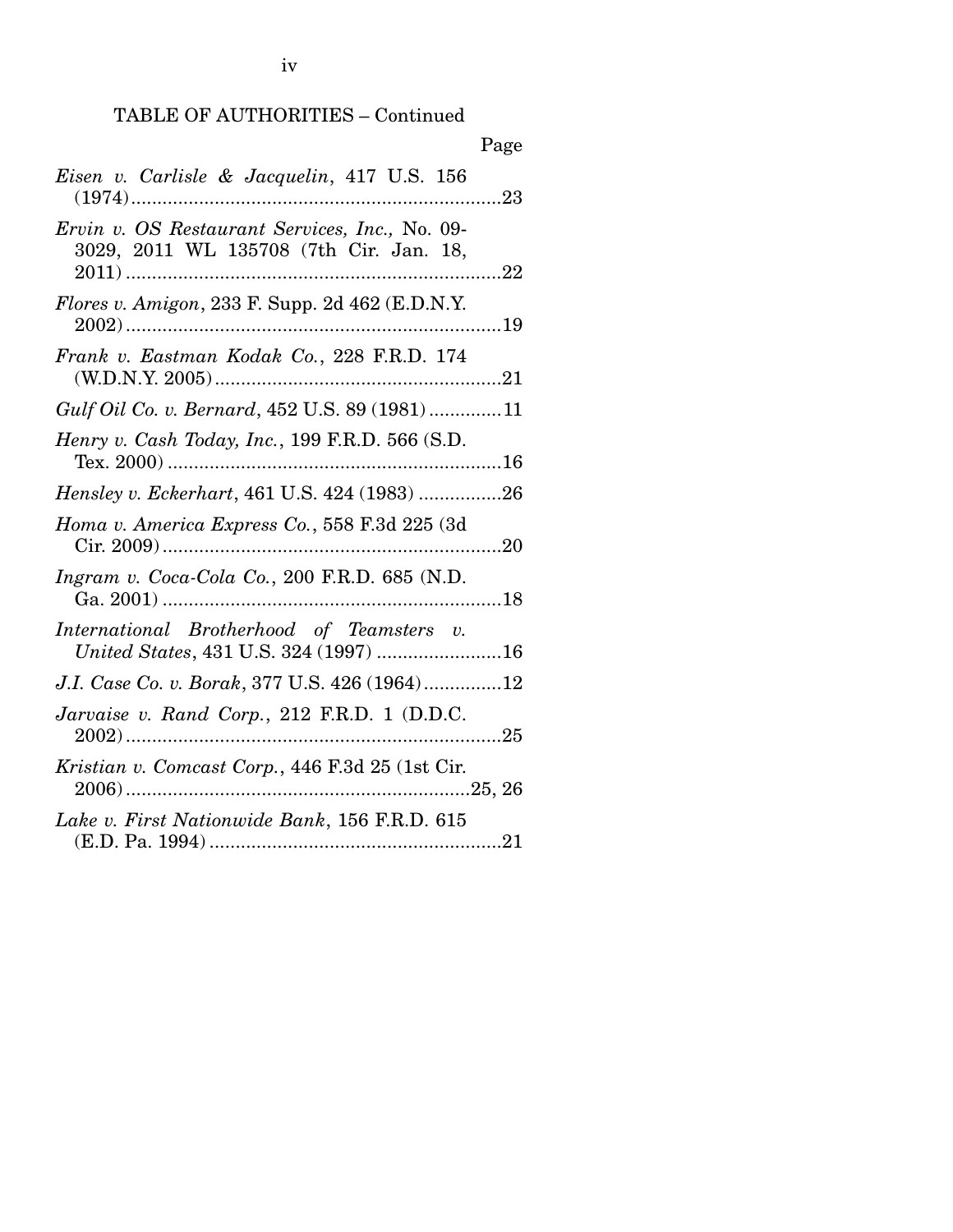| ×<br>٧ |
|--------|
|--------|

| National Labor Relations Board v. Robbins<br>Tire & Rubber Co., 437 U.S. 214 (1978)18                          |
|----------------------------------------------------------------------------------------------------------------|
| Occidental Life Ins. Co. v. EEOC, 432 U.S. 355<br>$(1977)$                                                     |
| Ortiz v. Fibreboard Corp., 527 U.S. 815 (1999)11                                                               |
| Paige v. California, 102 F.3d 1035 (9th Cir.                                                                   |
| Phillips Petroleum Co. v. Shutts, 472 U.S. 797                                                                 |
| In re Prudential Insurance Co. of America<br>Sales Litigation, 148 F.3d 283 (3d Cir. 1998)20                   |
| Ressler v. Jacobson, 149 F.R.D. 651 (M.D. Fla.                                                                 |
| Reuter v. Davis, No. 502001CA0011164, 2006<br>WL 3743016 (Fla. Cir. Ct. Dec. 12, 2006)17, 25                   |
| Scholtisek v. The Eldre Corp., 229 F.R.D. 381                                                                  |
| Scott v. Aetna Services, Inc., 210 F.R.D. 261 (D.                                                              |
| <i>Ting v. AT&amp;T</i> , 182 F. Supp. 2d 902 (N.D. Cal.<br>2002), aff'd, 319 F.3d 1126 (9th Cir. 2003) 12, 24 |
| Van Jackson v. Check 'N Go of Ill., Inc., 193                                                                  |
| Velez v. Novartis Pharmaceuticals Corp., No.<br>04CIV09194 (CM), 2010 WL 4877852                               |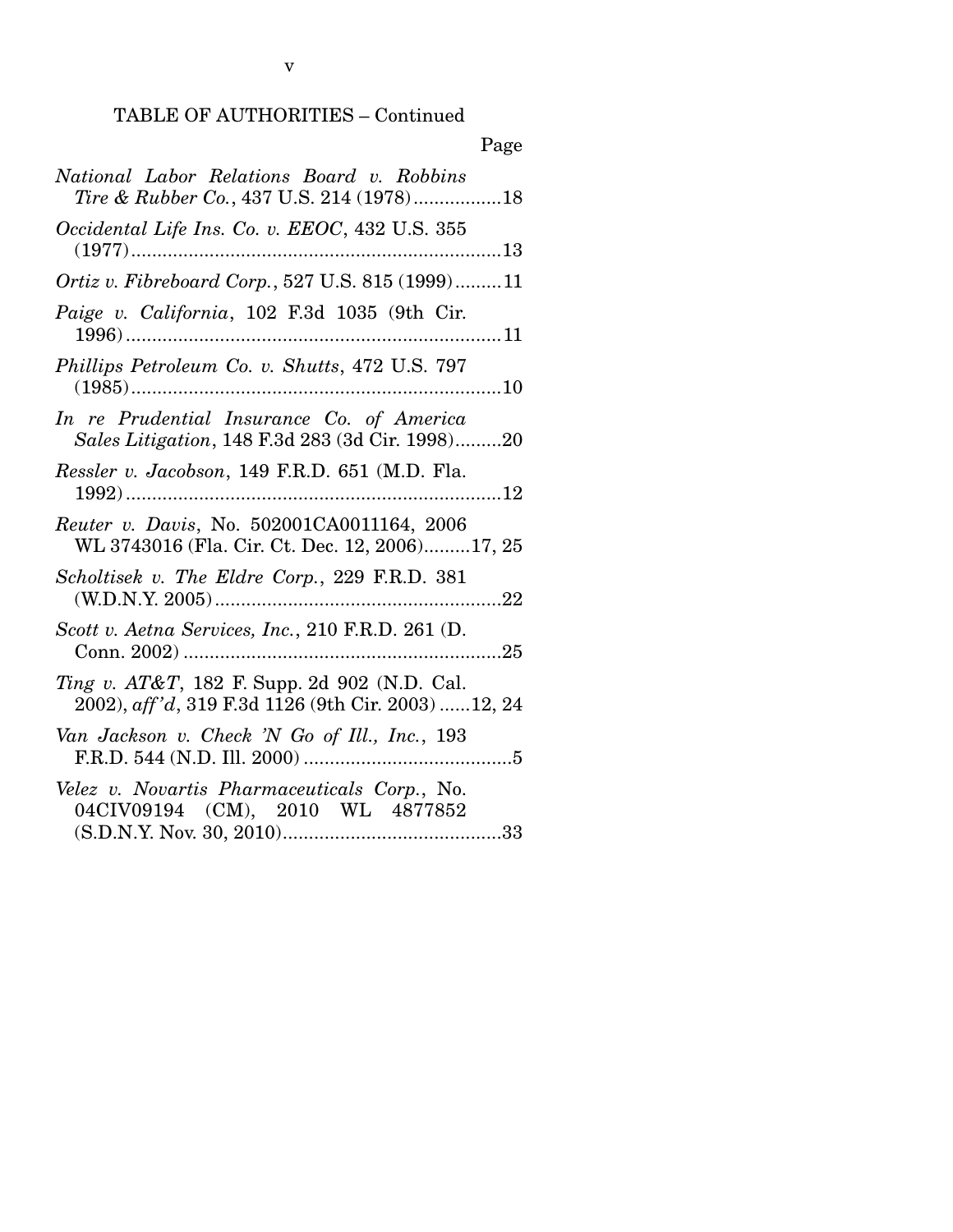## TABLE OF AUTHORITIES – Continued

|                                                  | Page |
|--------------------------------------------------|------|
| Wal-Mart Stores, Inc. v. Visa U.S.A., Inc., 396  |      |
| Wang v. Chinese Daily News, Inc., 231 F.R.D.     |      |
| Wright v. Stern, 553 F. Supp. 2d 337 $(S.D.N.Y.$ |      |

### STATE CASES

| Bell v. Farmers Insurance Exchange, 9 Cal.                                                            |
|-------------------------------------------------------------------------------------------------------|
| Brewer v. Mo. Title Loans, Inc., 323 S.W.3d 18                                                        |
| Coady v. Cross Country Bank, Inc., 729 N.W.2d                                                         |
| Discover Bank v. Superior Court, 113 P.3d 1100                                                        |
| District Cablevision Ltd. Partnership v. Bassin,                                                      |
| Feeney v. Dell Inc., 908 N.E.2d 753 (Mass. 2009) 27                                                   |
| Gentry v. Superior Court, 165 P.3d 556 (Cal.                                                          |
| Kinkel v. Cingular Wireless LLC, 857 N.E.2d                                                           |
| <i>Kwikset Corp. v. Superior Court, ___ Cal. Rptr. 3d</i><br>_, 51 Cal. 4th 310, 2011 WL 240278 (Cal. |
|                                                                                                       |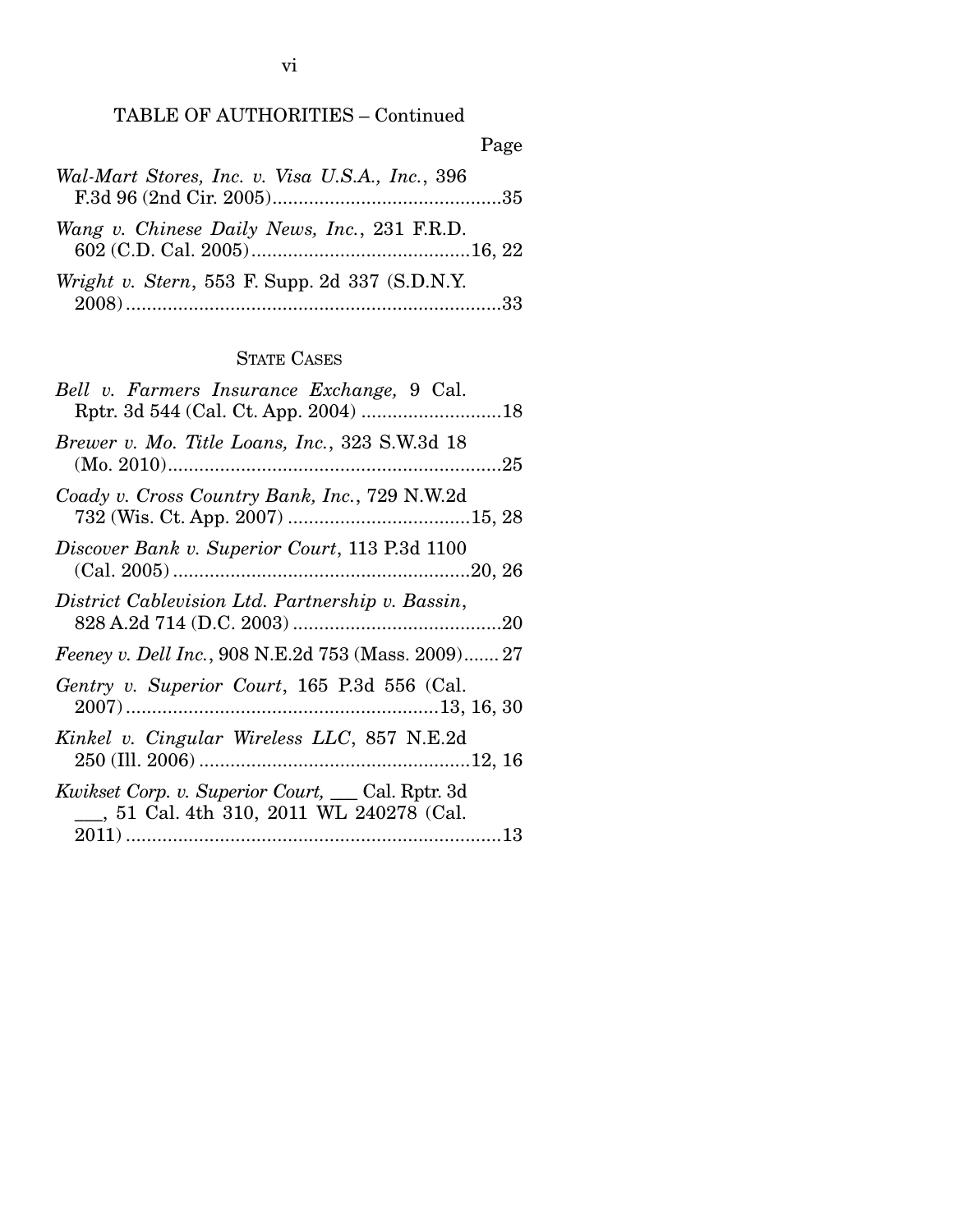## TABLE OF AUTHORITIES – Continued

| Page                                                                                            |
|-------------------------------------------------------------------------------------------------|
| Muhammad v. County Bank of Rehoboth Beach,                                                      |
| Powertel, Inc. v. Bexley, 743 So. 2d 570 (Fla.                                                  |
| Scott v. Cingular Wireless, 161 P.3d 1000 (Wash.                                                |
| Vasquez-Lopez v. Beneficial Oregon, Inc., 152<br>P.3d 940 (Or. Ct. App. 2007)13, 28             |
| Weinberg v. Hertz Corp., 499 N.Y.S.2d 693 (N.Y.<br>App. Div. 1986), aff'd, 509 N.E.2d 347 (N.Y. |
| Woods v. QC Finance Services, Inc., 280 S.W.3d                                                  |

## FEDERAL STATUTES AND RULES

| Class Action Fairness Act of 2005, Pub. L. No. |  |
|------------------------------------------------|--|
|                                                |  |
|                                                |  |
|                                                |  |
| Fed. R. Civ. P. 23 advisory committee notes,   |  |
|                                                |  |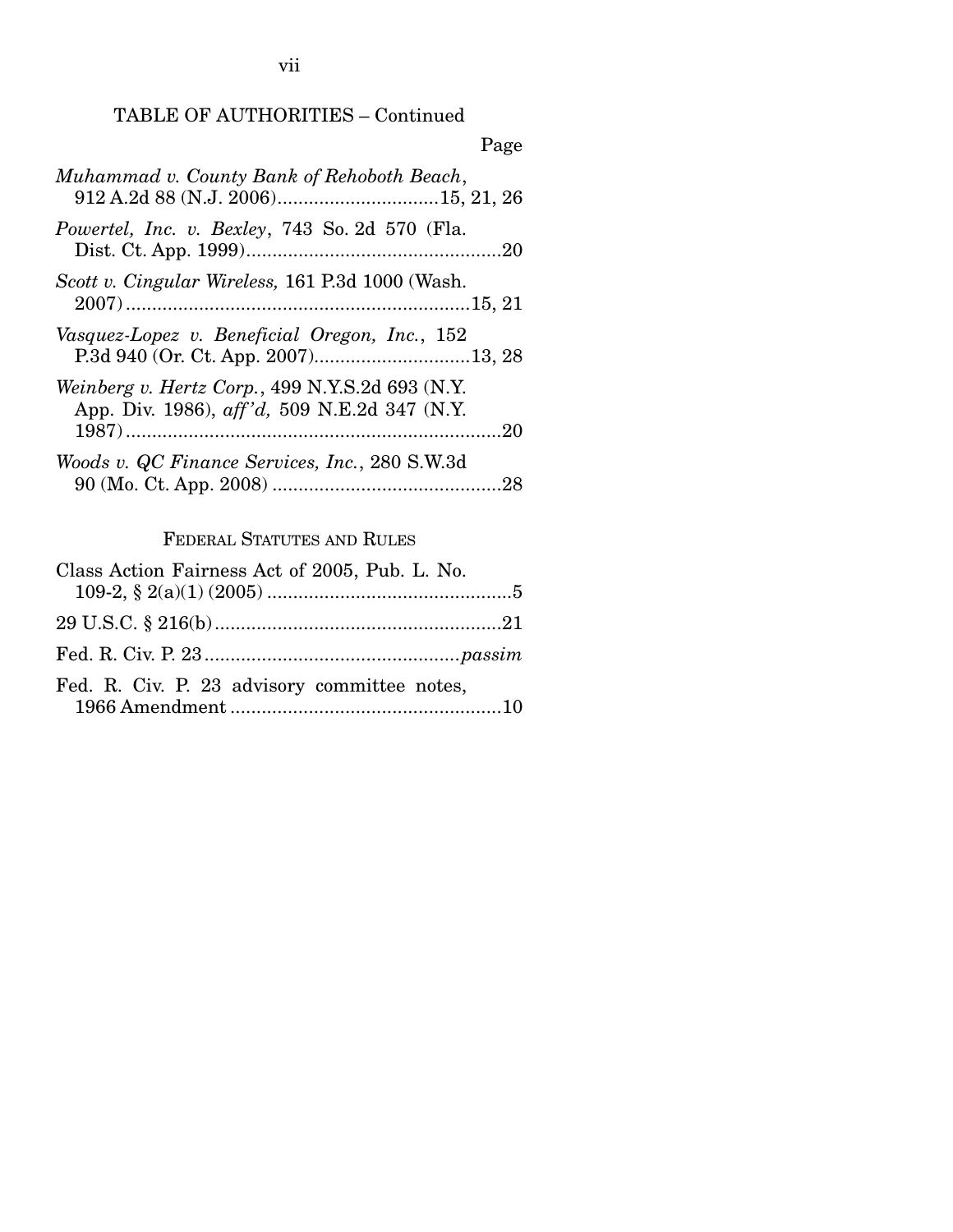viii

## TABLE OF AUTHORITIES – Continued

Page

## OTHER AUTHORITIES

| Alba Conte & Herbert B. Newberg, Newberg on                                                                                                                                           |
|---------------------------------------------------------------------------------------------------------------------------------------------------------------------------------------|
| Annette Bernhardt et al., Broken Laws, Unpro-<br>tected Workers: Violations of Employment<br>and Labor Laws in America's Cities (2009),<br>http://www.unprotectedworkers.org/index.ph |
| Bruce L. Hay & David Rosenberg, "Sweetheart"<br>and "Blackmail" Settlements in Class Actions:<br>Reality and Remedy, 75 Notre Dame L. Rev.                                            |
| Charles Silver, "We're Scared to Death": Class<br>Certification and Blackmail, 78 N.Y.U.L. Rev.<br>32                                                                                 |
| Cynthia Estlund, Rebuilding the Law of the<br>Workplace in an Era of Self-Regulations, 105<br>Colum. L. Rev. 319 (Mar. 2005) 19                                                       |
| David Weil & Amanda Pyles, Why Complain?<br>Complaints, Compliance, and the Problem of<br><i>Enforcement in the U.S. Workplace, 27 Comp.</i>                                          |
| Daniel Pulliam, Proposed EEOC Budget Cut<br>Draws Congressional Scrutiny (Mar. 24, 2006),<br>http://www.govexec.com/dailyfed/0306/032406                                              |
| Deborah H. Hensler et al., Class Action Dilem-<br>mas: Pursuing Public Goals for Private Gain                                                                                         |

(Rand Inst. for Civil Justice 2000) ................. *passim*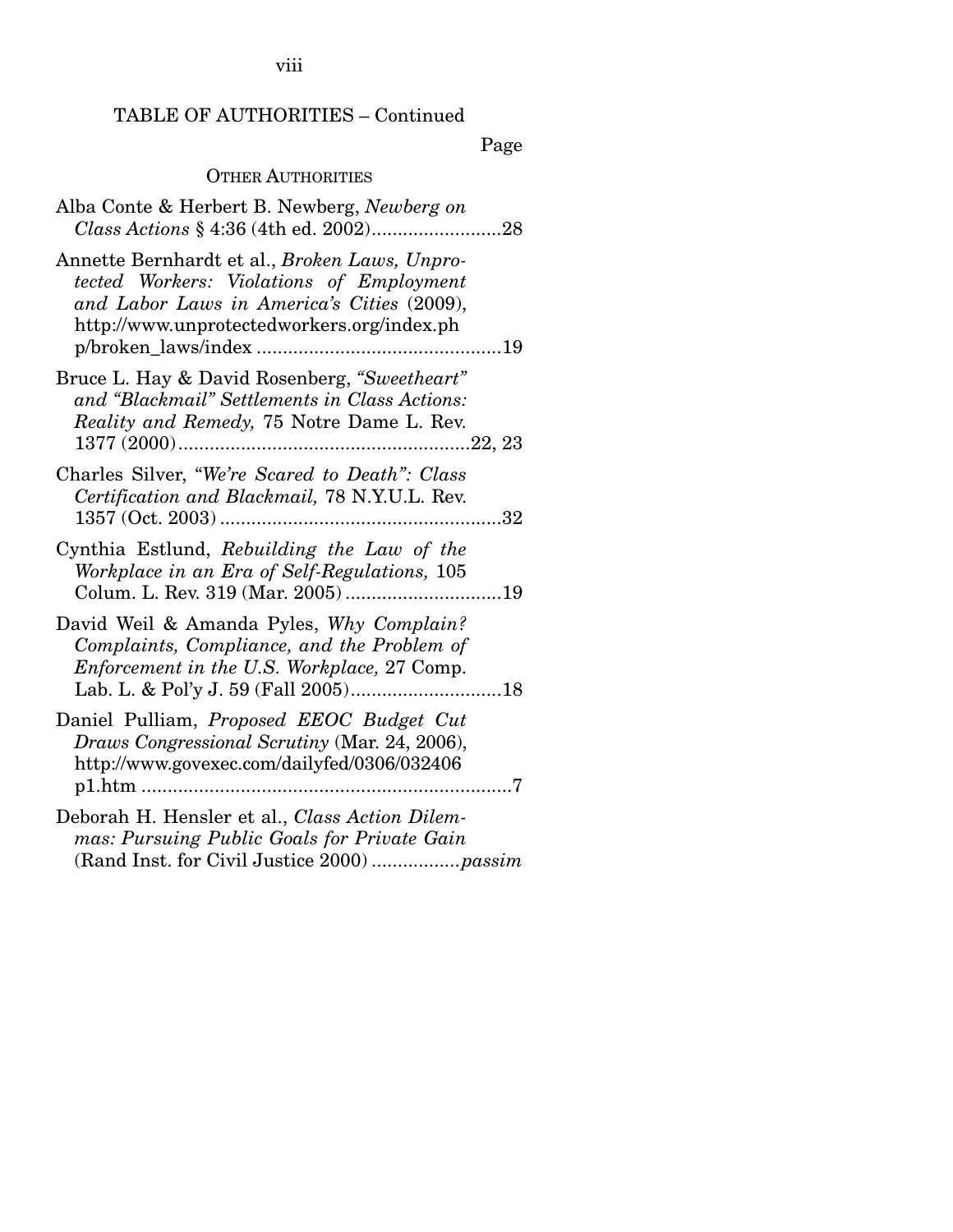# TABLE OF AUTHORITIES – Continued

# Page

| Equal Employment Opportunity Commission,<br>Charge Statistics FY 1997 through FY 2010,<br>http://www.eeoc.gov/eeoc/statistics/enforcement/                                                 |  |
|--------------------------------------------------------------------------------------------------------------------------------------------------------------------------------------------|--|
| Equal Employment Opportunity Commission,<br>Fiscal Year 2010 Performance and Ac-<br>countability Report, Performance Results<br>$(2010)$ , http://www.eeoc.gov/eeoc/plan/2010par_          |  |
| Equal Employment Opportunity Commission,<br>FY 2010 Congressional Budget Justification<br>(2010), http://www.eeoc.gov/eeoc/plan/upload/                                                    |  |
| Equal Employment Opportunity Commission, Liti-<br>gation Statistics FY 1997 through FY 2010,<br>http://www.eeoc.gov/eeoc/statistics/enforcement/                                           |  |
| Federal Trade Commission, Consumer Fraud in<br>the United States (Aug. 2004), http://www.ftc.<br>gov/reports/consumerfraud/040805confraudrpt.                                              |  |
| Federal Trade Commission, Consumer Sentinel<br>Network Data Book for Jan. - Dec. 2009<br>(Feb. 2010), http://www.ftc.gov/sentinel/reports/<br>sentinel-annual reports/sentinelcy2009.pdf 6 |  |
| Federal Trade Commission, Performance and<br>Accountability Report (2009), http://www.ftc.                                                                                                 |  |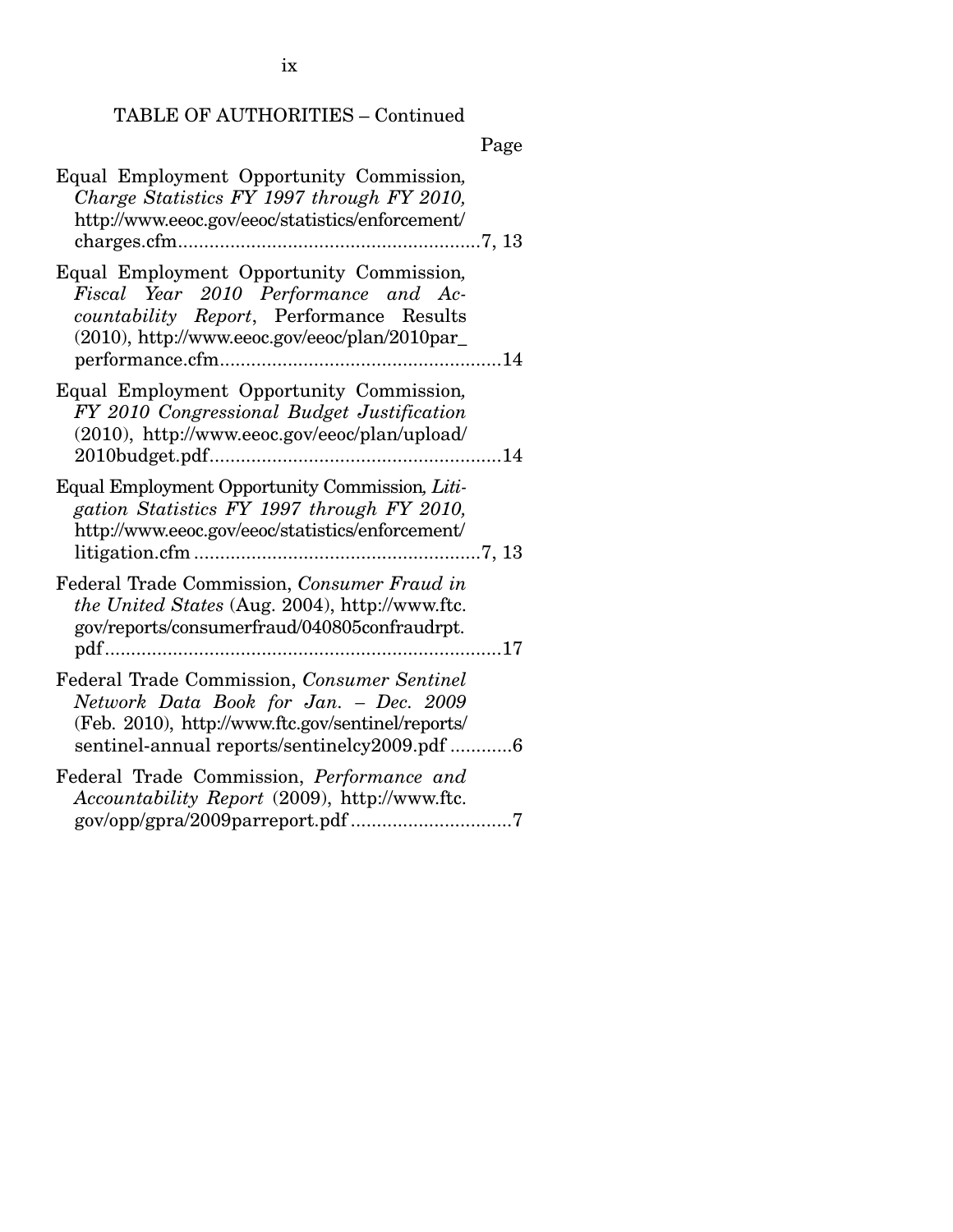|--|

| Federal Trade Commission, Thomas B. Leary<br>Addresses Class Action Litigation Summit<br>$(2003)$ , http://www.ftc.gov/opa/2003/06/leary                                                                                                                       |
|----------------------------------------------------------------------------------------------------------------------------------------------------------------------------------------------------------------------------------------------------------------|
| Joshua D. Blank & Eric A Zacks, Dismissing<br>the Class: A Practical Approach to the Class<br>Action Restriction on the Legal Services Cor-<br><i>poration</i> , 110 Penn. St. L. Rev. 1 (2005)15                                                              |
| Juliet M. Brodie, <i>Post-Welfare Lawyering: Clin-</i><br>ical Education and a New Poverty Law<br>Agenda, 20 Wash. U. J.L. & Pol'y 201 (2006) 21                                                                                                               |
| Linda G. Morra, U.S. General Accounting<br>Office, Gen. Accounting Office, GAO/T-HRD-<br>93-30, <i>EEOC</i> : An Overview (1993), http://<br>archive.gao.gov/d45t15/149741.pdf 13                                                                              |
| Robert G. Bone & David S. Evans, Class Certi-<br>fication and Substantive Merits, 51 Duke                                                                                                                                                                      |
| Thomas E. Willging et al., <i>Empirical Study of</i><br>Class Actions in Four Federal District Courts:<br>Final Report to the Advisory Committee on<br>Civil Rules (Fed. Judicial Ctr. 1996), http://ftp.<br>resource.org/courts.gov/fjc/rule23.pdf 10, 31, 23 |
| Thomas E. Willging & Shannon R. Wheatman,<br>Attorney Choice of Forum in Class Action<br>Litigation: What Difference Does It Make?, 81<br>Notre Dame L. Rev. 591 (2006)32                                                                                      |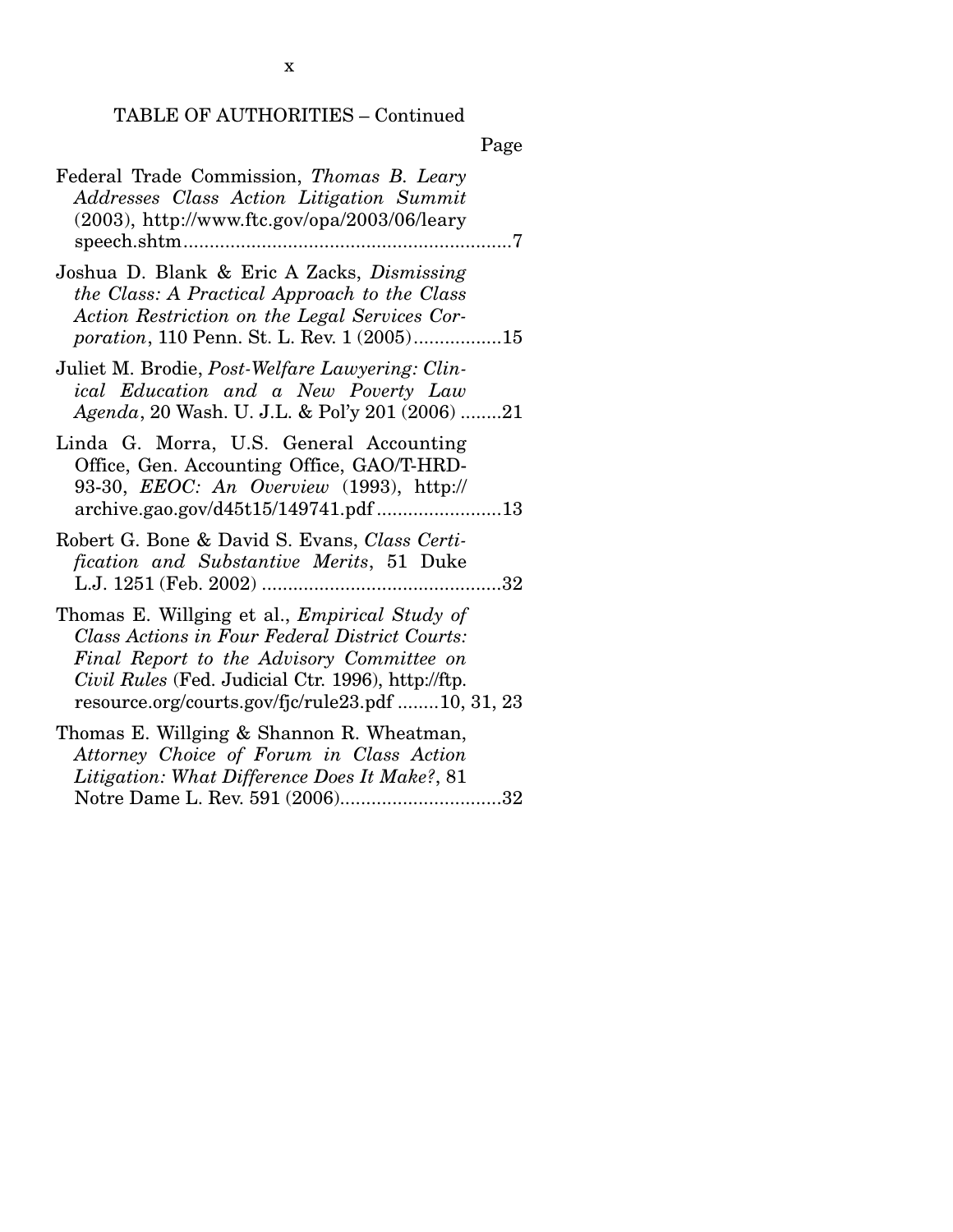*Amici curiae* are national public interest and membership organizations representing the interests of workers and consumers, and particularly those of modest means. *Amici* advocate for the interests of workers and consumers who often cannot safeguard their rights without access to the class action device. *Amici* submit this brief in support of Respondents to emphasize that the arguments advanced by Petitioner Wal-Mart Stores, Inc. ("Wal-Mart") and its *amici*, if accepted by this Court, would dramatically undermine the ability of workers and consumers to vindicate their rights.

 Public Justice, P.C. ("Public Justice"), is a national public interest law firm that specializes in precedentsetting and socially-significant civil litigation, and is dedicated to pursuing justice for the victims of corporate and governmental abuses. Public Justice prosecutes cases designed to advance consumers' and victims' rights, civil rights and civil liberties, occupational health and employees' rights, the preservation and improvement of the civil justice system, and the

<sup>&</sup>lt;sup>1</sup> No counsel for a party wrote this brief in whole or in part, and no such counsel or party made a monetary contribution intended to fund the preparation or submission of this brief. Only Cuneo Gilbert & LaDuca, LLP of Washington, DC, and *amici*, or their counsel, made a monetary contribution to this brief 's preparation and submission. The parties have filed blanket consents to *amicus* briefs.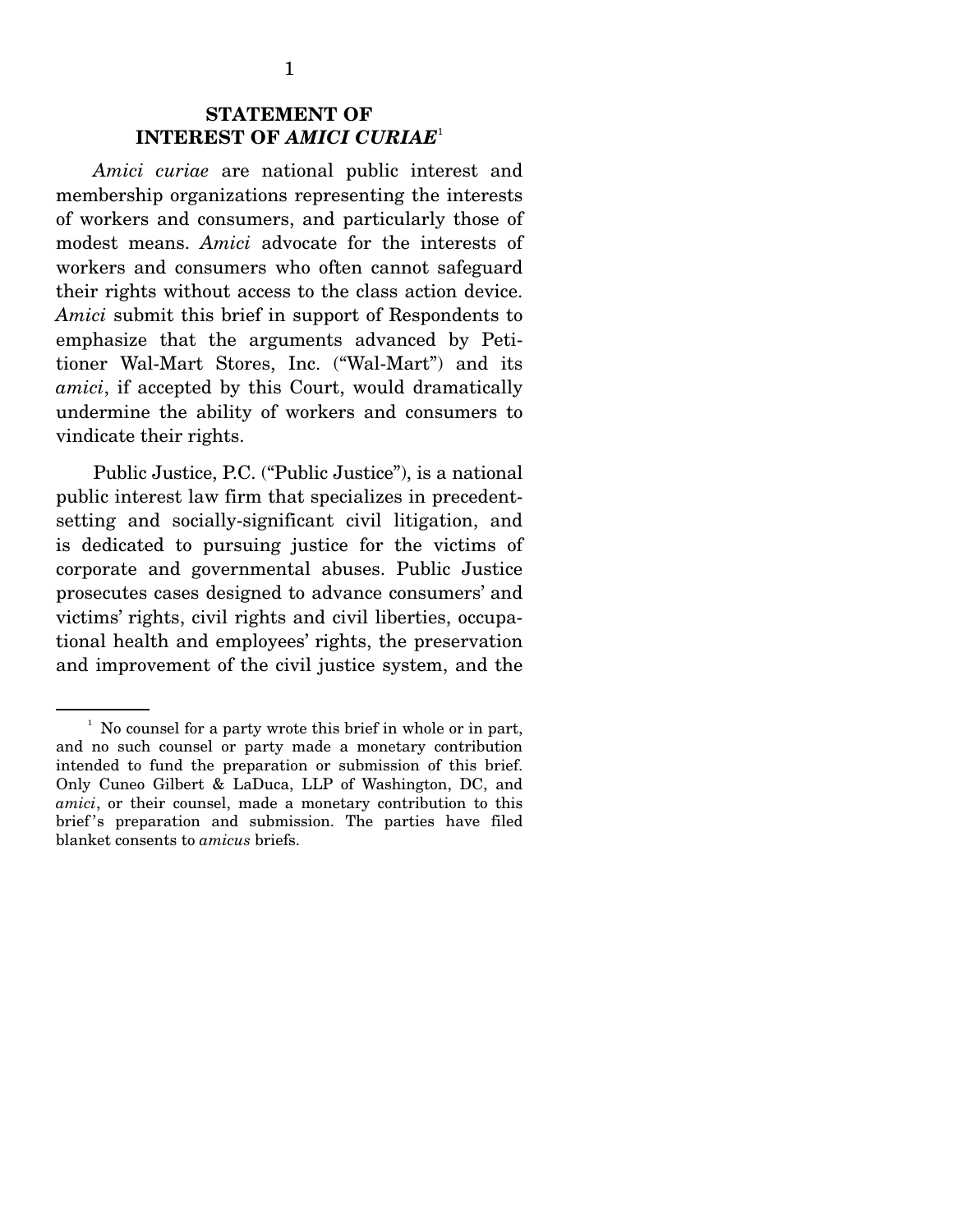protection of the poor and the powerless. Public Justice regularly represents both workers and consumers in class actions, and its experience is that class actions often represent the only meaningful way that individuals can vindicate important legal rights. Accordingly, Public Justice has a significant interest in the issues before this Court.

 The National Association of Consumer Advocates ("NACA") is a nationwide non-profit association of more than 1,500 members who have represented hundreds of thousands of consumers victimized by fraudulent, abusive and predatory business practices. Its members are private and public sector attorneys, legal services attorneys, law professors and law students whose primary focus is the protection and representation of consumers' interests. NACA members provide counsel for consumers against banks, finance companies, car dealers and others who profit from taking unfair advantage of consumers. As an organization fully committed to promoting justice for consumers, NACA's members and their clients are actively engaged in promoting a fair and open marketplace that is based on our nation's fundamental sense of fairness, equity and honesty, and that forcefully protects the rights of consumers, especially those with modest incomes. As an organization representative of consumers throughout the nation, NACA is vitally interested in the resolution of the class action issues before the Court in this case.

 The National Consumers League ("NCL"), founded in 1899, is the nation's oldest consumer organization.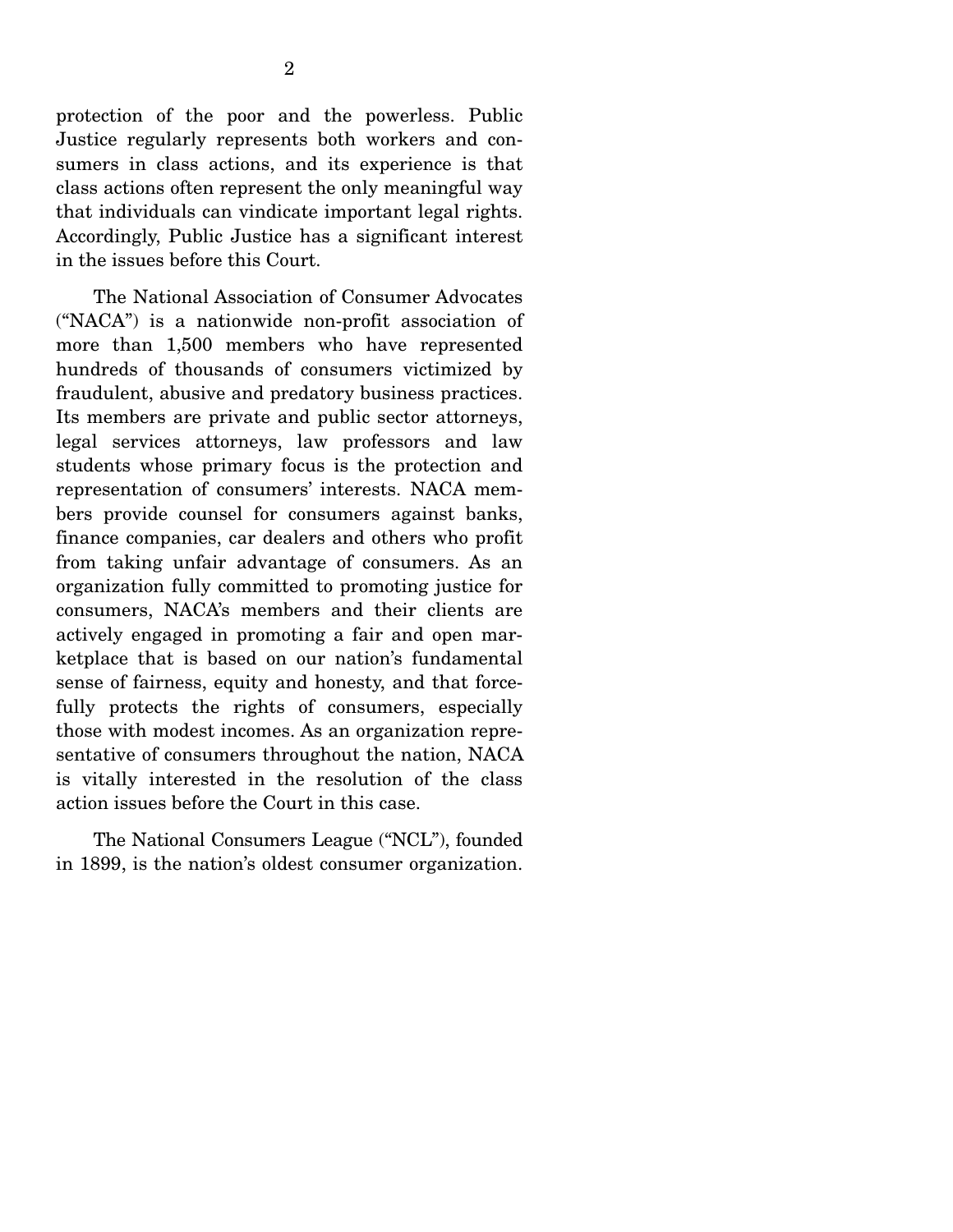The mission of the NCL is to protect and promote social and economic justice for consumers and workers in the United States and abroad. The NCL is a nonprofit advocacy group that provides government, businesses and other organizations with the individual's perspective on concerns including, *inter alia*, child labor, workers' rights and other workplace issues. On behalf of the general public, the NCL appears before legislatures, administrative agencies and the courts on a wide range of issues, and works for the enactment and effective enforcement of laws protecting workers. For more than 100 years, the NCL has vied to promote a fair marketplace for workers and consumers. This was the reason for the NCL's founding in 1899 and still guides it into its second century.

*Amici* are concerned that the Court's decision in this case could have far-reaching implications for the future of class action litigation generally and, in particular, could dramatically affect consumer and employment cases that are unlikely to be brought as individual actions due to a myriad of barriers to seeking individual relief. How this Court addresses and articulates the standards for class certification under Rule 23 of the Federal Rules of Civil Procedure may affect class actions in virtually every context, from discrimination and other employment issues to consumer protection and other statutorily-authorized litigation. The issues presented in this case thus are extremely important to the constituencies that *amici* represent.

--------------------------------- ♦ ---------------------------------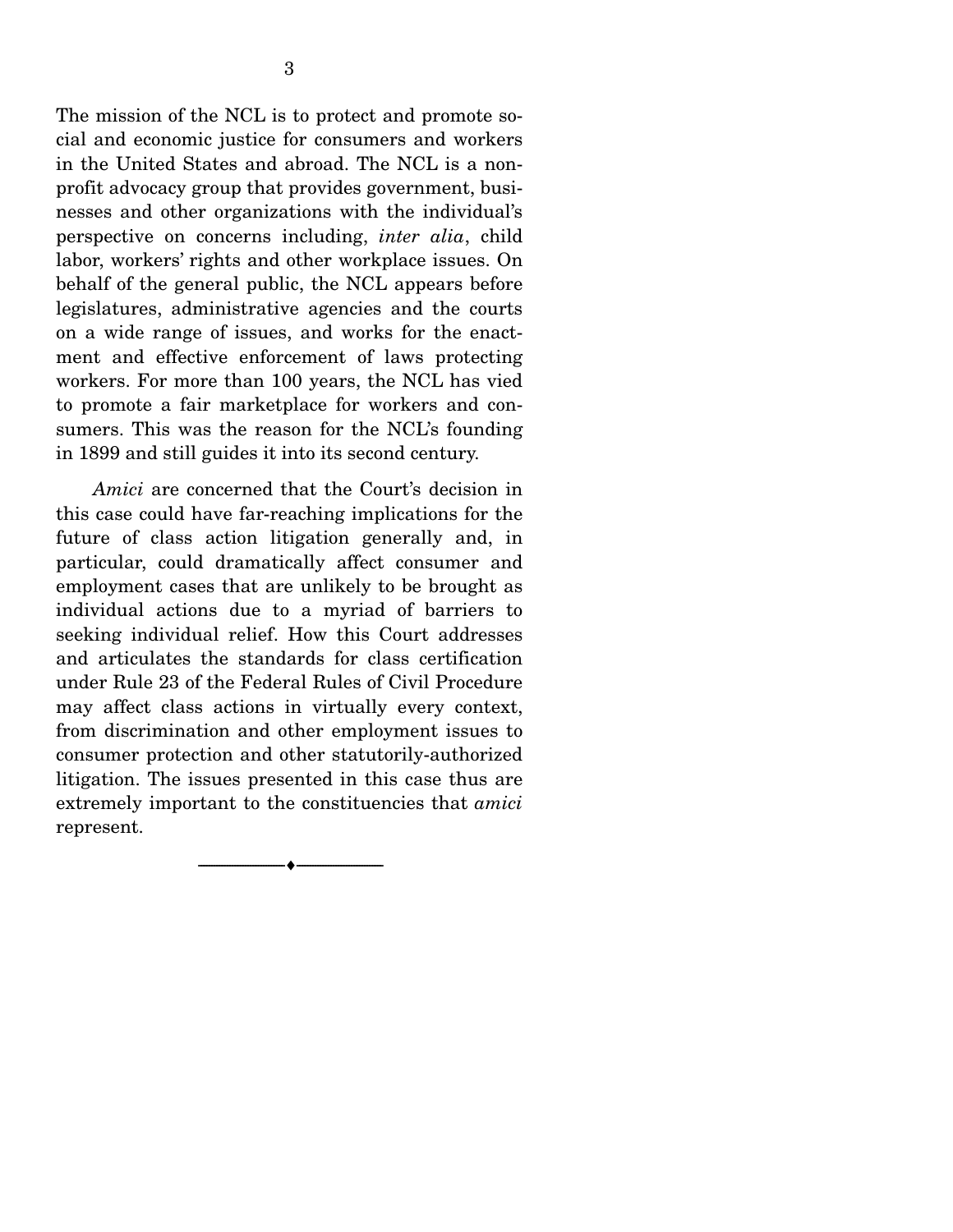### **INTRODUCTION AND SUMMARY OF ARGUMENT**

 In the context of this case, Wal-Mart and its *amici* have launched a broad attack on the class action device. They argue for an overly restrictive interpretation of Rule 23 requirements that would gut class actions and effectively strip many workers and consumers of their ability to resolve claims collectively – which, in many cases, determines whether those claims will be asserted at all. Wal-Mart's *amici* decry class actions as bad for business, and they falsely portray class action litigators as blackmail artists who coerce defendants into lucrative settlements. In so doing, Wal-Mart's *amici* studiously ignore the value of class actions to providing effective redress to individuals, to the efficient resolution of multiple claims, and to the enforcement of important statutory rights where government agencies fall short. They fail to acknowledge that the mere possibility of individual actions provides no meaningful substitute for class actions, because there are often many barriers to seeking individual relief. And they repeatedly rely on hyperbole and outright falsehoods to make their case against class actions in general. The Court should reject Wal-Mart's and its *amici*'s attempt to raise the bar for prosecuting class actions to such a height that virtually no one will be able to hurdle it.

 Pursuing aggregated claims through class action litigation allows comprehensive relief for widespread harms. As one district court observed in certifying a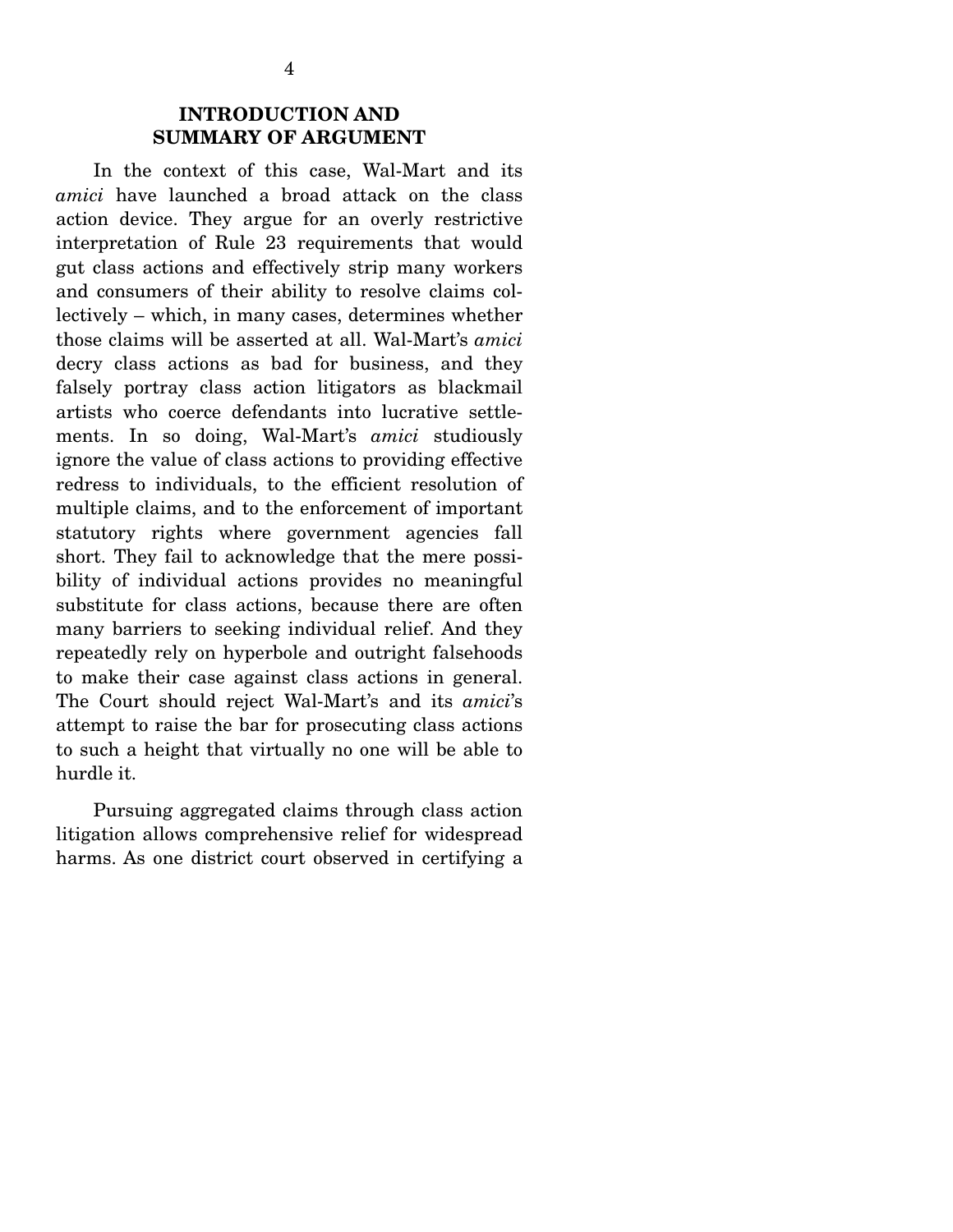class action against a payday lender: "This is precisely the kind of case that class actions were designed for, with small or statutory damages brought by impecunious plaintiffs who allege similar mistreatment by a comparatively powerful defendant." *Van Jackson v. Check 'N Go of Ill., Inc.*, 193 F.R.D. 544, 547 (N.D. Ill. 2000). Without a class action, a defendant "might get away with piecemeal highway robbery by committing many small violations that were not worth the time and effort of individual plaintiffs to redress or were beyond their ability or resources to remedy." *Id.*  Indeed, as recently as 2005, and consistent with this Court's jurisprudence, Congress made the judgment that "[c]lass action lawsuits are an important and valuable part of the legal system when they permit the fair and efficient resolution of legitimate claims of numerous parties by allowing the claims to be aggregated into a single action against a defendant that has allegedly caused harm." Class Action Fairness Act of 2005, Pub. L. No. 109-2, § 2(a)(1) (2005).

 In many cases, aggregate litigation affords the *only* effective means to compensate injured individuals and to sanction businesses engaged in misconduct. The consequences of imposing draconian standards for class certification, therefore, would be widespread and potentially disastrous to both individuals and society at large. Because individuals by themselves often lack the knowledge, incentive, or effective means to seek a recovery, widespread injuries would likely go without redress if a class cannot be certified. In both the marketplace and the workplace,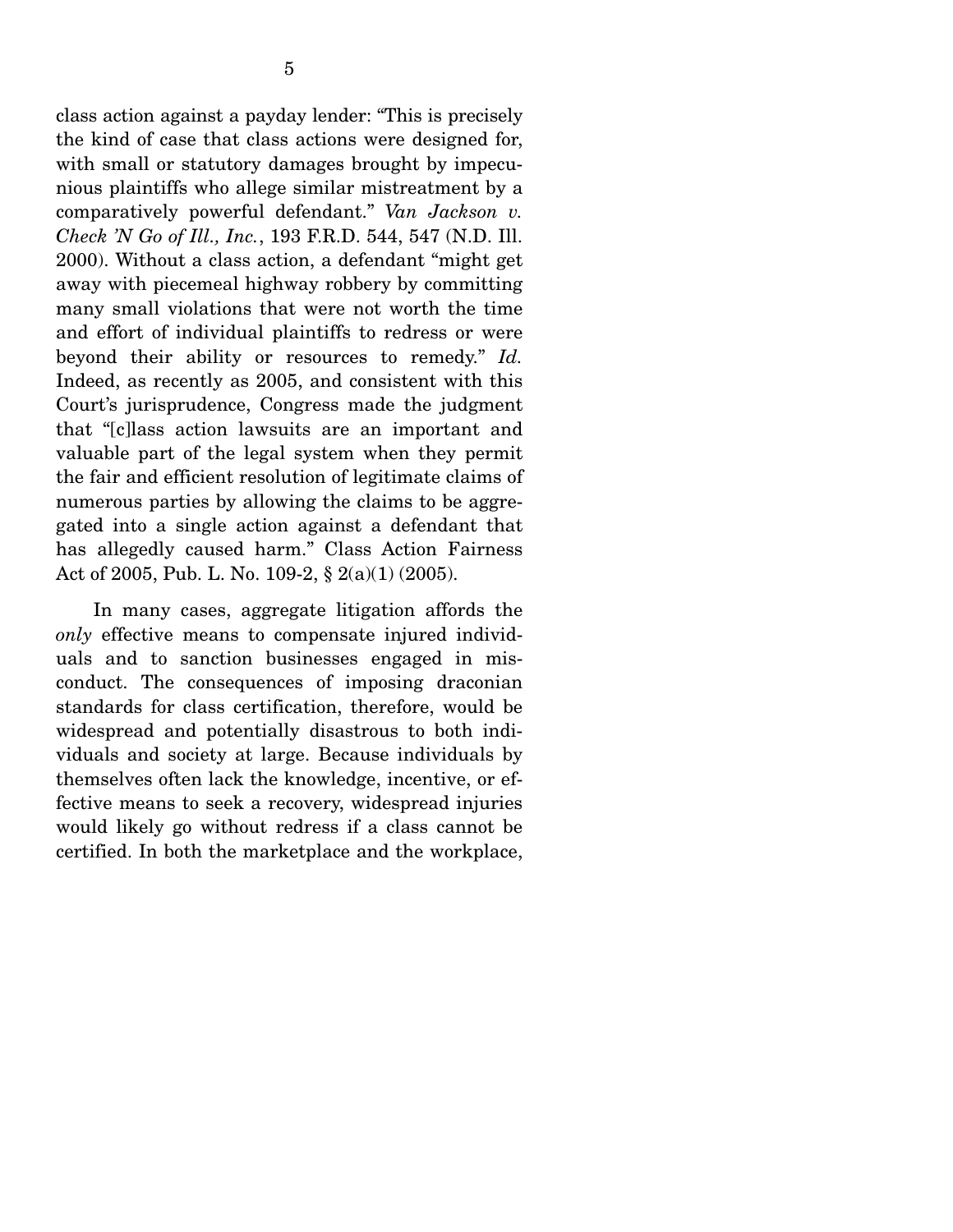for example, individuals often do not know about or understand the ways in which their rights are being violated. They may lack education or face language barriers. They may not be able to comprehend fully the complex provisions in dozens of consumer contracts they are forced to sign, or know about systemic pay disparities between comparable men and women. Even where individuals understand that their rights are being violated, the time and resources needed to pursue a legal claim, the complexity of the legal system, possible retaliation from an employer, the relatively small size of individual recoveries, and a lack of access to lawyers all make it extremely unlikely that most individuals will seek relief by way of individual actions.

 Cash-strapped government agencies and public prosecutors do not have the capacity to take on enforcement actions against all illegal corporate conduct. "[I]n practice, public agencies lack sufficient financial resources to monitor and detect all wrongdoing or to prosecute all legal violations." Deborah H. Hensler et al., *Class Action Dilemmas: Pursuing Public Goals for Private Gain* 69 (Rand Inst. for Civil Justice 2000). For example, in 2009, the Consumer Sentinel Network, an online database of consumer complaints made to the Federal Trade Commission ("FTC"), Better Business Bureaus, and other agencies, received more than 1.3 million consumer complaints – over 720,000 of them fraud-related. FTC, *Consumer Sentinel Network Data Book for Jan. – Dec. 2009*, at 3 & 5 (Feb. 2010), http://www.ftc.gov/sentinel/reports/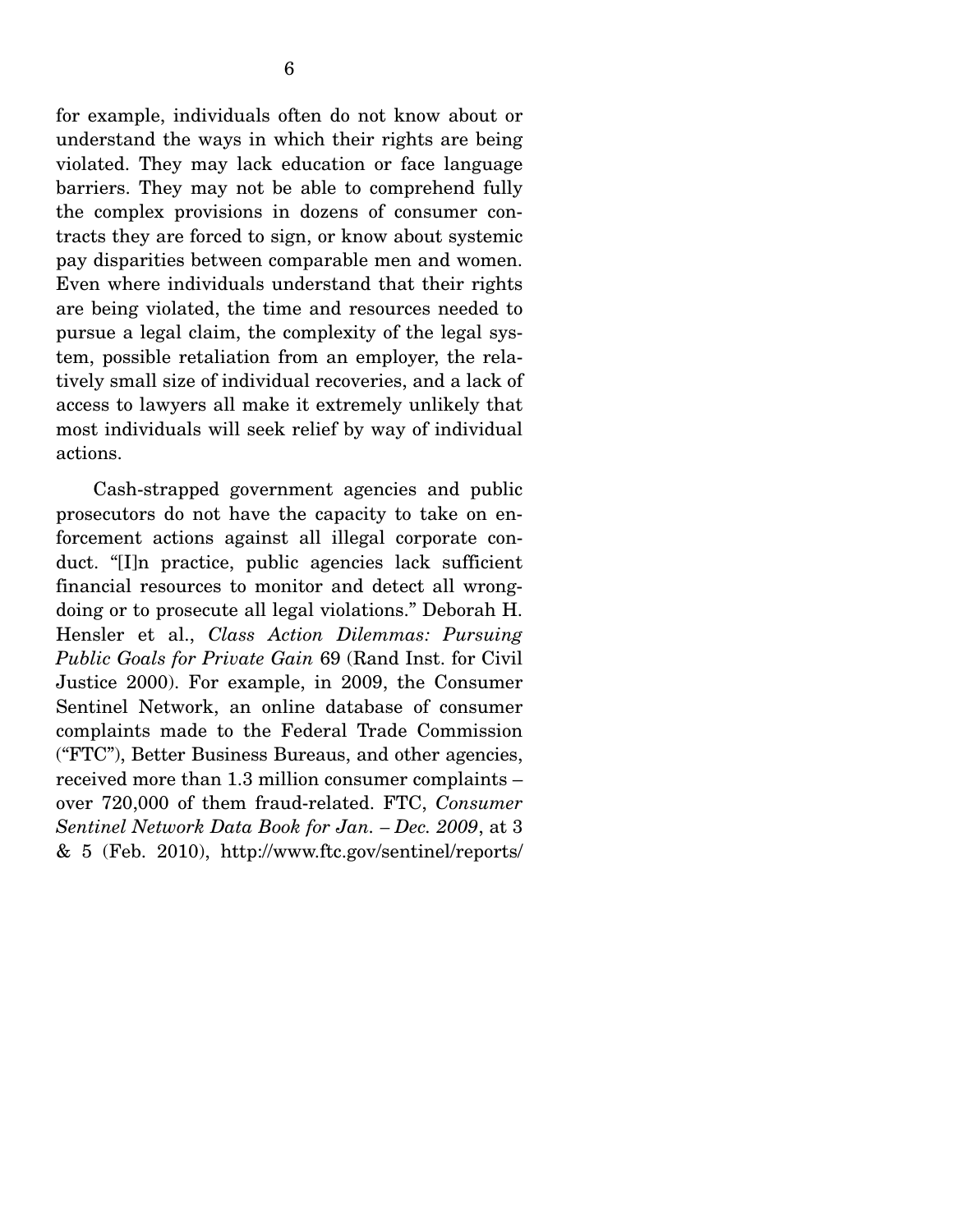sentinel-annualreports/sentinelcy2009.pdf. The FTC, with its staff of only 1,100 employees, *see* FTC, *Performance and Accountability Report*, at III (2009), http://www.ftc.gov/opp/gpra/2009parreport.pdf, lacks the resources to investigate and respond to this volume of complaints, and depends on supplemental private enforcement. *See* FTC's Thomas B. Leary Addresses Class Action Litigation Summit (2003), http://www. ftc.gov/opa/2003/06/learyspeech.shtm ("The Federal Trade Commission is a relatively small agency with broad competition and consumer protection responsibilities. . . . We depend on private litigation to supplement our efforts. . . ."); *see also* Hensler, *Class Action Dilemmas, supra*, at 69-70 (citing examples of regulatory agencies explicitly relying on private actions to augment their efforts).

 Public agencies charged with enforcing rights in the workplace are similarly challenged. The Equal Employment Opportunity Commission ("EEOC") has been plagued for years by staff shortages and budget shortfalls. *See, e.g.,* Daniel Pulliam, *Proposed EEOC Budget Cut Draws Congressional Scrutiny* (Mar. 24, 2006), http://www.govexec.com/dailyfed/0306/032406p1. htm. Of the more than 99,000 charges filed by individuals in 2010 alone, for example, the EEOC brought only 250 enforcement actions – an all-time low compared to the preceding 13 years. *See* EEOC*, Charge Statistics FY 1997 through FY 2010*, http:// www.eeoc.gov/eeoc/statistics/enforcement/charges.cfm; EEOC*, Litigation Statistics FY 1997 through FY*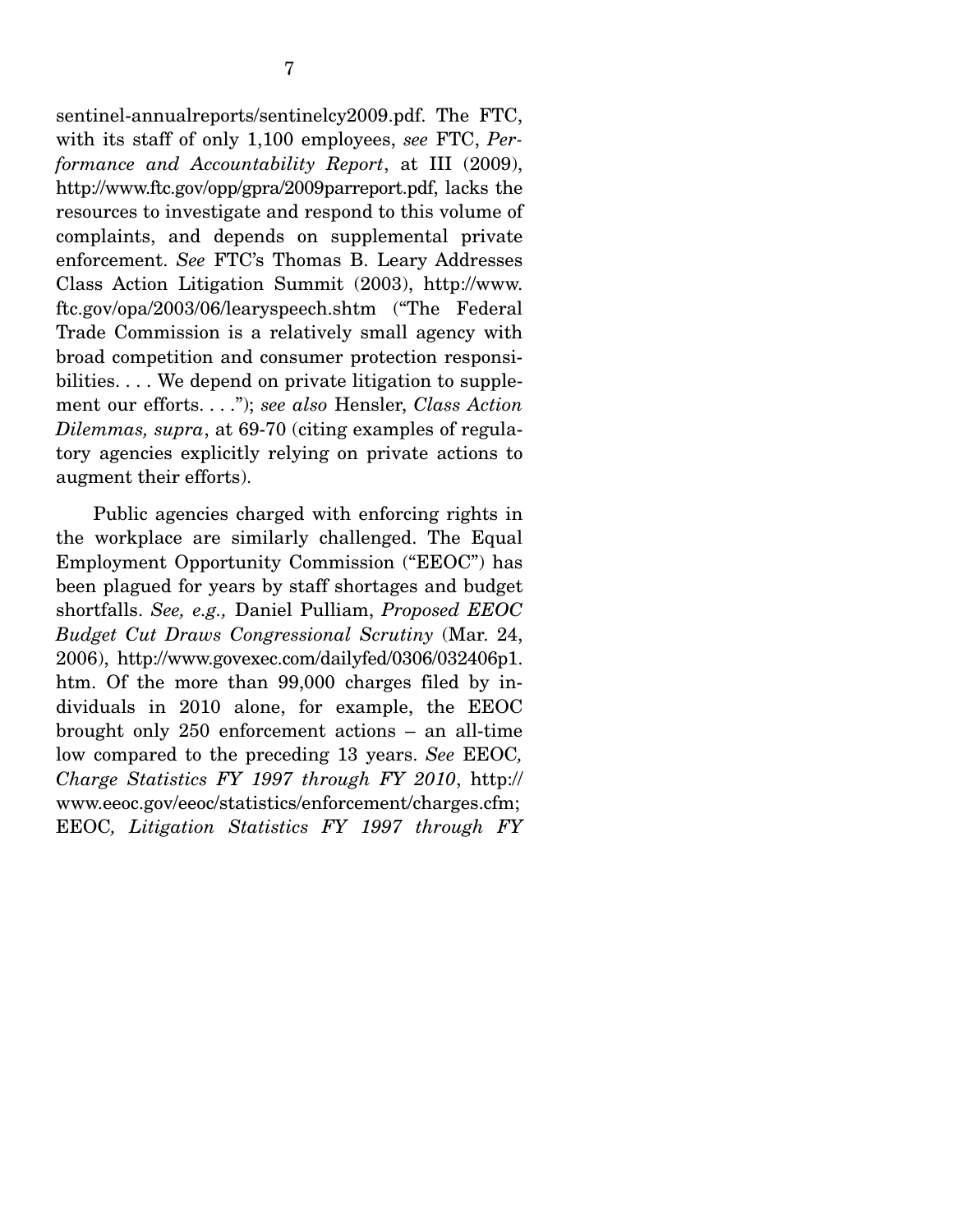*2010*, http://www.eeoc.gov/eeoc/statistics/enforcement/ litigation.cfm.

 Wal-Mart's *amici* argue that class actions should be weakened because they are expensive for businesses to litigate. Of course, they fail to acknowledge the valuable, deterrent effect that class actions have on illegal corporate behavior. In trumpeting the myth that class actions provide the means to hold corporations hostage, these *amici* ignore empirical evidence demonstrating that the settlement rate for certified class actions is similar to that of individual lawsuits. *See* Hensler, *Class Action Dilemmas, supra,* at 9, 119. Furthermore, it is simply not true that class actions are only expensive (and therefore, only coercive) for defendants. The cost of litigating a class action is at least equally borne by plaintiffs and their counsel, which makes the device hardly conducive to "strike suits." Indeed, a cursory review of employment class action settlements reveals the enormous time and resources plaintiffs can expend in pursuing a class case. Mostly, the complaints about class actions from Wal-Mart's *amici* fail to acknowledge the documented cost to individuals, and the cost to society, if businesses are allowed to continue to engage in unlawful conduct with impunity.

 Courts should be careful in certifying class actions. *Amici* do not contend otherwise. That care, however, is built into Rule 23's existing requirements. Rule 23 was never intended to resolve the merits of a case – it is a procedural device, and an important one, to be used to aggregate similar claims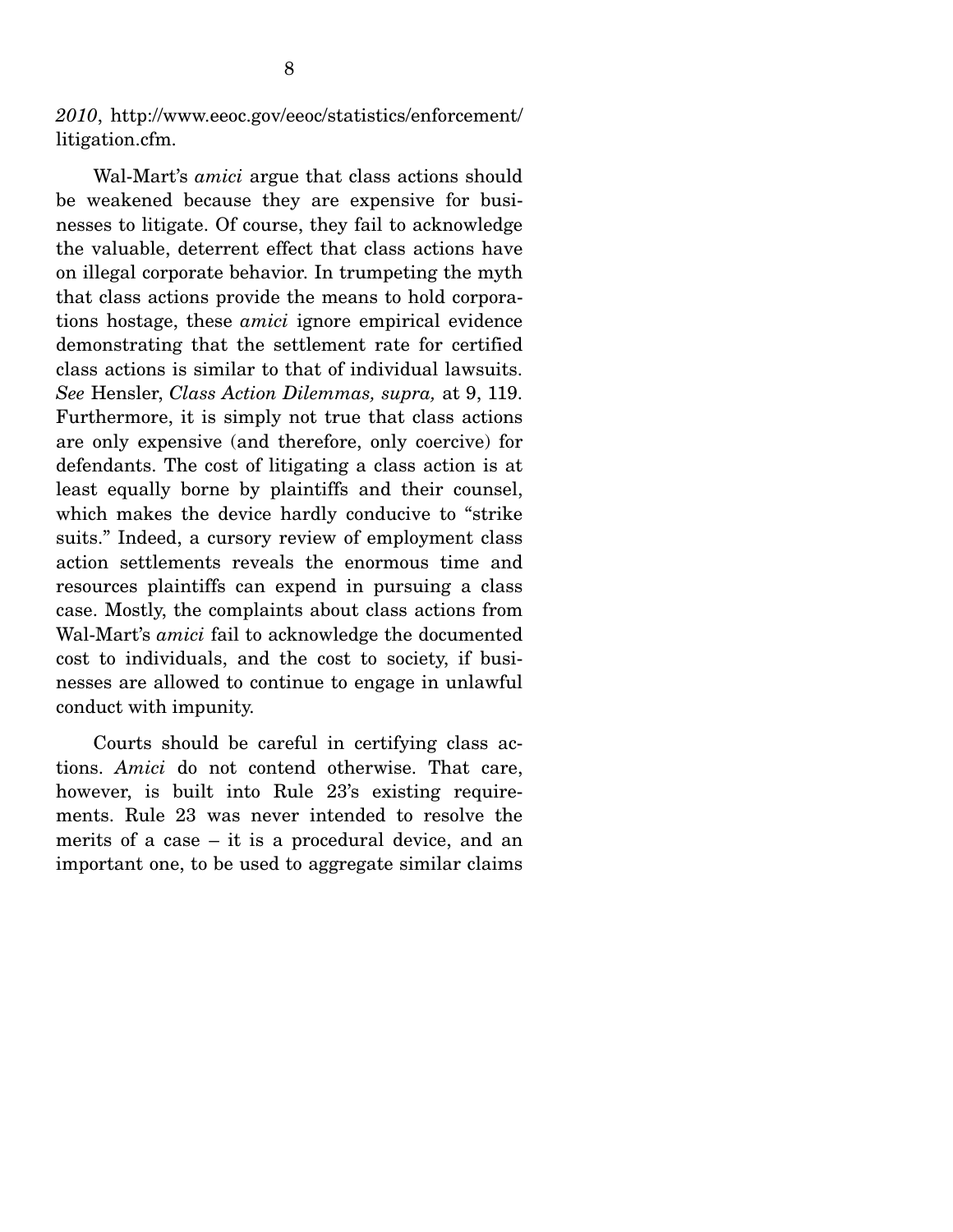of similarly-situated individuals. Rule 23 is routinely and correctly applied by district courts to allow aggregate litigation to proceed, and courts are wellequipped to determine when a class should be certified, to oversee class litigation, and to determine the fairness of class settlements.

 At bottom, the arguments raised by Wal-Mart and its *amici*, if accepted by this Court, threaten to deny access to the judicial system to millions of individuals nationwide who have been injured by illegal corporate conduct. If the bar for class actions is placed too high for individuals to reach, then the enforcement of statutory protections will be stifled, leaving many workers and consumers without meaningful access to justice.

#### **ARGUMENT**

--------------------------------- ♦ ---------------------------------

**I. CLASS ACTIONS ARE AN IMPORTANT AND NECESSARY DEVICE TO VINDICATE THE RIGHTS OF THOSE WHO OTHER-WISE WOULD BE DENIED ACCESS TO THE COURTS.** 

#### **A. Class Actions Play an Important Role in Society.**

 This Court has repeatedly recognized that class actions are a valuable tool for at least three reasons: they expand access to the courts, they serve judicial efficiency, and they supplement inadequate government enforcement.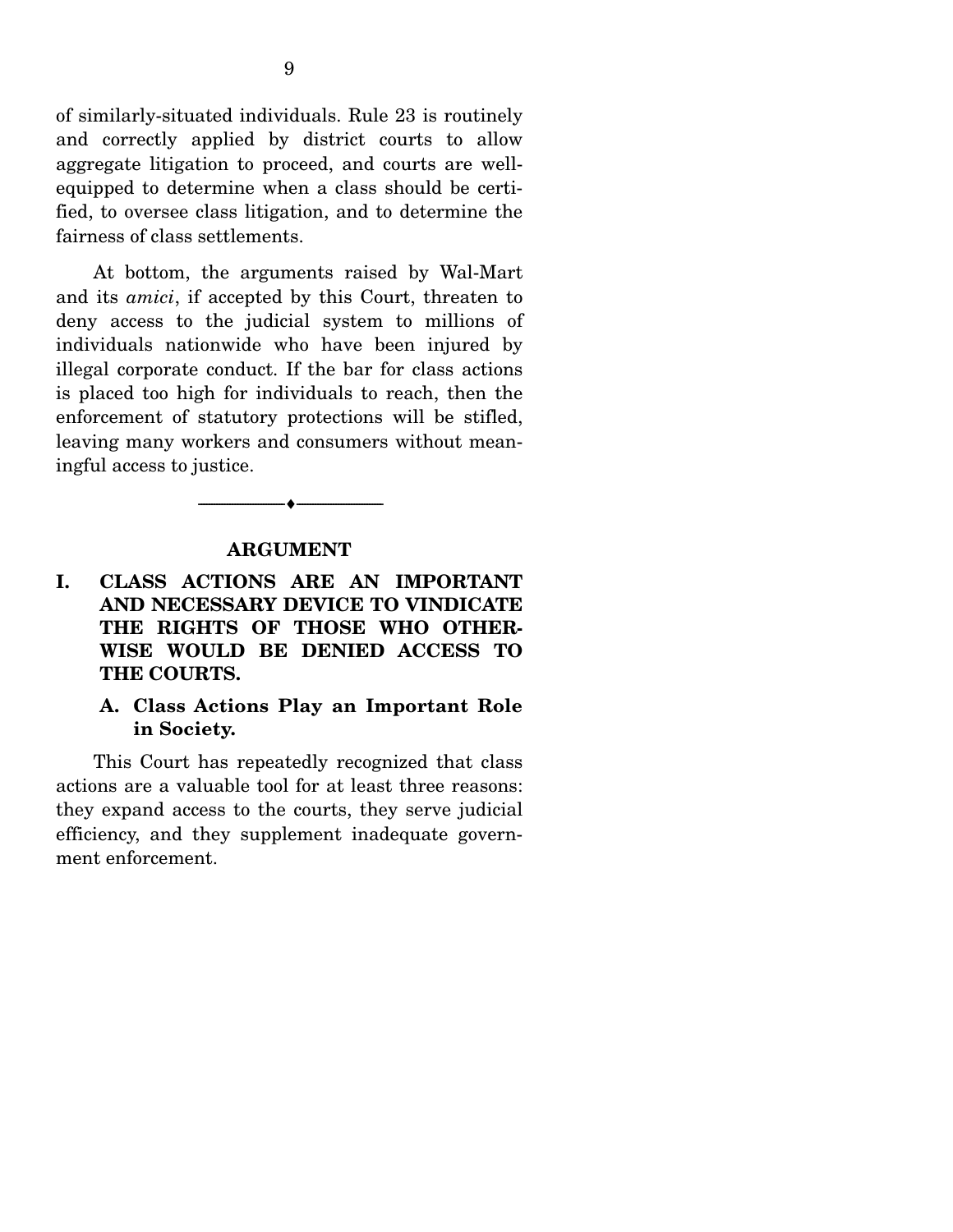*1. Class Actions Play an Important Role in Expanding Access to the Courts for the Aggrieved.* In this case, against the world's largest retailer, hourly class members are each seeking an annual back pay award averaging only \$1,100. (J.A. 475a.) But for the collective prosecution of these claims, it is unlikely that they would be prosecuted at all. (*See* Section I.A(2), below.) As this Court stated over thirty years ago and has emphasized several times since then, "[w]here it is not economically feasible to obtain relief within the traditional framework of a multiplicity of small individual suits for damages, aggrieved persons may be without any effective redress unless they may employ the class-action device." *Deposit Guar. Nat'l Bank v. Roper*, 445 U.S. 326, 339 (1980); *see also Amchem Prods., Inc. v. Windsor,* 521 U.S. 591, 617 (1997) (noting that class actions overcome problem of modest recoveries " 'by aggregating the relatively paltry potential recoveries into something worth someone's (usually an attorney's) labor' "); *Phillips Petroleum Co. v. Shutts,* 472 U.S. 797, 809 (1985) ("Class actions also may permit the plaintiffs to pool claims which would be uneconomical to litigate individually. . . . [M]ost of the plaintiffs would have no realistic day in court if a class action were not available."). The 1966 Advisory Committee notes to Rule 23 observe: "The interests of individuals in conducting separate lawsuits . . . may be theoretic rather than practical" because "the amounts at stake for individuals may be so small that separate suits would be impracticable." Fed. R. Civ. P. 23 Advisory Committee notes, 1966 Amendment; *see also* Thomas E. Willging et al., *Empirical Study of*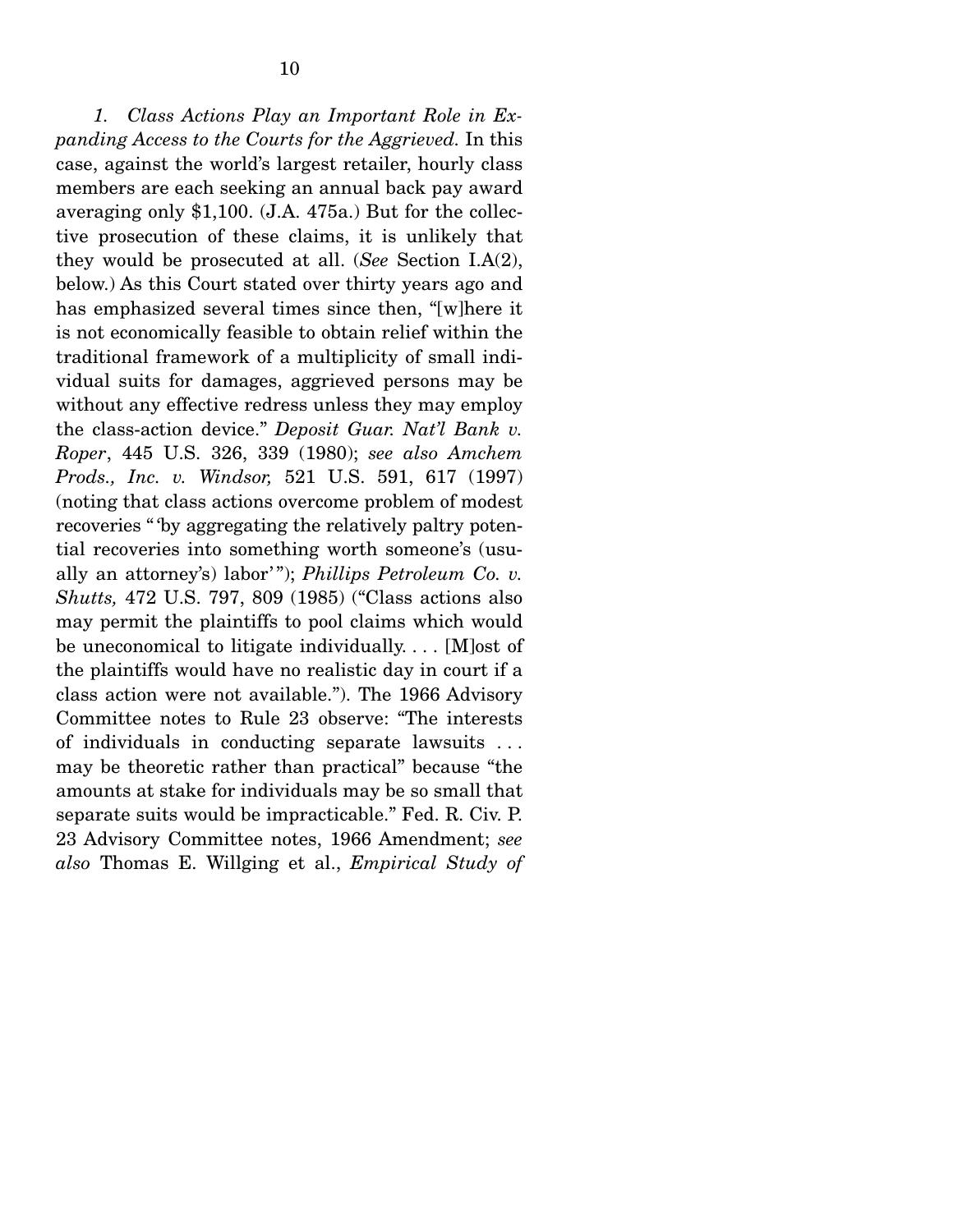*Class Actions in Four Federal District Courts: Final Report to the Advisory Committee on Civil Rules* 7 (Fed. Judicial Ctr. 1996), http://ftp.resource.org/courts. gov/fjc/rule23.pdf ("Without an aggregative procedure like the class action, the average recovery per class member or even the maximum recovery per class member seems unlikely to be enough to support individual actions in most, if not all, of the cases studied."). The class action device, therefore, provides a practical means of redress where the cost of a lawsuit outweighs an individual recovery.

*2. Class Actions Are Uniquely Designed to Resolve Multiple Claims Efficiently and May Be Superior to Individual Actions.* Procedurally, the class action device concentrates litigation in a single forum, where it may be resolved more expeditiously and efficiently than could a series of suits. *See Am. Pipe & Constr. Co. v. Utah*, 414 U.S. 538, 553-54 (1974). "One great advantage of class action treatment," as this Court has stated, "is the opportunity to save the enormous transaction costs of piecemeal litigation." *Ortiz v. Fibreboard Corp.*, 527 U.S. 815, 860 (1999); *see also Gulf Oil Co. v. Bernard*, 452 U.S. 89, 99 & n.11 (1981) ("Class actions serve an important function in our system of civil justice" by addressing and disposing of common questions in a single lawsuit). Indeed, class actions may be superior to individual litigation insofar as they, unlike individual lawsuits, can afford systemic relief and court-ordered injunctions against future violations of class-wide rights. *See Paige v. California,* 102 F.3d 1035, 1039 (9th Cir. 1996)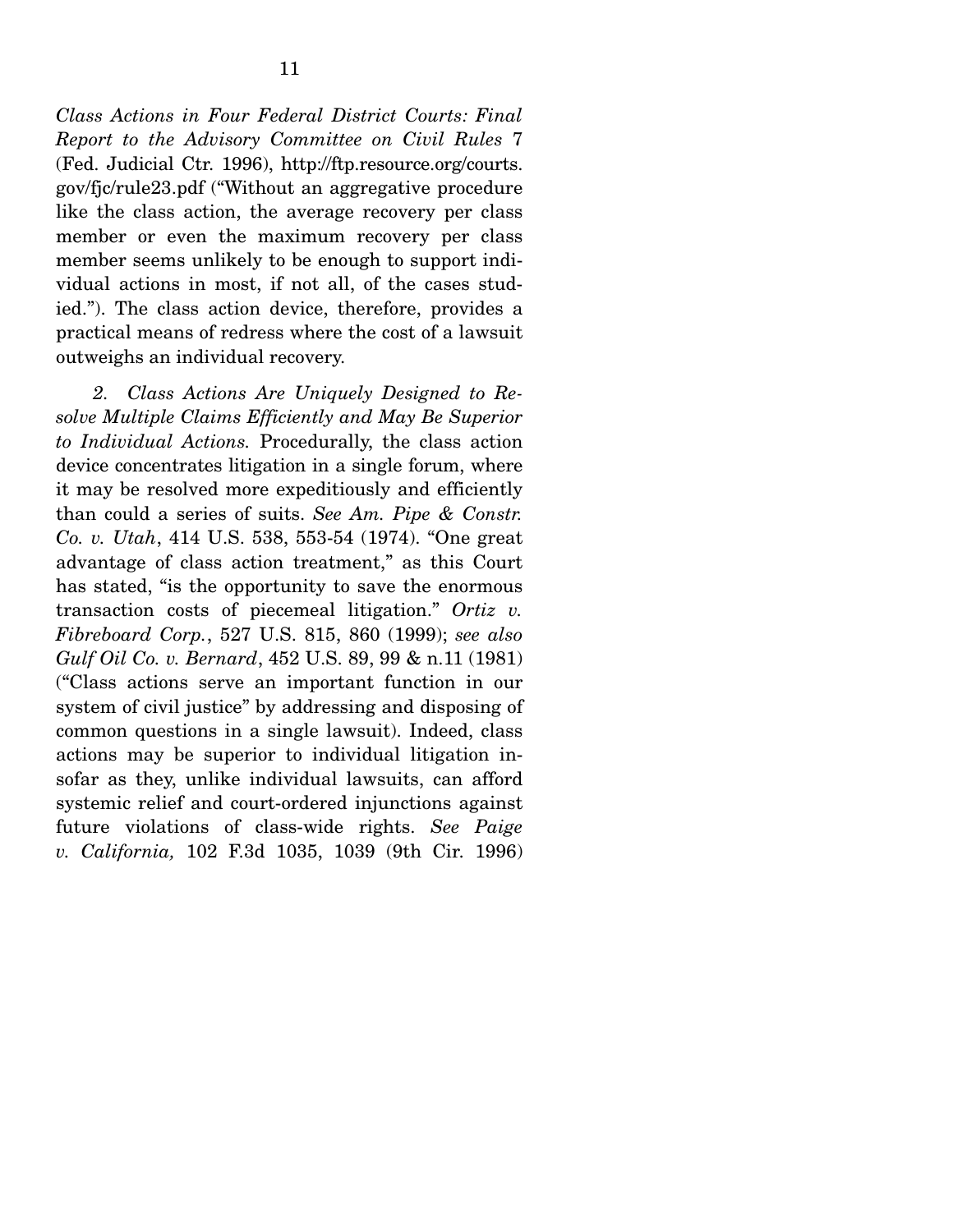(injunction providing class-wide relief requires a certified class).

*3. Class Actions Play an Important Role in the Enforcement of Federal and State Laws Where Government Agencies Fall Short*. "The aggregation of individual claims in the context of a classwide suit is an evolutionary response to the existence of injuries unremedied by the regulatory action of government." *Deposit Guar. Nat'l Bank,* 445 U.S. at 339. In the securities context, for example, this Court has emphasized that "private actions provide 'a most effective weapon in the enforcement' of the securities laws and are 'a necessary supplement to [Securities and Exchange Commission] action.'" Bateman Eichler, *Hill Richards, Inc. v. Berner*, 472 U.S. 299, 310 (1985) (quoting *J.I. Case Co. v. Borak*, 377 U.S. 426, 432 (1964)); *see also Ressler v. Jacobson*, 149 F.R.D. 651, 657 (M.D.Fla.1992) ("[A]ttorneys who bring class actions . . . are vital to the enforcement of the securities laws.").

 In the area of consumer protection, courts and public agencies themselves have repeatedly noted the scarce resources available for public enforcement of the law, and have espoused private enforcement as a necessary adjunct of public protection. *See Ting v. AT&T,* 182 F. Supp. 2d 902, 920 (N.D. Cal. 2002) (rejecting argument that Federal Communications Commission is forum before which class members can "effectively vindicate" right to recover damages from AT&T), *aff 'd*, 319 F.3d 1126 (9th Cir. 2003); *Kinkel v. Cingular Wireless LLC*, 857 N.E.2d 250, 276 (Ill.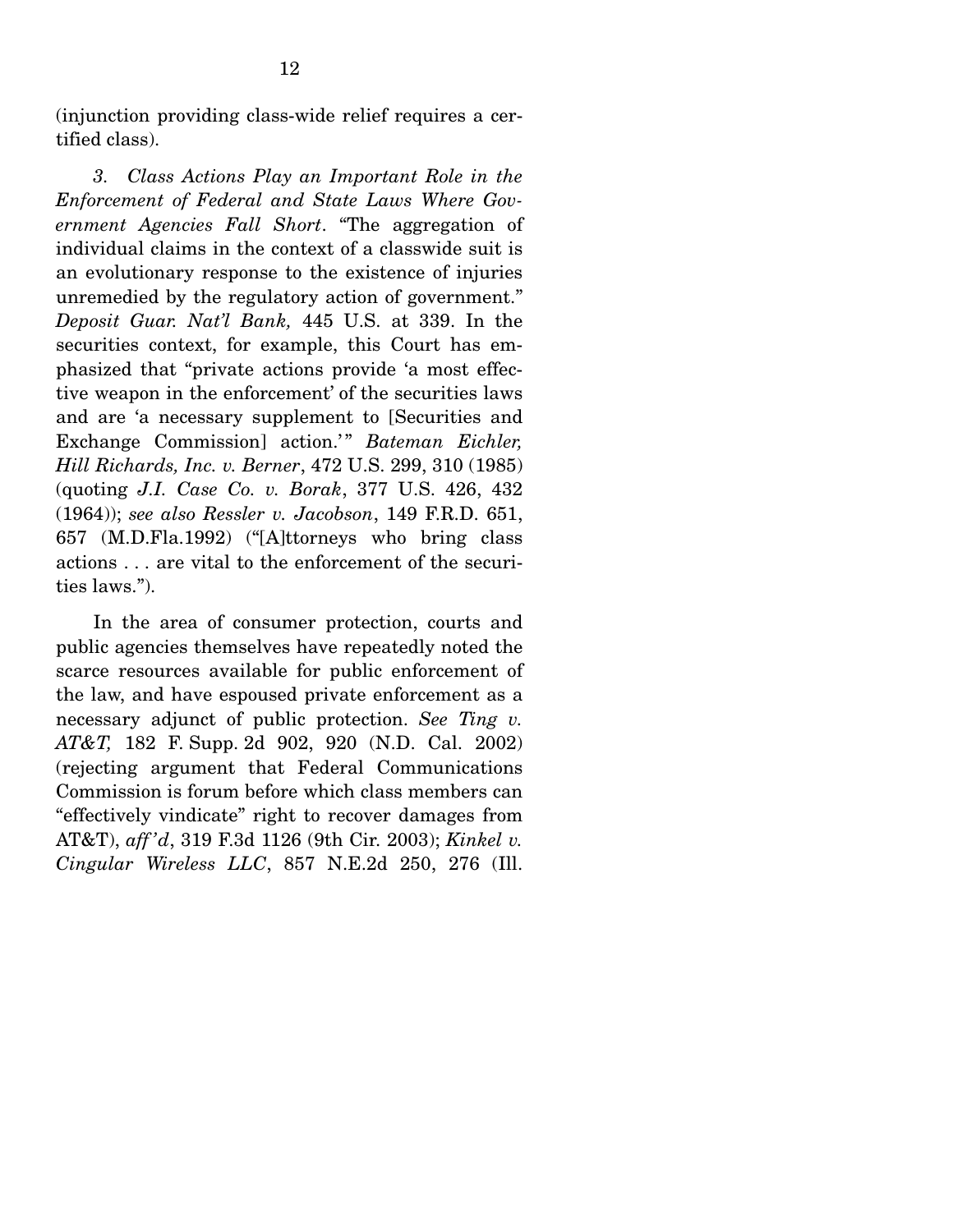2006) (finding state attorney general's authority to bring action insufficient, given office's need to allocate "scarce resources to a variety of issues affecting consumers"); *Vasquez-Lopez v. Beneficial Or., Inc.*, 152 P.3d 940, 950 (Or. Ct. App. 2007) (noting "possibility of state action cannot reliably serve as a substitute for private actions," given attorney general's contention that amount of consumer fraud in state "far exceeds" government's ability to investigate and prosecute it); *Kwikset Corp. v. Super. Ct.*, \_\_\_ Cal. Rptr. 3d \_\_\_, 51 Cal. 4th 310, 2011 WL 240278, at  $*11$  (Cal. 2011) ("That public prosecutors can ... sue is of limited solace, given the significant role we have recognized private consumer enforcement plays for many categories of unfair business practices.").

 Similarly, in the employment context, private enforcement is often critical to supplement the limited resources of public agencies. *See, e.g., Occidental Life Ins. Co. v. EEOC*, 432 U.S. 355, 362-64 (1977) (quoting House Report acknowledging the EEOC's "burgeoning workload," "insufficient funds and a shortage of staff "); *Gentry v. Super. Ct.,* 165 P.3d 556, 569 (Cal. 2007) (rejecting argument that availability of enforcement by state labor commissioner is "adequate substitute" for pursuing class claims). The EEOC litigates less than 1% of all charges it receives each year. *See* EEOC, *Charge Statistics FY 1997 through FY 2010*, *supra*; EEOC, *Litigation Statistics FY 1997 through FY 2010*, *supra*; Linda G. Morra, U.S. Gen. Accounting Office, GAO/T-HRD-93-30, *EEOC: An Overview* 12 (1993), http://archive.gao.gov/d45t15/149741.pdf. In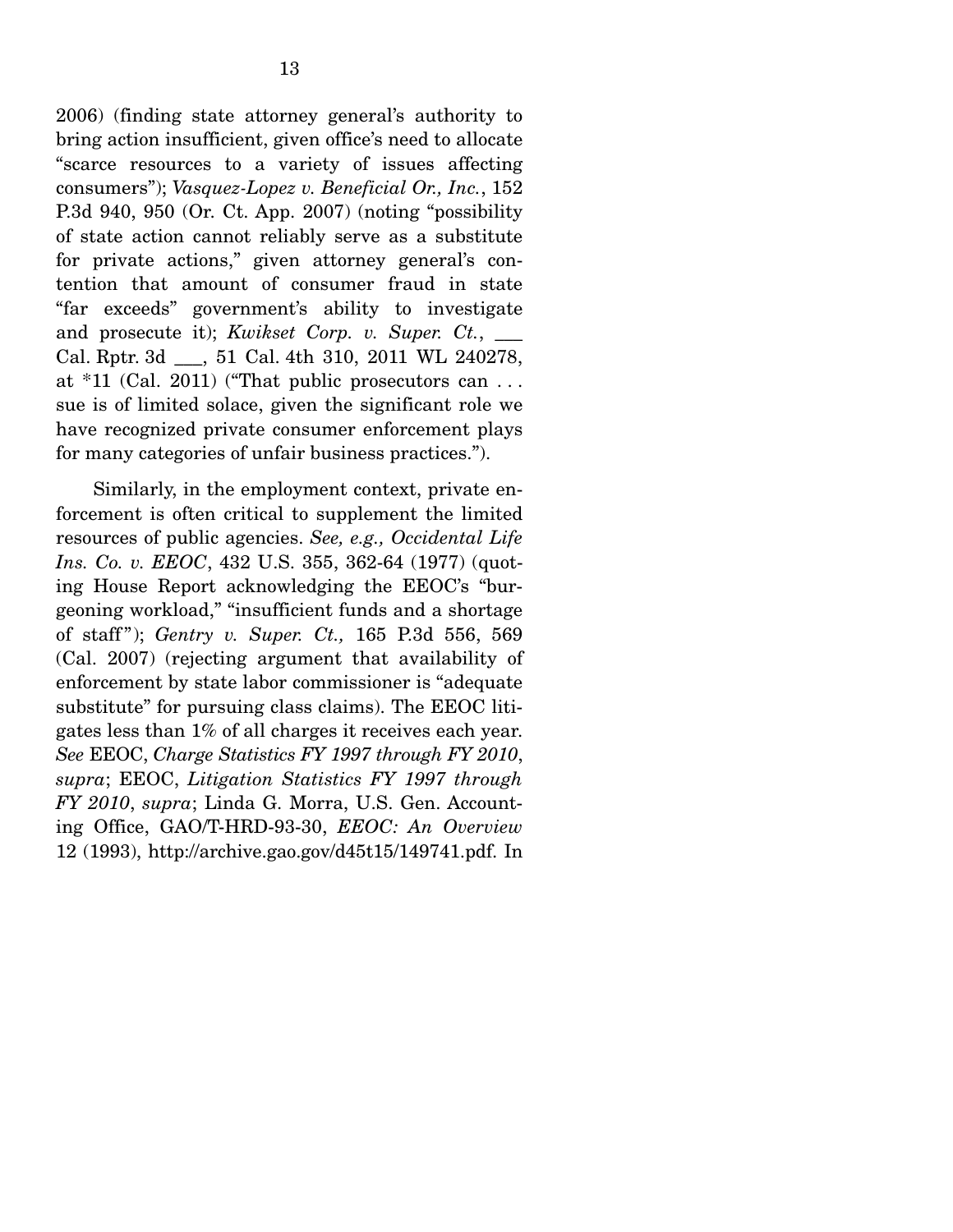2010, the EEOC filed a total of 250 enforcement lawsuits, with only 8% of them considered "systemic" lawsuits. EEOC, *Fiscal Year 2010 Performance and Accountability Report*, Performance Results (2010), http://www.eeoc.gov/eeoc/plan/2010par\_performance.cfm. Moreover, the agency devotes far more resources to the processing of charges, than to its litigation program. In 2008, for example, the EEOC spent on litigation just 21% of its budget for private sector enforcement – where it focuses the bulk of its efforts – compared to the budget allocation of 60% on administrative charge processing. EEOC, *FY 2010 Congressional Budget Justification* 12 (2010), http://www. eeoc.gov/eeoc/plan/upload/2010budget.pdf. Its 2010 budget request reflected either a desire or need to allocate even less to litigation, and more to charge processing. *Id.* (outlining a budget dedicating 19% of private sector enforcement money to litigation, and 64% to the processing of charges).

### **B. Due to Substantial Barriers to Seeking Individual Relief, Class Actions Are Often the Only Way to Redress Wrongs and Hold Businesses Accountable.**

 When businesses have engaged in wrongful conduct that inflicts modest damages on individual consumers or workers, a class action may be the only way to obtain meaningful relief for scores of individuals, or to hold these businesses accountable.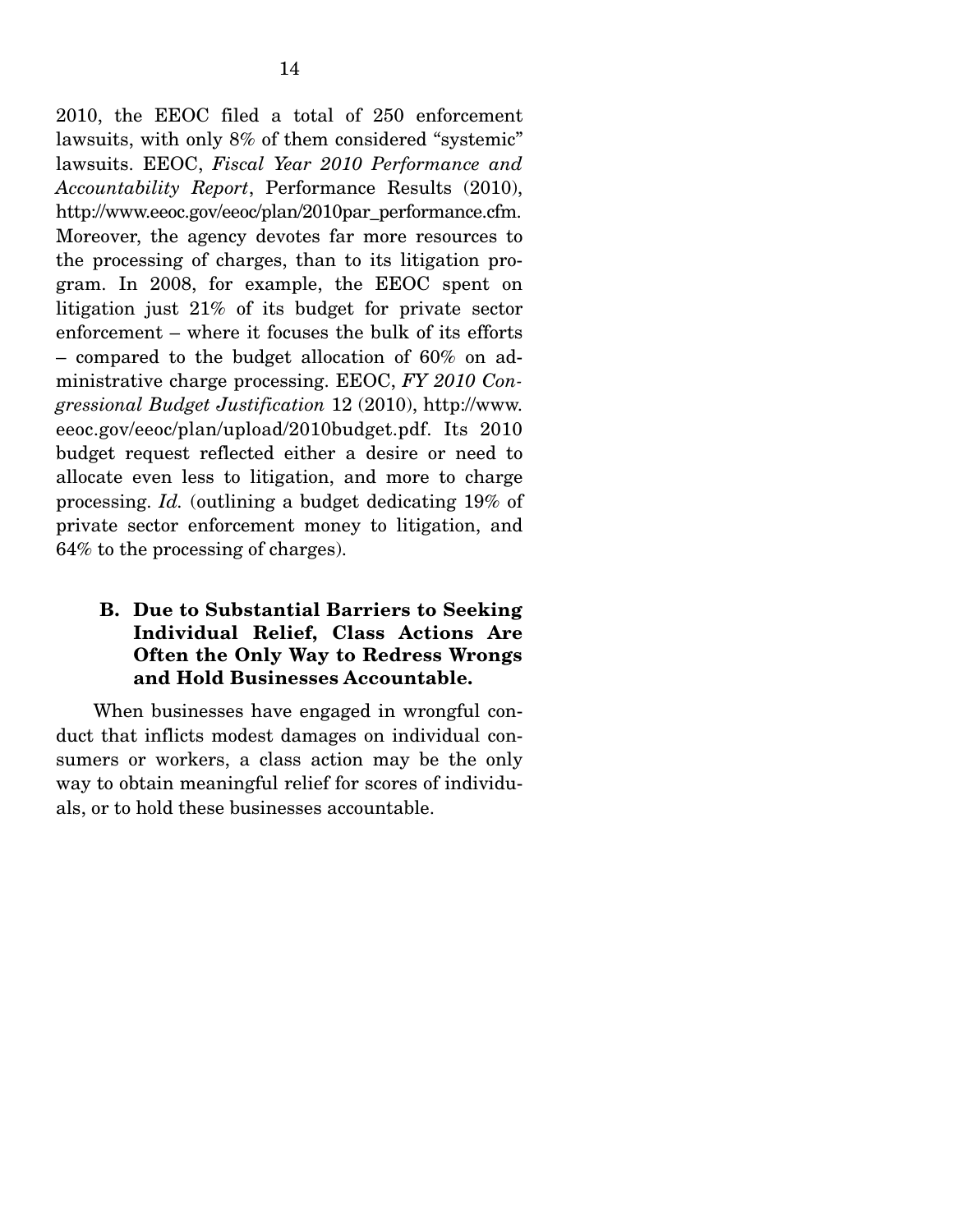*1. Individuals Often Are Not Aware That They Have an Individual Claim.* Class actions "enable even the unaware to be joined in lawsuits instituted on their behalf." Joshua D. Blank & Eric A. Zacks, *Dismissing the Class: A Practical Approach to the Class Action Restriction on the Legal Services Corporation*, 110 Penn. St. L. Rev. 1, 12 (2005). In the marketplace, consumers may find themselves unwittingly duped by schemes that cheat them out of small amounts of money that, in the aggregate, generate enormous unlawful sums for businesses. Indeed, the smaller the individual amount at stake, the "less likely [the harm is] to be recognized by those affected." Hensler, *Class Action Dilemmas, supra*, at 68. As the New Jersey Supreme Court observed, "without the availability of a class-action mechanism, many consumer-fraud victims may never realize that they may have been wronged." *Muhammad v. County Bank of Rehoboth Beach*, 912 A.2d 88, 100 (N.J. 2006); *accord Coady v. Cross Country Bank, Inc.*, 729 N.W.2d 732, 747 (Wis. Ct. App. 2007).

 The Washington Supreme Court made a similar observation in ruling unconscionable a consumer contract that banned class actions. In that case, a class of consumers alleged that a telecommunications company had overcharged them each between \$1 and \$45 per month in hidden and illegal charges. The Court recognized that a class action "is often the only meaningful type of redress available for small but widespread injuries and without it, "many consumers may not even realize that they have a claim." *Scott v.*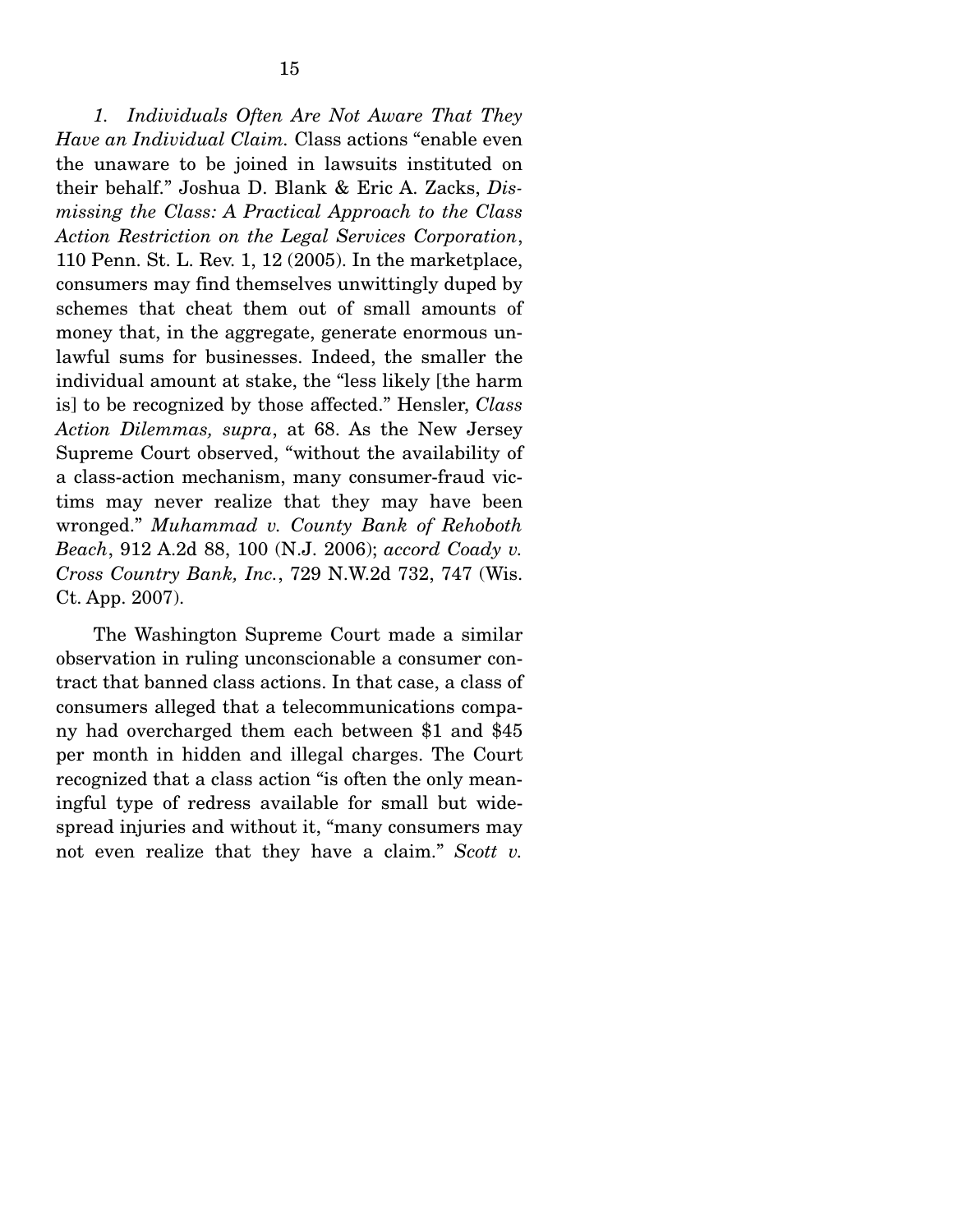*Cingular Wireless*, 161 P.3d 1000, 1007 (Wash. 2007); *see also Kinkel*, 857 N.E.2d at 268 (invalidating contract that prohibited class actions, and observing that "[t]he typical consumer may feel that such a charge is unfair, but only with the aid of an attorney will the consumer be aware that he or she may have a claim that is supported by law, and only with the aid of an attorney will such a consumer be able to make the merits of such a claim apparent in arbitration or litigation"); *Henry v. Cash Today, Inc.*, 199 F.R.D. 566, 573 (S.D. Tex. 2000) (finding class resolution superior because of " 'inability of the poor or uninformed to enforce their rights, and the improbability that large numbers of class members would possess the initiative to litigate individually'".

 In the workplace, workers are often unaware of their employers' unlawful acts or do not understand their rights. *Gentry*, 165 P.3d at 566. Standing alone, they may not be able to perceive a pattern or practice of discrimination. *See Int'l Bhd. of Teamsters v. United States*, 431 U.S. 324, 340 n.20 (1977) (noting that companywide statistics may be the only way " 'to uncover clandestine and covert discrimination by the employer or union involved' "). Low-wage workers, in particular, may lack higher education and sophistication and may have limited comprehension of English. These circumstances all act as barriers that prevent workers from understanding their rights are being violated and prevent them from pursuing relief individually. *See Wang v*. *Chinese Daily News, Inc.,* 231 F.R.D. 602, 614 (C.D. Cal. 2005) (in certifying Rule 23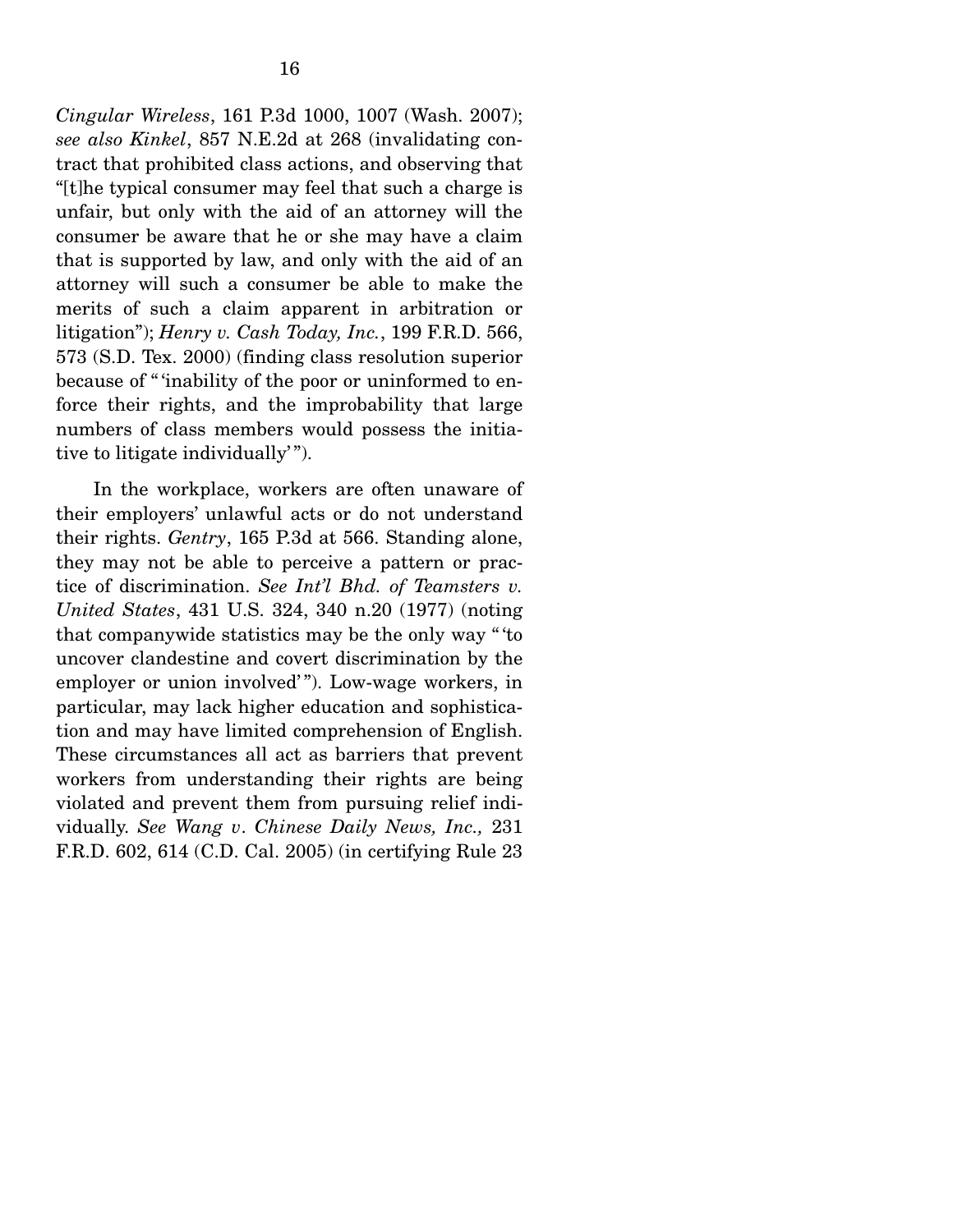class, noting the risks faced by non-English speaking immigrant class members if they had to proceed individually).

*2. Individuals Often Lack the Resources to Pursue Individual Claims.* Even if individuals are aware that their rights are being violated, they often lack the means to do anything about it. The legal system is challenging and time-consuming to navigate even for the well-educated or well-resourced. Low-income individuals in particular may have demands on their lives – rigid work schedules, burdensome overtime or second jobs, lack of childcare, or debts – that act as real-world barriers to pursuing litigation, particularly for small claims. *Reuter v. Davis*, No. 502001CA0011164, 2006 WL 3743016, at \*4 (Fla. Cir. Ct. Dec. 12, 2006) ("[P]arents working from payday to payday with babysitting, transportation, and employment issues, do not necessarily think they can afford attorneys or, if they do, have difficulty keeping appointments."); *see Ansoumana v. Gristede's Operating Corp.,* 201 F.R.D. 81, 86 (S.D.N.Y. 2001) (due to transient nature of work, employees may lack the stability necessary to pursue claims). Thus, not surprisingly, of the nearly 25 million adults affected by consumer fraud in one year, only 8.4 percent complained to a federal, state, or local agency or Better Business Bureau, and only 2.4 percent consulted a lawyer or other professional. *See* FTC, *Consumer Fraud in the United States* ES-6, 80-81 (Aug. 2004), http://www. ftc.gov/reports/consumerfraud/040805confraudrpt.pdf. Consumers subjected to questionable practices such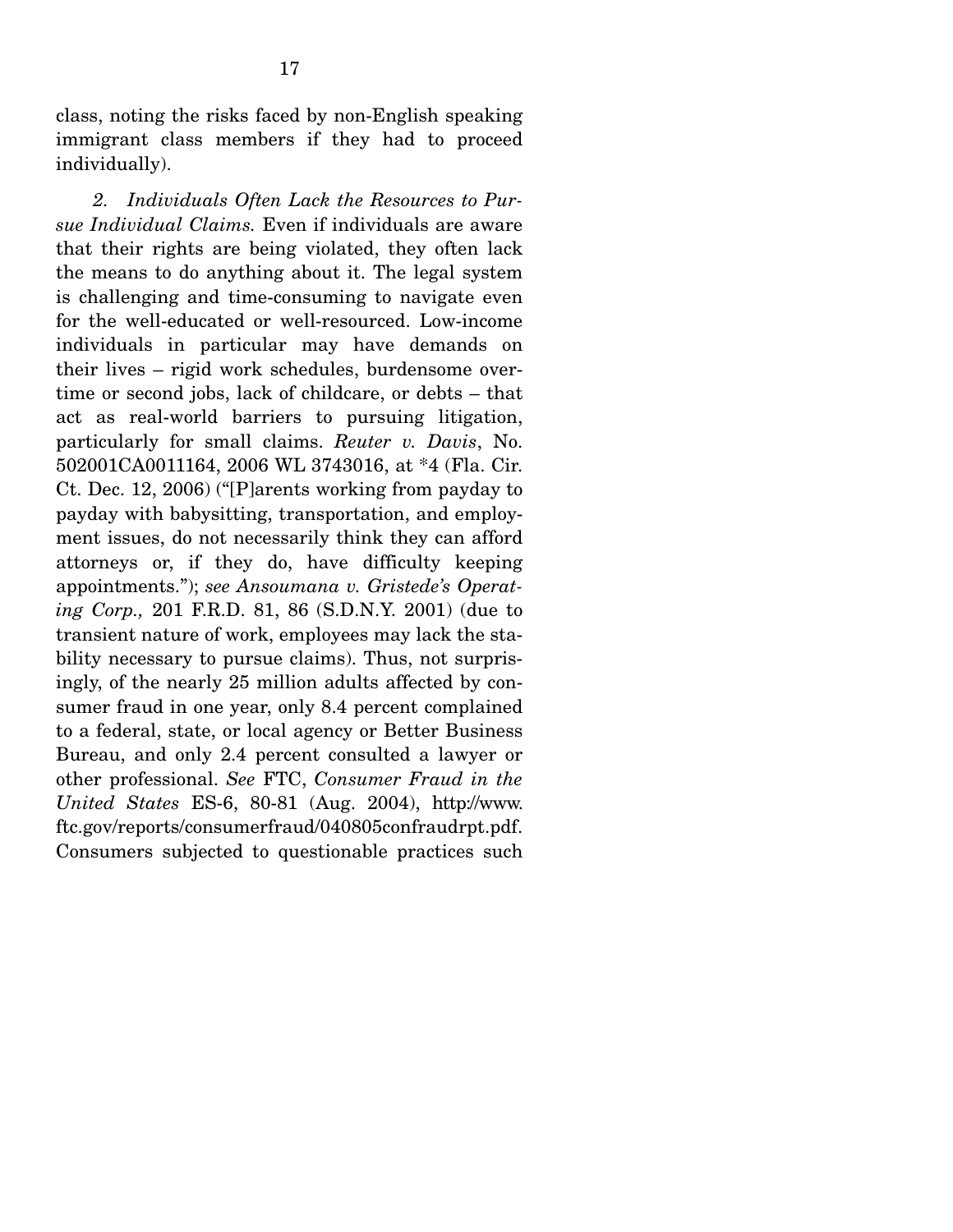as payday lending, mortgage scams, illegal billing and fee schemes, and abusive debt collection, to name but a few, have been able to vindicate their rights and force businesses to cease unlawful conduct only because they were able to aggregate their claims and pursue them collectively.

*3. Individuals May Fear Retaliation from Employers if They Pursue Individual Relief.* Workers, especially those who live paycheck to paycheck in an economy with persistent high unemployment, are understandably hesitant to challenge their employers when the result might be termination. *See, e.g., Bell v. Farmers Ins. Exch.,* 9 Cal. Rptr. 3d 544, 570 (Cal. Ct. App. 2004) ("[A] lawsuit means challenging an employer in a context that may be perceived as jeopardizing job security and prospects for promotion."). Workers depend on their employment for their livelihood and thus legitimately fear that, if they were to sue individually, their employers would retaliate and wreak severe economic consequences on their lives. *See Does I v. The GAP Inc.,* No. CV-01-0031, 2002 WL 1000073, at \*8 (D. N. Mar. I. May 10, 2002); *Ingram v. Coca-Cola Co.,* 200 F.R.D. 685, 701 (N.D. Ga. 2001). As this Court has stated, employers, "by virtue of the employment relationship, may exercise intense leverage." *Nat'l Labor Relations Bd. v. Robbins Tire & Rubber Co.,* 437 U.S. 214, 240 (1978). "Not only can the employer fire the employee, but job assignments can be switched, hours can be adjusted, wage and salary increases can be held up, and other more subtle forms of influence exerted." *Id.; see also* David Weil &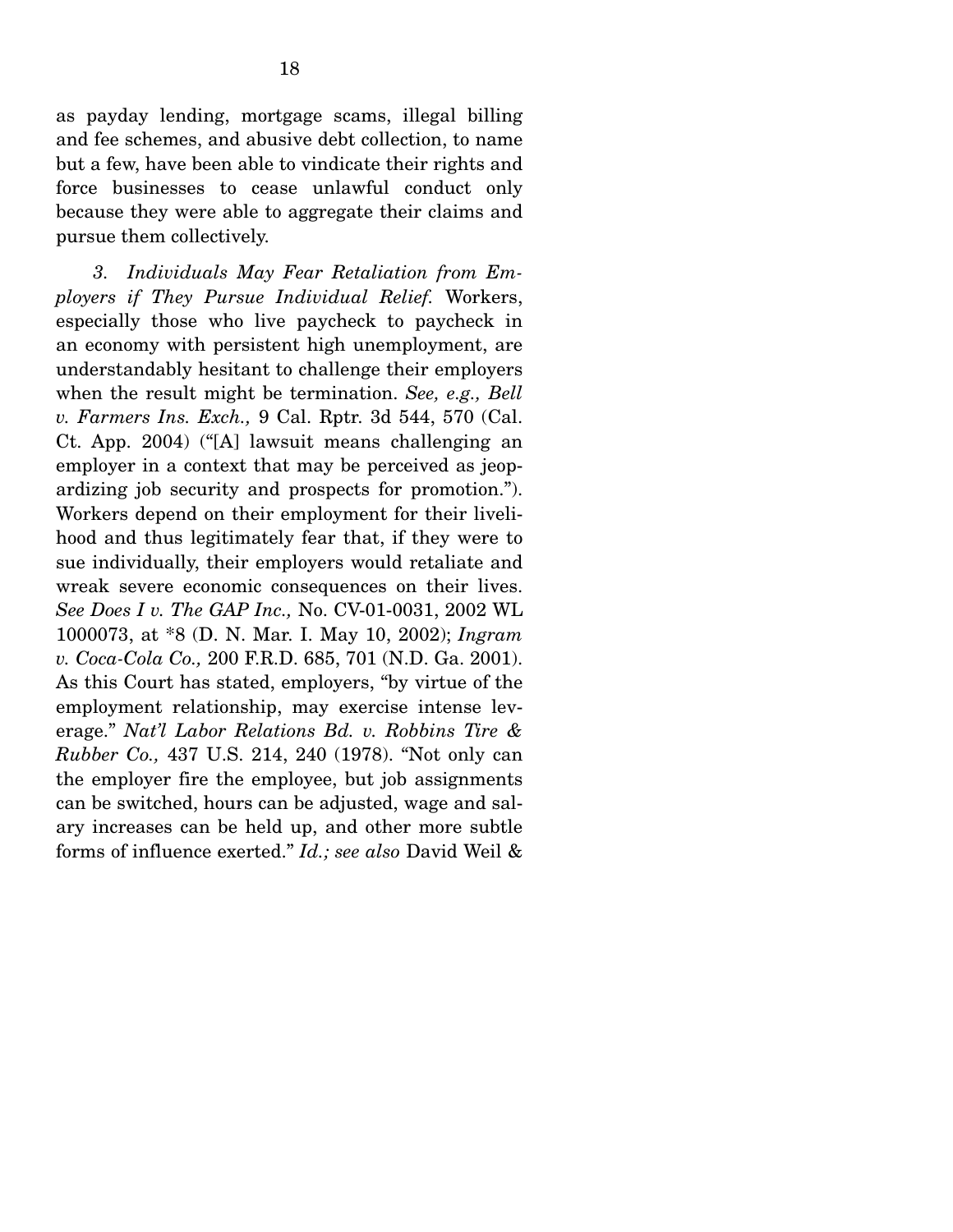Amanda Pyles, *Why Complain? Complaints, Compliance, and the Problem of Enforcement in the U.S. Workplace,* 27 Comp. Lab. L. & Pol'y J. 59, 83 (Fall 2005) (discussing studies suggesting that, despite explicit retaliation protections in the law, "being fired is widely perceived to be a consequence of exercising certain workplace rights").

 Low-wage workers, who constantly face financial uncertainty and work in low-skilled jobs where employers consider them expendable, are especially vulnerable to retaliation. *See* Annette Bernhardt et al., *Broken Laws, Unprotected Workers: Violations of Employment and Labor Laws in America's Cities*  (2009), http://www.unprotectedworkers.org/index.php/ broken\_laws/index (43% of low wage workers surveyed who complained about violations of workplace standards were retaliated against, including by being fired, suspended or threatened with cuts in their hours or pay). Undocumented workers are even more reluctant to bring legal action, for fear of not just losing their jobs, but also criminal sanction and deportation. *See Flores v. Amigon,* 233 F. Supp. 2d 462, 465 n.2 (E.D.N.Y. 2002); *Ansoumana,* 201 F.R.D. at 86; Cynthia Estlund, *Rebuilding the Law of the Workplace in an Era of Self-Regulations,* 105 Colum. L. Rev. 319, 348 (Mar. 2005) (Undocumented workers' "fear of deportation exacerbates the usual fear of reprisals that silences many low-wage employees."). These individuals are particularly unlikely to file individual lawsuits. Class actions help ensure that workers can nevertheless have their rights protected.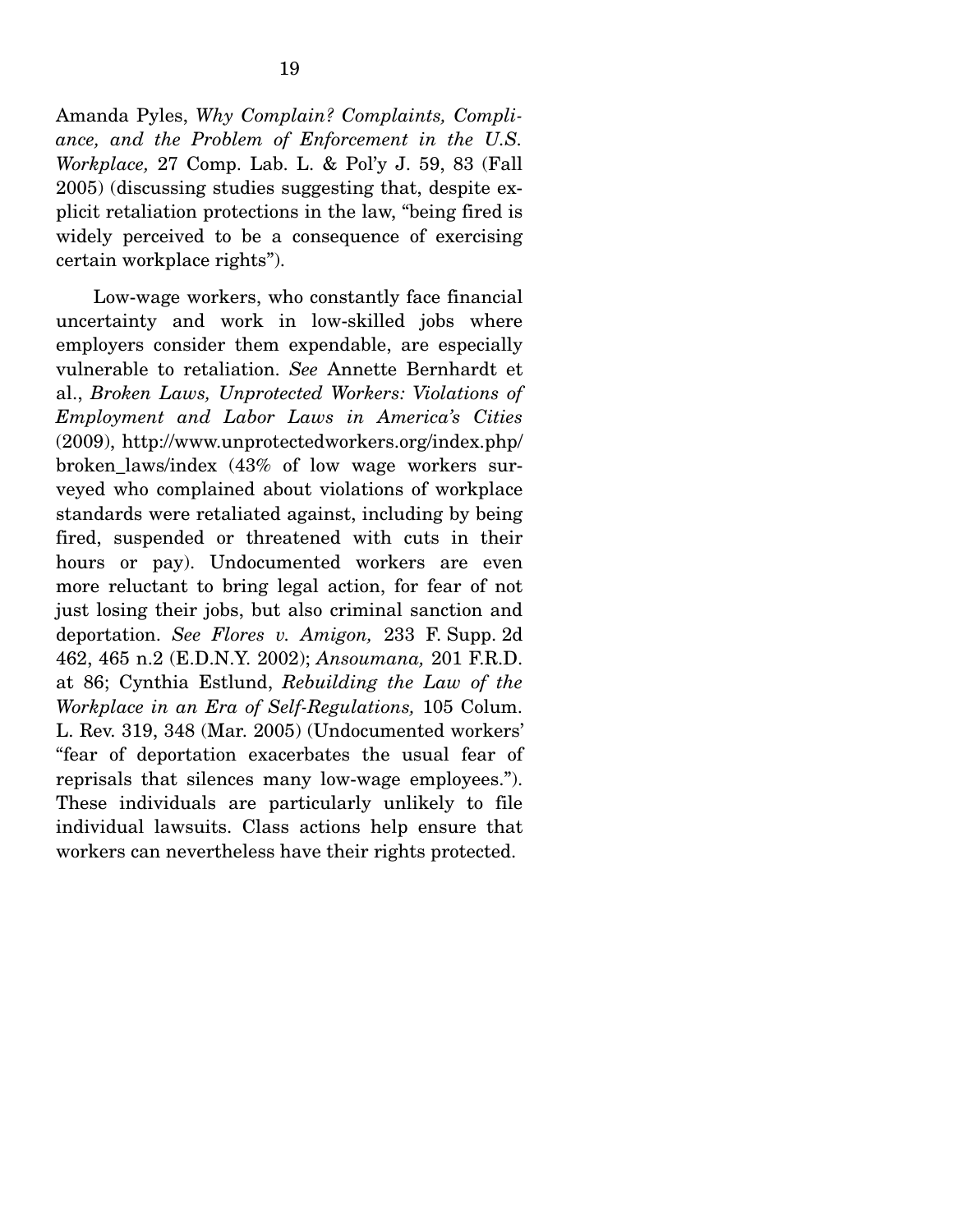*4. Individuals Often Lack Financial Incentive to Pursue Individual Claims*. Examples abound of businesses that profit when they engage in illegal consumer practices by stealing a little bit from a lot of people.2 *See Discover Bank v. Super. Ct.*, 113 P.3d 1100, 1108-09 (Cal. 2005) ("damages in consumer cases are often small and because " '[a] company which wrongfully exacts a dollar from each of millions of customers will reap a handsome profit.'"). Certainly the average consumer who loses  $$1 - or even $100$ from an unscrupulous business practice, no matter the windfall to the business, is unlikely to track down and consult a lawyer and pursue individual litigation. Without class certification, these injuries would go without redress and the businesses never held accountable. *See Carnegie v. Household Int'l, Inc.*, 376 F.3d 656, 661 (7th Cir. 2004) ("The realistic alternative to a class action is not 17 million individual suits, but zero individual suits, as only a lunatic or a fanatic sues for \$30."); *In re Prudential Ins. Co. of Am. Sales* 

<sup>2</sup> *See, e.g., Homa v. Am. Express Co.*, 558 F.3d 225, 231 (3d Cir. 2009) (class members' claims for misrepresentation of creditcard rewards program implicated less than 5% of each cardholder's credit card balance); *Cohen v. Chicago Title Ins. Co.*, 242 F.R.D. 295, 296 (E.D. Pa. 2007) (class claims for overpayments on title insurance worth less than \$200 per claim); *Dist. Cablevision Ltd. P'Ship v. Bassin*, 828 A.2d 714, 719 (D.C. 2003) (class claims for unlawful \$5 cable service late fee); *Powertel, Inc. v. Bexley*, 743 So. 2d 570, 572 (Fla. Dist. Ct. App. 1999) (wrongful \$4.50 charge on long-distance calls); *Weinberg v. Hertz Corp.*, 499 N.Y.S.2d 693, 695 (N.Y. App. Div. 1986) (average \$31 carrental overcharge), *aff 'd,* 509 N.E.2d 347 (N.Y. 1987).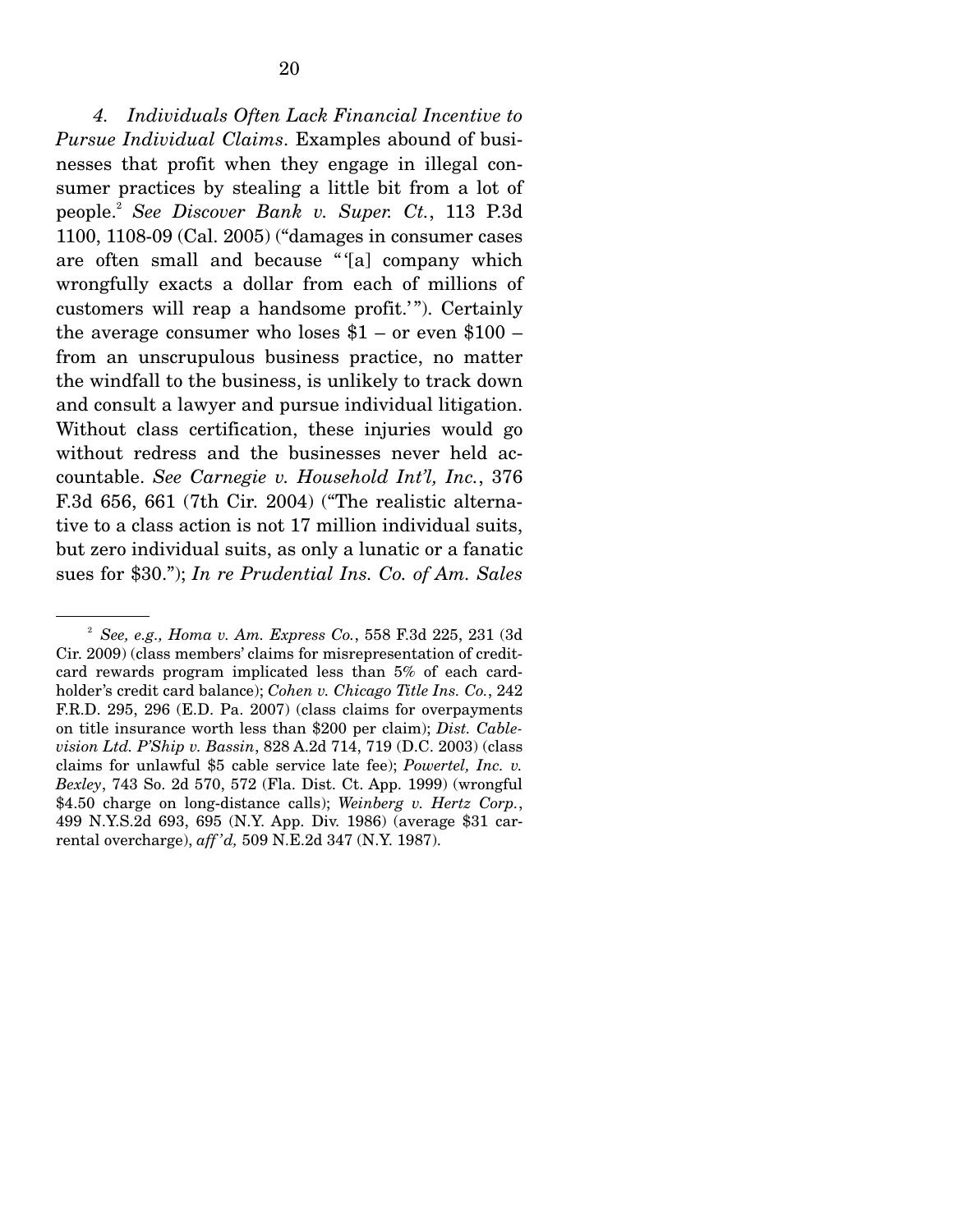*Litig.,* 148 F.3d 283, 316 (3d Cir. 1998) (given the sheer volume of claims and the modest size of individual claims, a class action presented the "only rational avenue of redress for many class members"); *Scott*, 161 P.3d at 1006 ("Class actions are vital where the damage to any individual consumer is nominal"); *Lake v. First Nationwide Bank*, 156 F.R.D. 615, 626 (E.D. Pa. 1994) ("Given the relatively small amount recoverable by each potential litigant, it is unlikely that, absent the class action mechanism, any one individual would pursue his claim, or even be able to retain an attorney willing to bring the action."); *Muhammad*, 912 A.2d at 100 (noting that "[i]n most cases that involve a small amount of damages, 'rational' consumers may decline to pursue individual consumer-fraud lawsuits because it may not be worth the time spent prosecuting the suit, even if competent counsel were willing to take the case").

 In the workplace, too, individuals cheated out of relatively small amounts are unlikely to be "willing to file individual lawsuits and incur the expenses of litigation for such a small award." *Frank v. Eastman Kodak Co.,* 228 F.R.D. 174, 183-84 (W.D.N.Y. 2005). In wage and hour cases of low-wage workers, for example, the individual claims "tend to involve relatively small dollar figures, prohibitively small for a private attorney."3 Juliet M. Brodie, *Post-Welfare Lawyering:* 

<sup>&</sup>lt;sup>3</sup> Although wage and hour claims under federal law may proceed collectively by way of an "opt-in" procedure, *see* 29 U.S.C. § 216(b), state wage and hour claims have been certified (Continued on following page)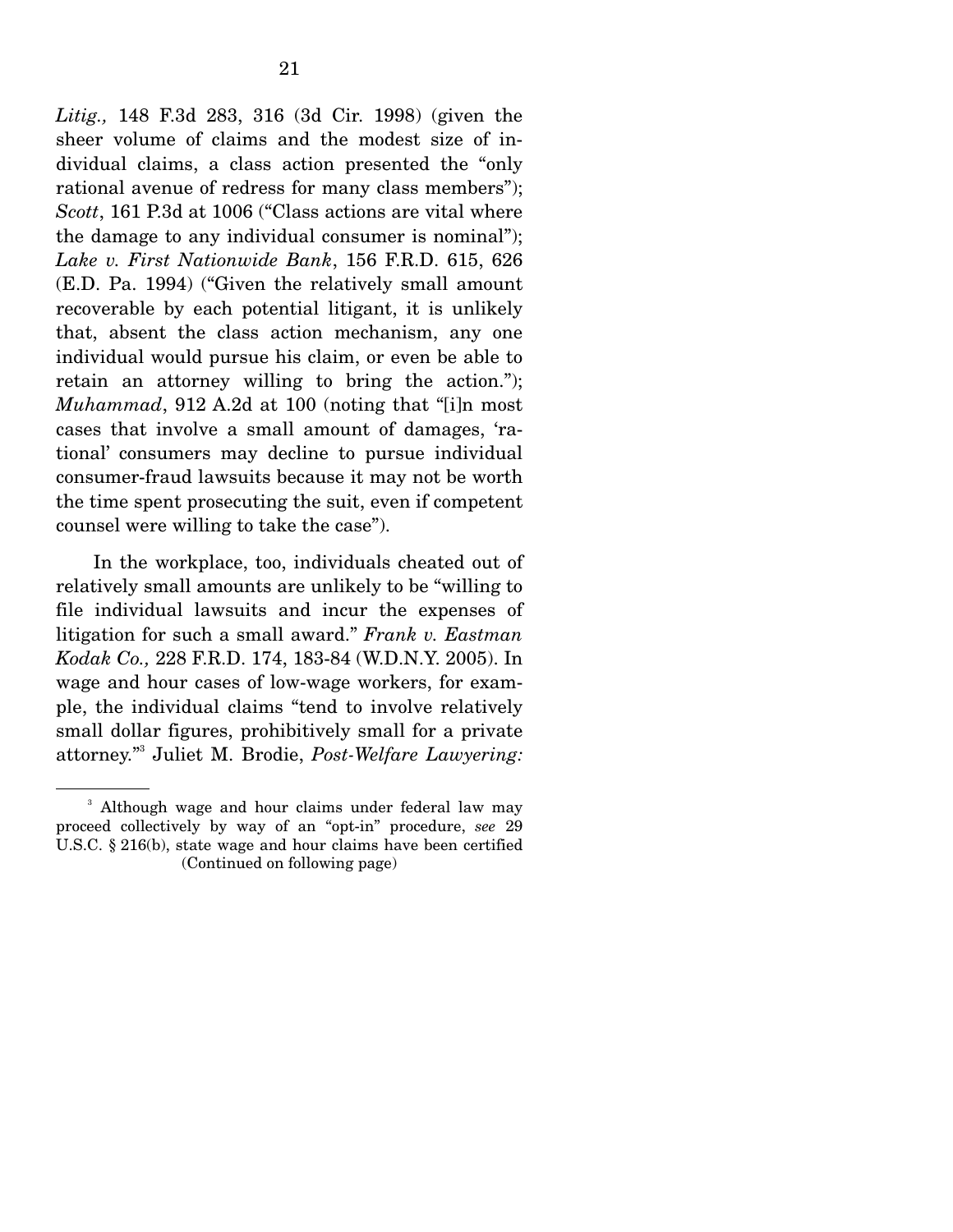*Clinical Education and a New Poverty Law Agenda,*  20 Wash. U. J.L. & Pol'y 201, 248-49 (2006); *see also Scholtisek v. The Eldre Corp.,* 229 F.R.D. 381, 394 (W.D.N.Y. 2005) (certifying a state law wage and hour class under Rule 23 and noting that "individual class members' claims are probably relatively small, [and therefore] those persons could lack sufficient incentive to bring individual suits").

 Aggregate litigation levels the playing field by enabling plaintiffs "to exploit the 'economies of scale' the defendant already naturally enjoys" due to the fact that it can make a large investment in issues that are likely to arise in multiple cases, and then continue to reap the fruits from such an investment in each individual case. Bruce L. Hay & David Rosenberg, "*Sweetheart" and "Blackmail" Settlements in Class Actions: Reality and Remedy*, 75 Notre Dame L. Rev. 1377, 1383 (2000); *see also Wang,* 231 F.R.D. at 614 (finding a class action "superior" to individual actions, in part because class members "would face an enormous [im]balance of resources if they were to take on the largest Chinese language newspaper in North America on an individual basis"). Because class counsel "can spread their investment over all of the claims – just as the defendant does – it becomes possible to make investments in the litigation that the plaintiffs could not make if the claims were

for class treatment under Rule 23. *See, e.g.*, *Ervin v. OS Rest. Servs., Inc.*, No. 09-3029, 2011 WL 135708, at \*1 (7th Cir. Jan. 18, 2011).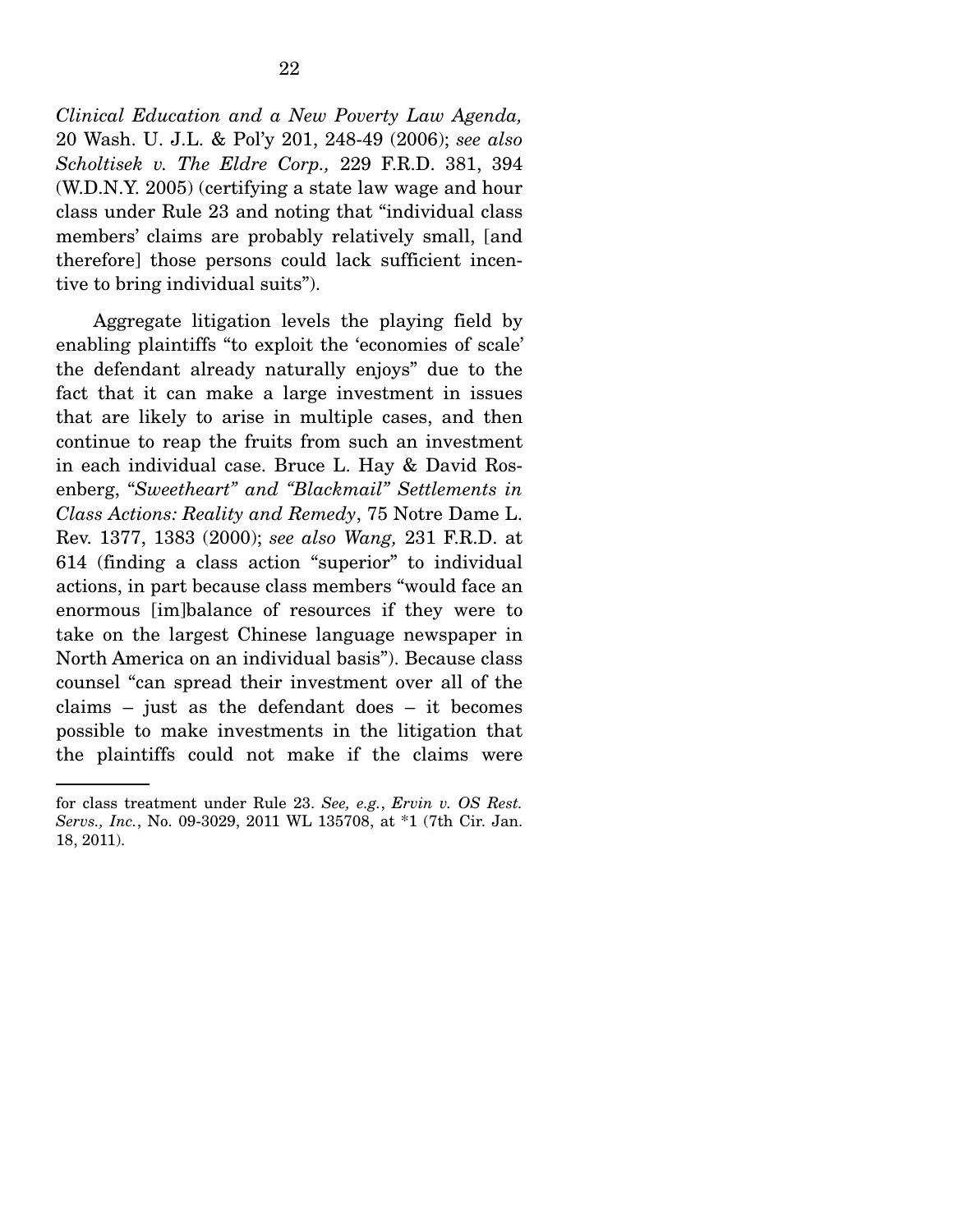prosecuted separately." 75 Notre Dame L. Rev. at 1380-81. Class actions thus not only allow individuals to match the resources of corporate defendants, they also make the necessary investment of time and resources into a lawsuit an economically rational choice.

*5. Individuals Often Are Unable to Attract Counsel Where Their Individual Economic Harms Are Dwarfed by the Investment Necessary to Prosecute Cases.* The inability to attract competent counsel presents yet another substantial barrier to pursuing individual claims. Even if a plaintiff wants to pursue a case, attorneys are unlikely to be motivated to take the case on an individual basis if the cost of litigation outweighs the potential recovery. As the Court noted in *Eisen v. Carlisle & Jacquelin,* 417 U.S. 156, 161 (1974): "A critical fact . . . is that petitioner's individual stake is only \$70. No competent attorney would undertake this complex antitrust action to recover so inconsequential an amount. Economic reality dictates that petitioner's suit proceed as a class action or not at all." The claims by Wal-Mart's *amici* about the havoc wreaked upon businesses by class actions sidesteps this reality altogether. In their world, if a claim is not big enough to be pursued individually, it should not be pursued at all. In their world, businesses would be allowed to act with impunity where the economics make it impossible for injured individuals to find attorneys to prosecute modest-value cases on an individual basis.

 When individual losses are small relative to the cost of litigation, it makes little economic sense for a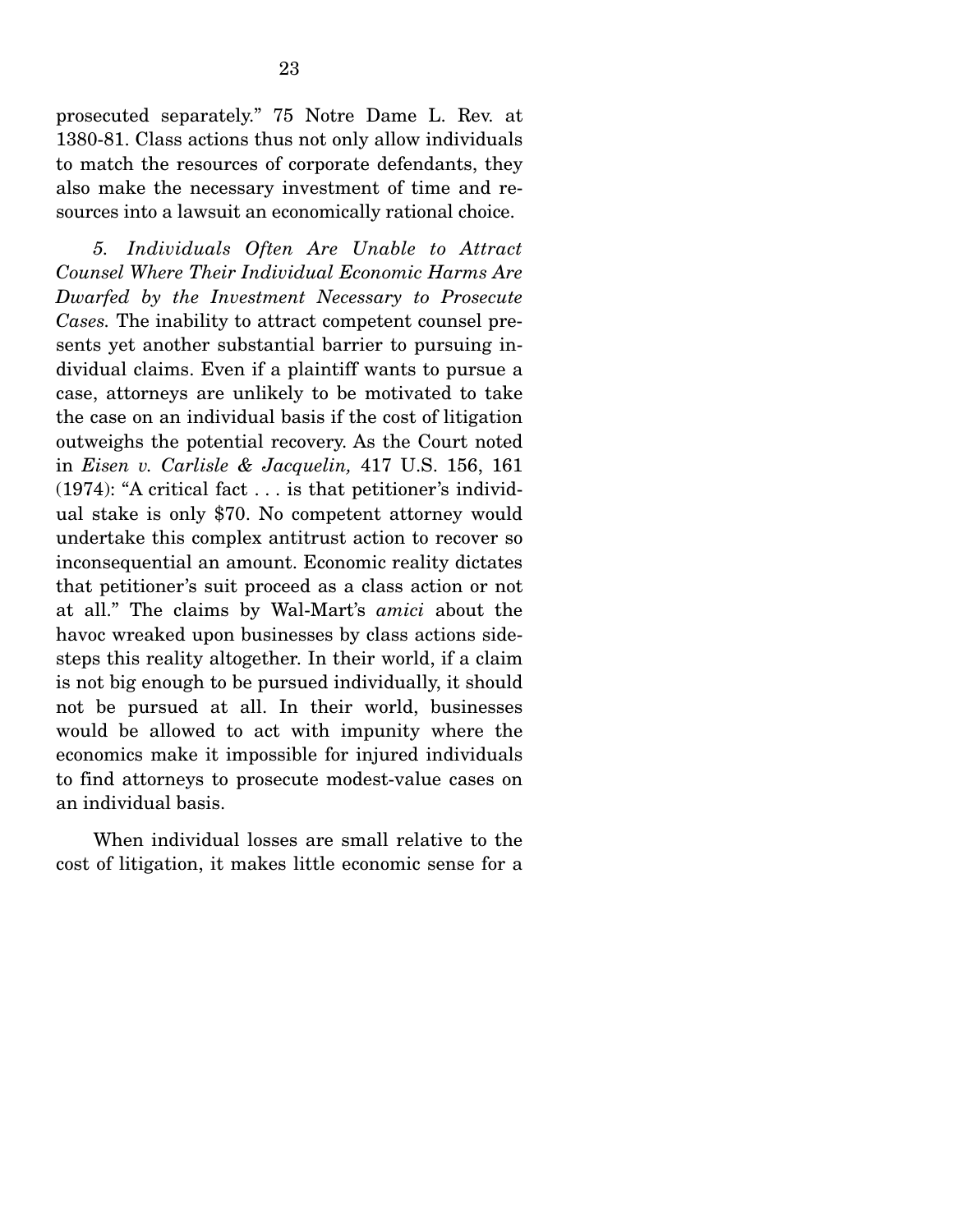competent attorney to take the case unless she can challenge the harm in the aggregate, on behalf of a class of injured persons. As one trial court explained:

It is undisputed that the lawyers who represented the plaintiffs in these cases would not have taken them if the only claim they could have pursued was the claim of the individual plaintiff. The reasons for this are not hard to see. The actual damages sought by the named plaintiffs are relatively insubstantial. . . . Consequently, it would not make economic sense for an attorney to agree to represent any of the plaintiffs in these cases in exchange for 33 1 */*3% or even a greater percentage of the individual's recovery. . . . Simply put, the potential reward would be insufficient to motivate private counsel to assume the risks of prosecuting the case just for an individual on a contingency basis. While retaining counsel on an hourly basis is possible, in view of the small amounts involved, it would not make economic sense for an individual to retain an attorney to handle one of these cases on an hourly basis and it is hard to see how any lawyer could advise a client to do so. The net result is that cases such as the ones listed above will not be prosecuted even if meritorious.

#### *Ting,* 182 F. Supp. 2d at 918.

 Similarly, in a case challenging payday loans, another court concluded that "[t]he chance that [plaintiff] could have obtained competent counsel absent the possibility of class action status or successfully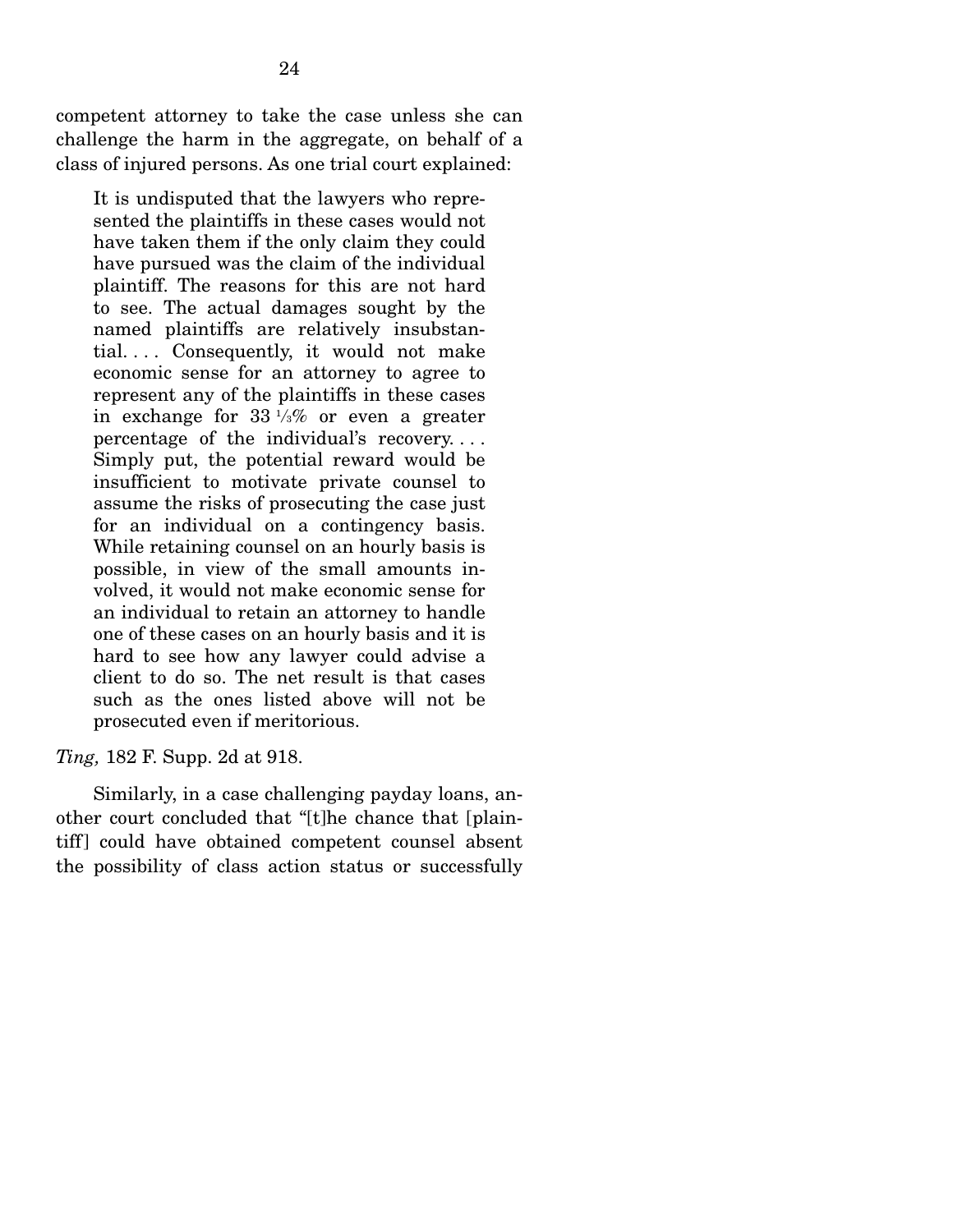recognized a potential claim that she could effectively pursue without benefit of counsel is *effectively zero*." *Reuter,* 2006 WL 3743016, at \*5 (emphasis added). The court emphasized that among the 66,000 or more customers who obtained payday loans with usurious annual rates exceeding 45 percent, "none has brought an individual claim." *Id.* at \*4. *See also Brewer v. Mo. Title Loans, Inc.*, 323 S.W.3d 18, 21-22 (Mo. 2010) (chances of finding attorney absent class device were "virtually nil" given the "small damages at issue," "complicated nature of the case," and "likelihood of a heavily defended defendant"); *Kristian v. Comcast Corp.*, 446 F.3d 25, 58 (1st Cir. 2006) (expert affidavits demonstrated that "without some form of class mechanism – be it class action or class arbitration – a consumer antitrust plaintiff will not sue at all," leading the court to conclude that it would be "completely unrealistic and impractical" for an individual plaintiff to retain expert witnesses, without whom a plaintiff 's case would be "extremely compromised, and effectively precluded").

 The outcome is no better in the context of workplace claims. In *Jarvaise v. Rand Corp.,* 212 F.R.D. 1 (D.D.C. 2002), for example, the district court certified a Rule 23 class of 260 female employees alleging discrimination. In finding certification appropriate, the court found that "a significant number of individuals [would be] deprived of their day in court because they are otherwise unable to afford independent representation." *Id.* at 4; *see also Scott v. Aetna Servs., Inc.,*  210 F.R.D. 261, 268 (D. Conn. 2002) (finding cost of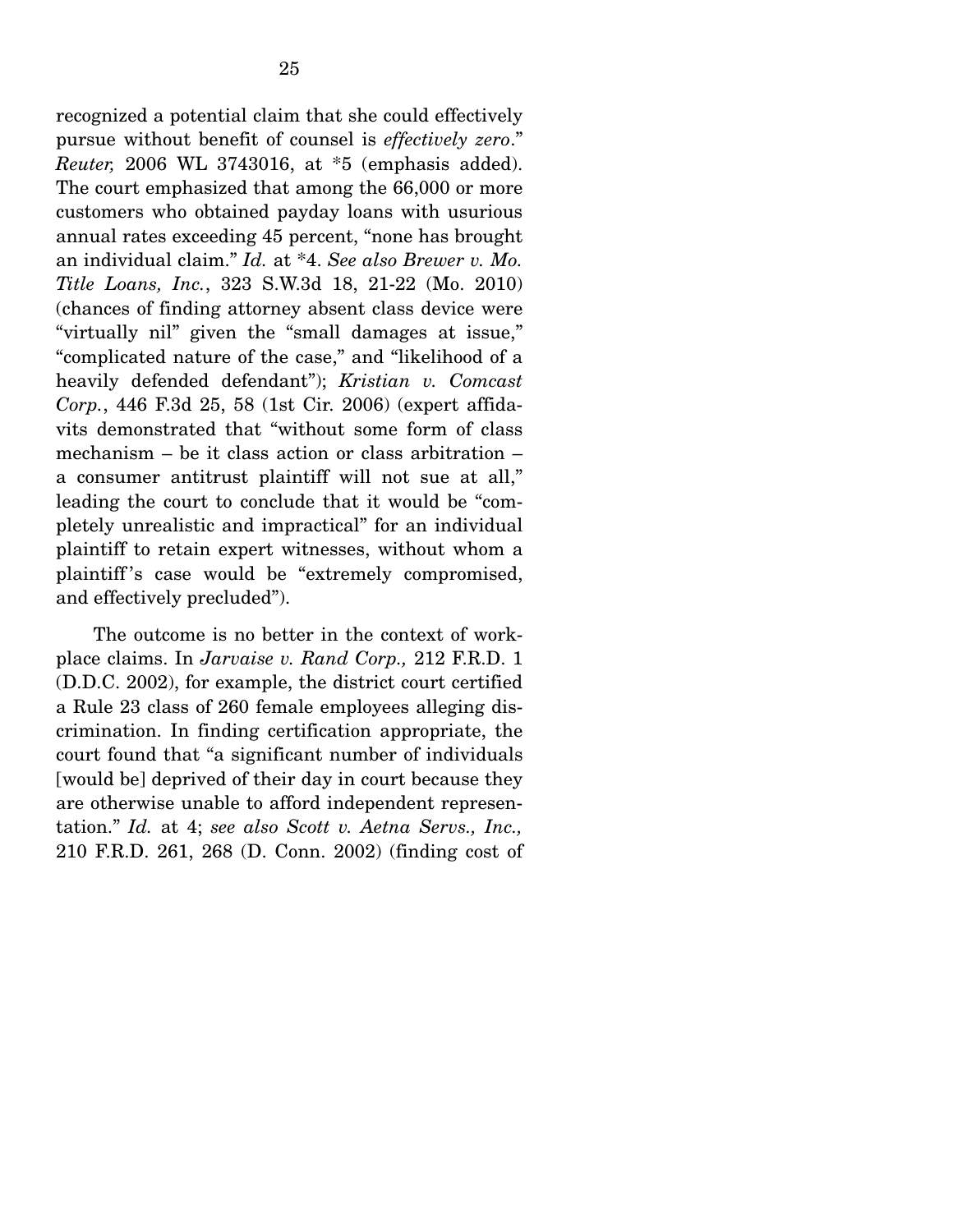individual litigation "prohibitive"). The same is true for the relatively modest claims of the victims of Wal-Mart's alleged employment discrimination: they are individually too small for an attorney to justify mounting expensive and time-consuming litigation.

 The availability of court-awarded fees does not resolve the problem. Attorneys are unlikely to take cases where fees and costs are likely to dominate the recovery because there would be a substantial risk that they would not be fully compensated under feeshifting statutes for their efforts in prosecuting the claim. *See Hensley v. Eckerhart,* 461 U.S. 424, 434 (1983) ("results obtained" factor an important consideration in determining attorney-fee award); *Kristian*, 446 F.3d at 59 n.21 ("In any individual case, the disproportion between the damages awarded to an individual consumer antitrust plaintiff and the attorney's fees incurred to prevail on the claim would be so enormous that it is highly unlikely that an attorney could ever begin to justify being made whole by the court."). As the New Jersey Supreme Court observed, the "availability of attorney's fees is illusory if it is unlikely that counsel would be willing to undertake the representation." *Muhammad*, 912 A.2d at 100; *see also Cooper v. QC Fin. Servs., Inc.*, 503 F. Supp. 2d 1266, 1289 (D. Ariz. 2006) (finding "no indication" that " attorney fees are an adequate substitute'" for the class action mechanism); *Discover Bank,* 113 P.3d at 1109-10 ("[N]or are we persuaded by the rationale stated by some courts that the potential availability of attorney fees to the prevailing party in arbitration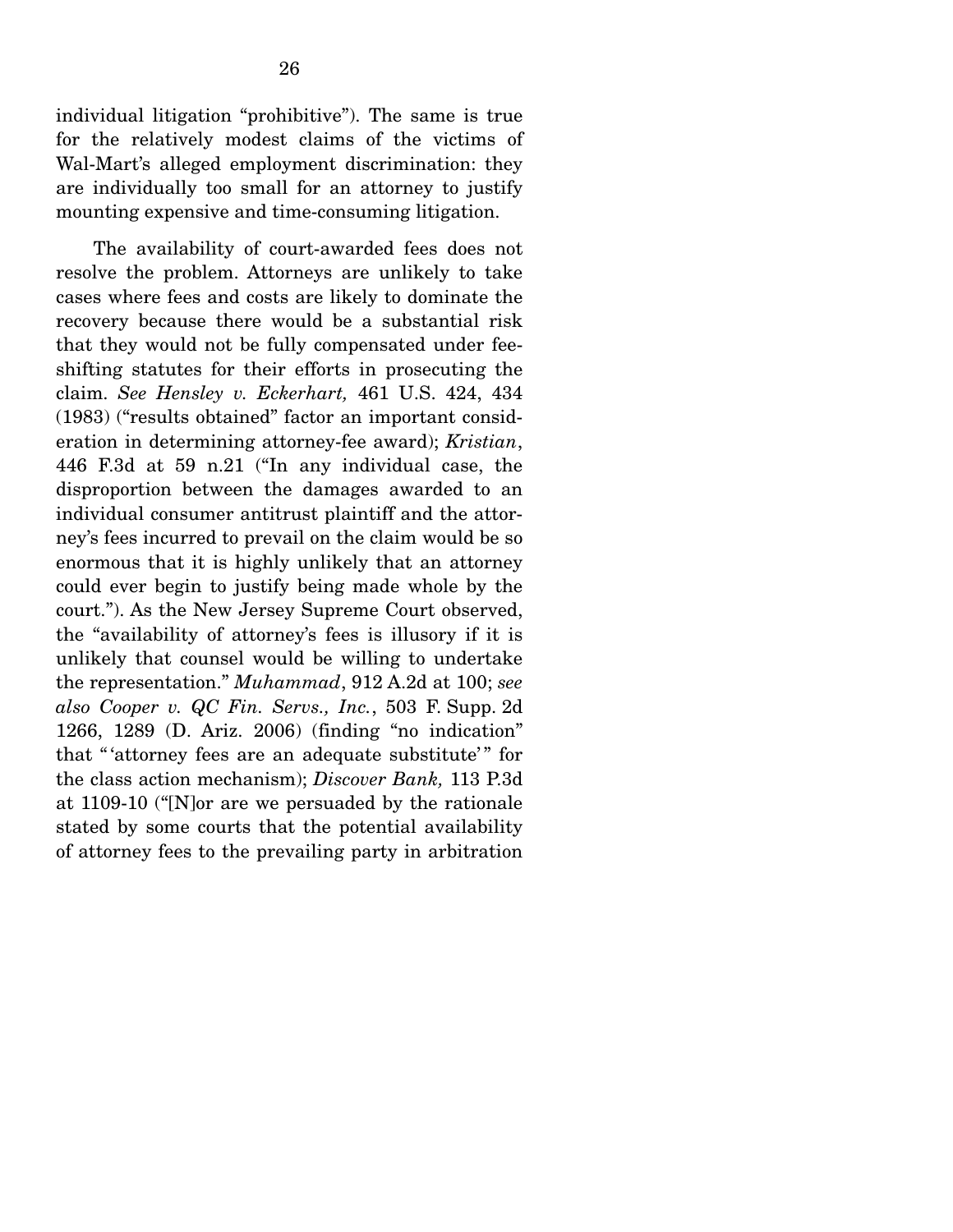or litigation ameliorates the problem posed by such class action [bans]."); *Feeney v. Dell Inc.,* 908 N.E.2d 753, 764-65 (Mass. 2009) (availability of attorney's fees "not sufficient to ensure that a consumer or business with a small-value claim will be able to find an attorney willing to take the case absent the ability to aggregate claims").

 In sum, if the ability to prosecute multiple claims together in a class action is overly restricted, many consumers and workers would be effectively left with no remedy – and corporations would be effectively immunized from liability for widespread violations of law.

#### **II.** *AMICI***'S HYPERBOLIC ATTACKS ON CLASS ACTIONS ARE WITHOUT MERIT.**

### **A. A Robust Marketplace Needs Lawful Corporate Actors.**

 Several of Wal-Mart's *amici* contend that class actions hurt innovative businesses. (*See, e.g.*, Pac. Legal Found. Br. 1 (class actions "stifle entrepreneurialism and job creation"); Intel Corp. Br. 8-9 ("a class action threatens to destroy a defendant's reputation completely out of proportion to the merits of the claims").) In fact, the opposite is true. Class actions are a proven and effective means to encourage lawful corporate conduct. And, when one business cheats the system, it gains an unfair (and unlawful) financial advantage in the marketplace which leads to a race to the bottom in an effort for other businesses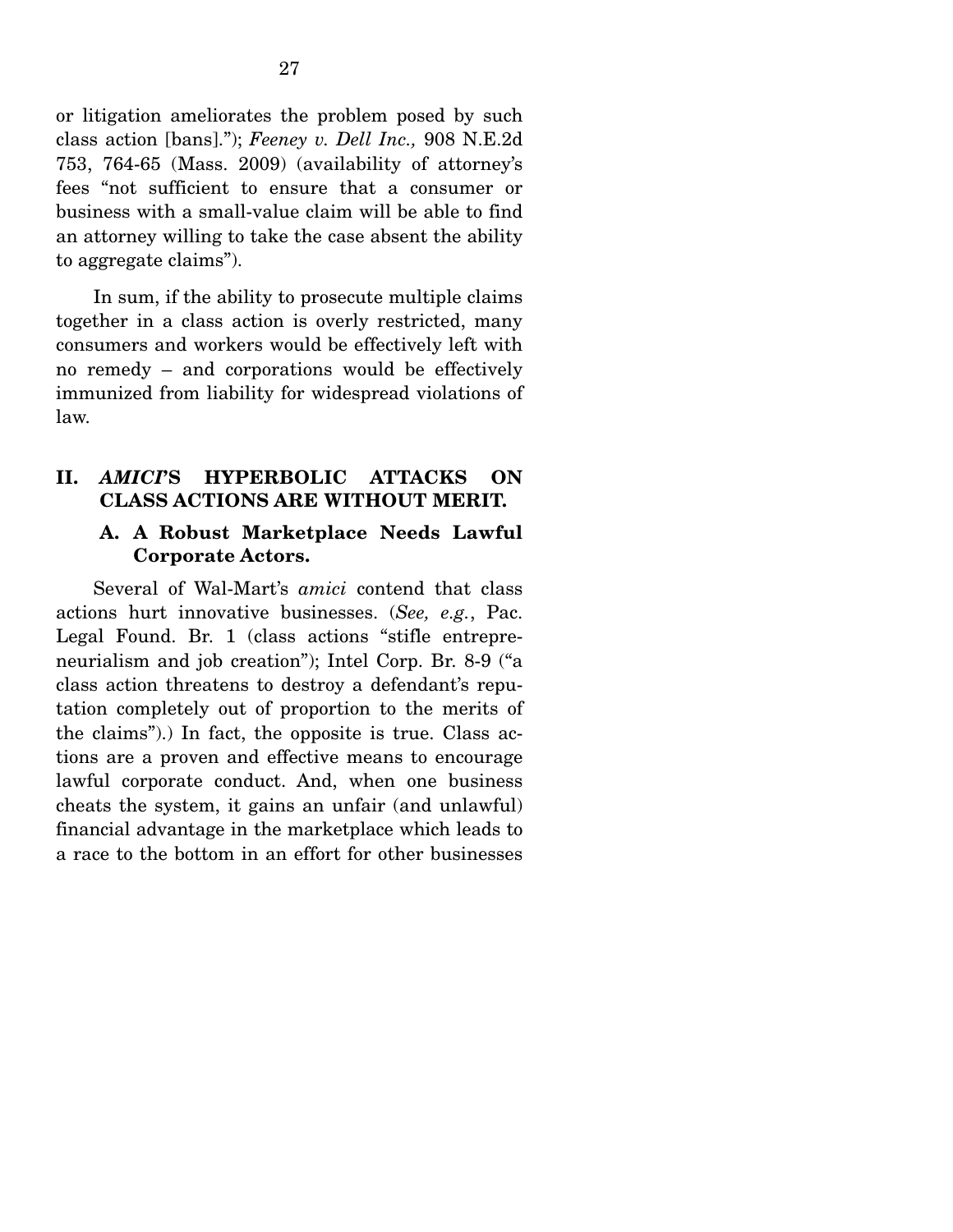to compete. *Amici*'s insistence that allowing the lower court's decision in this case to stand would have a "deleterious impact on the national economy" (*see* Global Automakers' Br. 7) is a gross distortion of reality.

 Class actions "were designed not only to compensate victimized members of groups . . . , but also to deter violation of the law, especially when small individual claims are involved." Alba Conte & Herbert B. Newberg, *Newberg on Class Actions* § 4:36, at 314 (4th ed. 2002); *see also Abels v. JBC Legal Group, P.C.*, 227 F.R.D. 541, 546 (N.D. Cal. 2005) (same). The deterrent effect of class actions on illegal corporate behavior is proven, and significant. *See, e.g.,* Hensler, *Class Action Dilemmas, supra,* at 9, 119. As one court recognized in addressing the legality of a consumer contract that prohibited class actions, the inability to pursue a class action potentially "gives defendant a virtual license to commit, with impunity, millions of dollars' worth of small-scale fraud." *Vasquez-Lopez*, 152 P.3d at 951; *see also Woods v. QC Fin. Servs., Inc.*, 280 S.W.3d 90, 98 (Mo. Ct. App. 2008) ("Individualizing each claim absolutely and completely insulates and immunizes [the company] . . . from scrutiny and accountability for its business practices and 'also serves as a disincentive for [the company] to avoid the type of conduct that might lead to class action litigation in the first place.' "); *Coady*, 729 N.W.2d at 747 ("the prospect of class-wide relief 'ordinarily has some deterrent effect on a manufacturer or service provider'"). The inability to bring a class action not only deprives individuals of what may be their only viable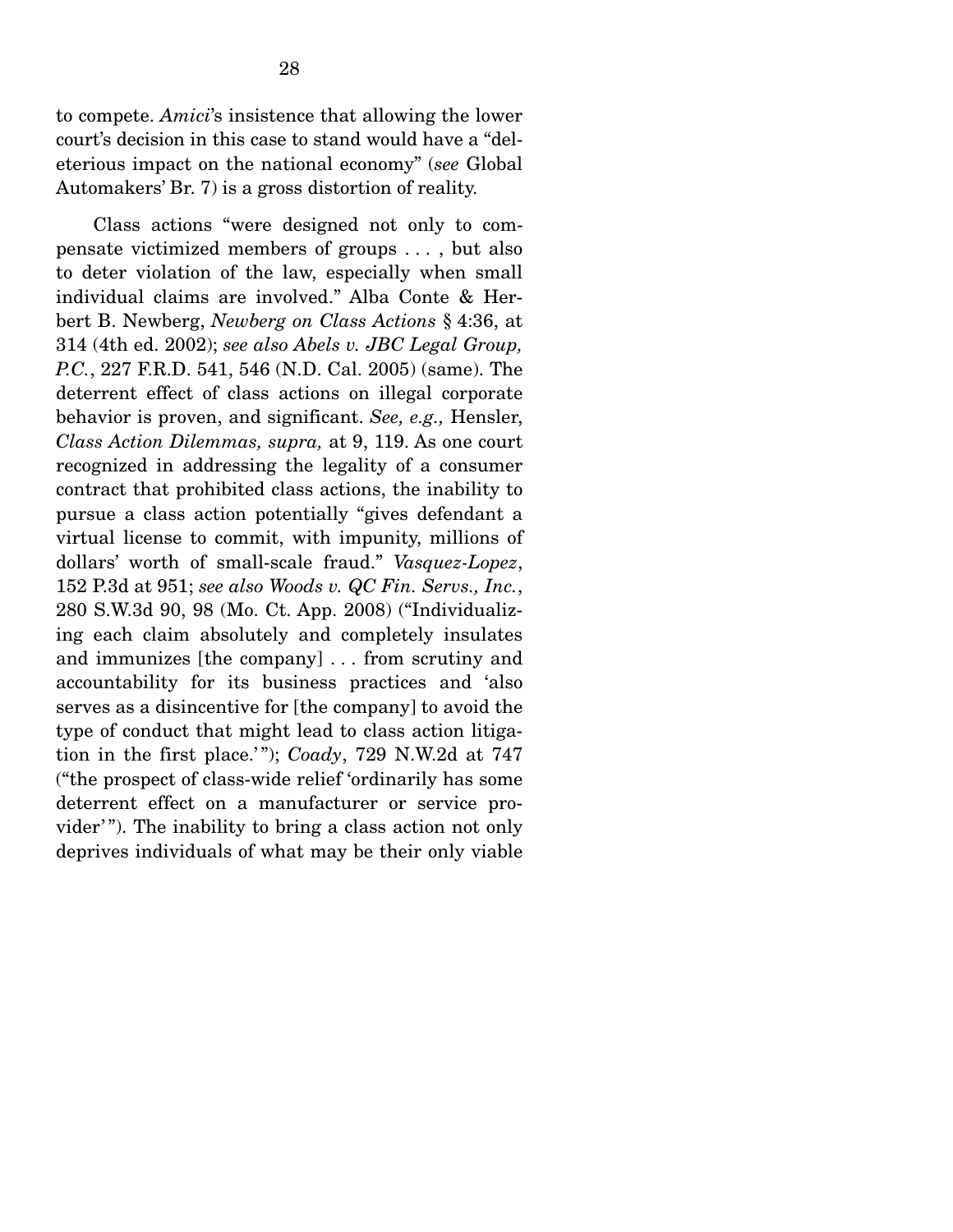means of relief, it also eliminates incentives for businesses to comply with statutory protections for consumers and workers. Thus, the rhetoric of Wal-Mart's *amici* that class actions are not good for the economy ignores the real value that enforcement of statutory rights provides to our society.

 Empirical research confirms that class action lawsuits shape corporate conduct. A study conducted by the Rand Institute for Civil Justice, for example, examined several consumer class action lawsuits and settlements involving small individual losses. *See* Hensler, *Class Action Dilemmas, supra,* at 527-29. Corporate representatives interviewed by researchers admitted that class actions had "played a regulatory role by causing them to review their financial and employment practices." *Id*. at 9, 119. Moreover, "some manufacturer representatives noted that heightened concerns about potential class action suits have had a positive influence on product design decisions." *Id*. These accounts corresponded with changes in business practices. In all six of the consumer cases studied, the litigation was associated with changes in practice, and in four of the six, "the evidence strongly suggest[ed] that the litigation, directly or indirectly, produced the change in practice." *Id.* at 431.

 Class actions thus can operate as an effective sentry over corporate misconduct. This conclusion is grounded in both economics and common sense. Class action litigation can induce compliance with the law in a way that individual litigation often cannot: a profit-seeking entity would rather pay small sums to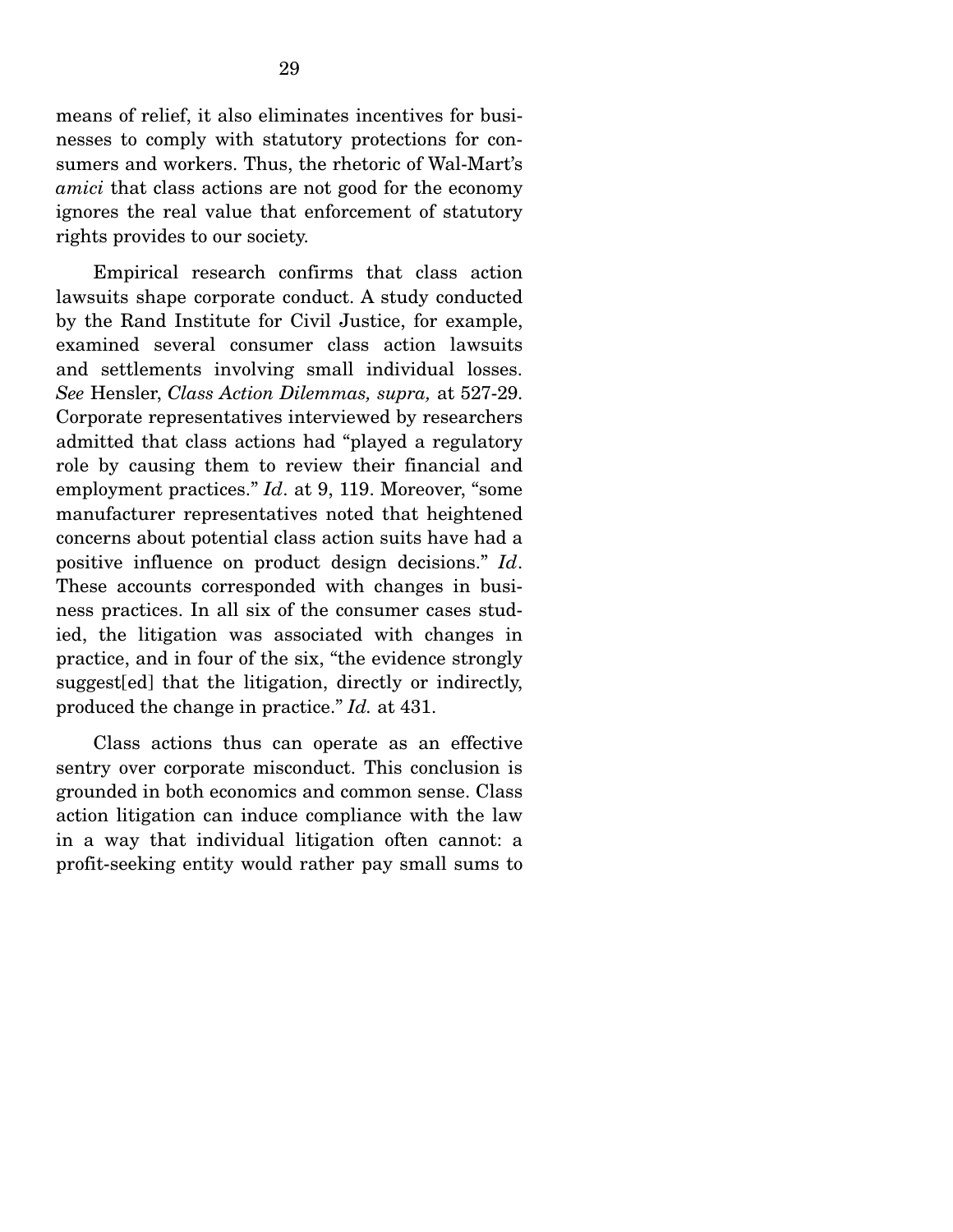the few that can navigate the judicial system on their own than stop completely its unlawful practice that nets millions of dollars a year. As the California Supreme Court correctly observed in considering a class action ban in an employment agreement:

While employees may succeed under favorable circumstances in recovering unpaid overtime through a lawsuit or a wage claim filed with the Labor Commissioner, a class action may still be justified if these alternatives offer no more than the prospect of "random and fragmentary enforcement" of the employer's legal obligation to pay overtime. . . . In other words, absent effective enforcement, the employer's cost of paying occasional judgments and fines may be significantly outweighed by the cost savings of not paying overtime.

*Gentry*, 165 P.3d at 567 (citations omitted). If it were not for the class action device, companies would often face little or no downside to violating the law. *See Carnegie,* 376 F.3d at 661.

### **B. The Prevalence of Blackmail Settlements Is a Fiction.**

 Wal-Mart's *amici* suggest that class actions help greedy attorneys and plaintiffs assert meritless claims to hold businesses hostage for high payouts. (*See, e.g.*, DRI Br. 20 (class actions force corporations to settle meritless claims); Global Automakers Br. 3 (class actions are a tool for plaintiffs to "sell the rights of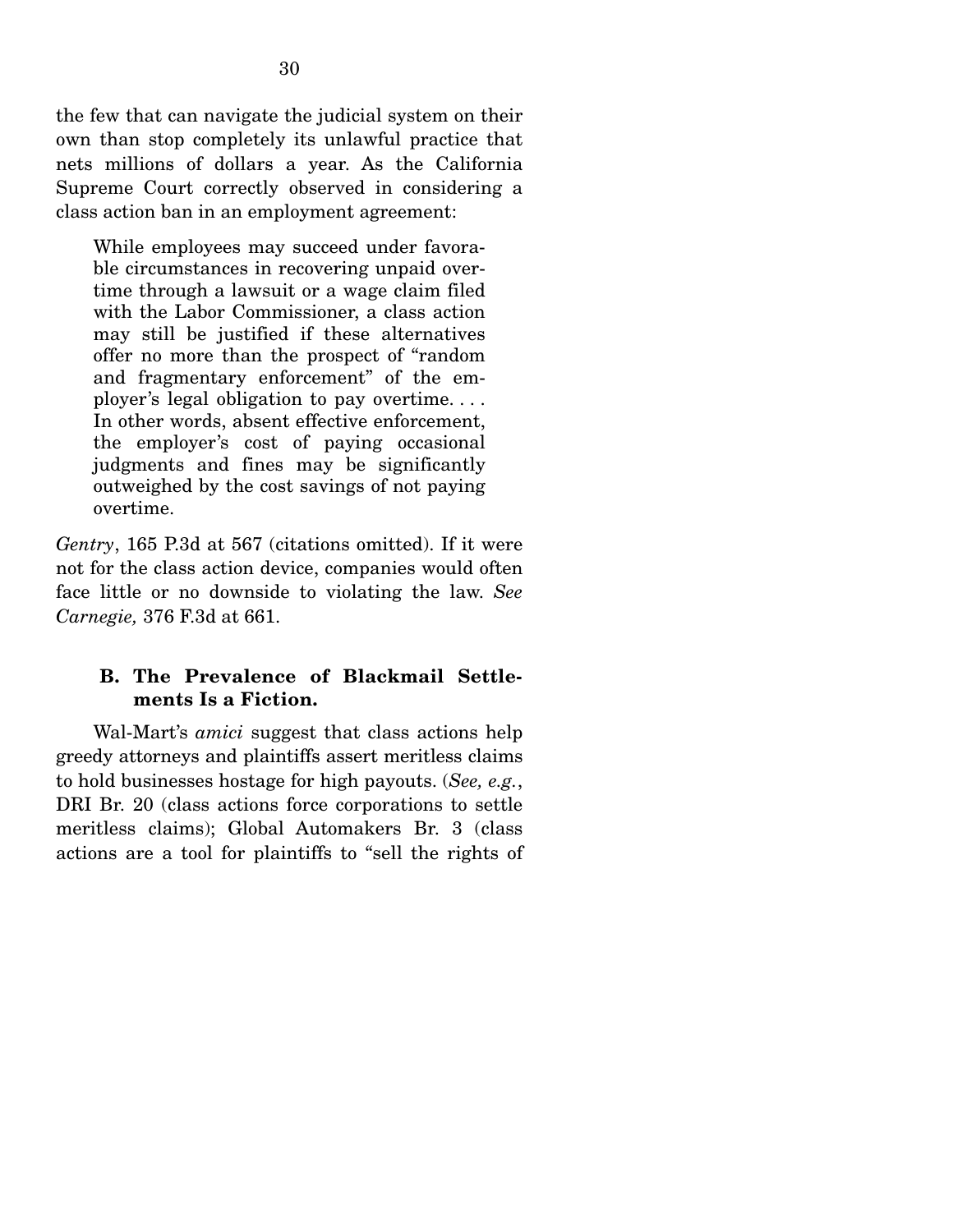absent class members for private gain"); Intel Br. 1 ("class certification almost always coerces an immediate settlement").) These false assertions ignore the reality that class action settle no more frequently than individual litigation, and that class settlements are often won only after hard-fought, lengthy and expensive lawyering on *both* sides. Indeed, if plaintiffs' class action lawyers were in the business of blackmail, they picked phenomenally risky, arduous, and expensive material with which to work. For example, to reach the certification decision now under review by this Court, plaintiffs and their counsel litigated for nearly nine years, *see Dukes v. Wal-Mart Stores, Inc*.*,* 603 F.3d 571, 577 n.2 (9th Cir. 2010), participated in over 200 depositions, reviewed more than a million pages of documents, and prepared and filed 120 declarations from class representatives and class members. (Respondent's Br. at 6, 10-11.)

 The assertion that class actions unfairly coerce businesses into unjustified settlements is flatly contradicted by empirical evidence. In a 1996 study of class action litigation in four federal district courts, and in later research as well, the Federal Judicial Center ("FJC") found that class and nonclass settlement rates were comparable, that class actions could not successfully be deployed as strike suits because defendants generally had a reasonably prompt chance to test the merits, and that there was no objective evidence that settlements were coerced even by class certification decisions. *See* Willging et al., *Empirical Study, supra*, at 7-10, 32-34, 60-62, 89-90; *see also*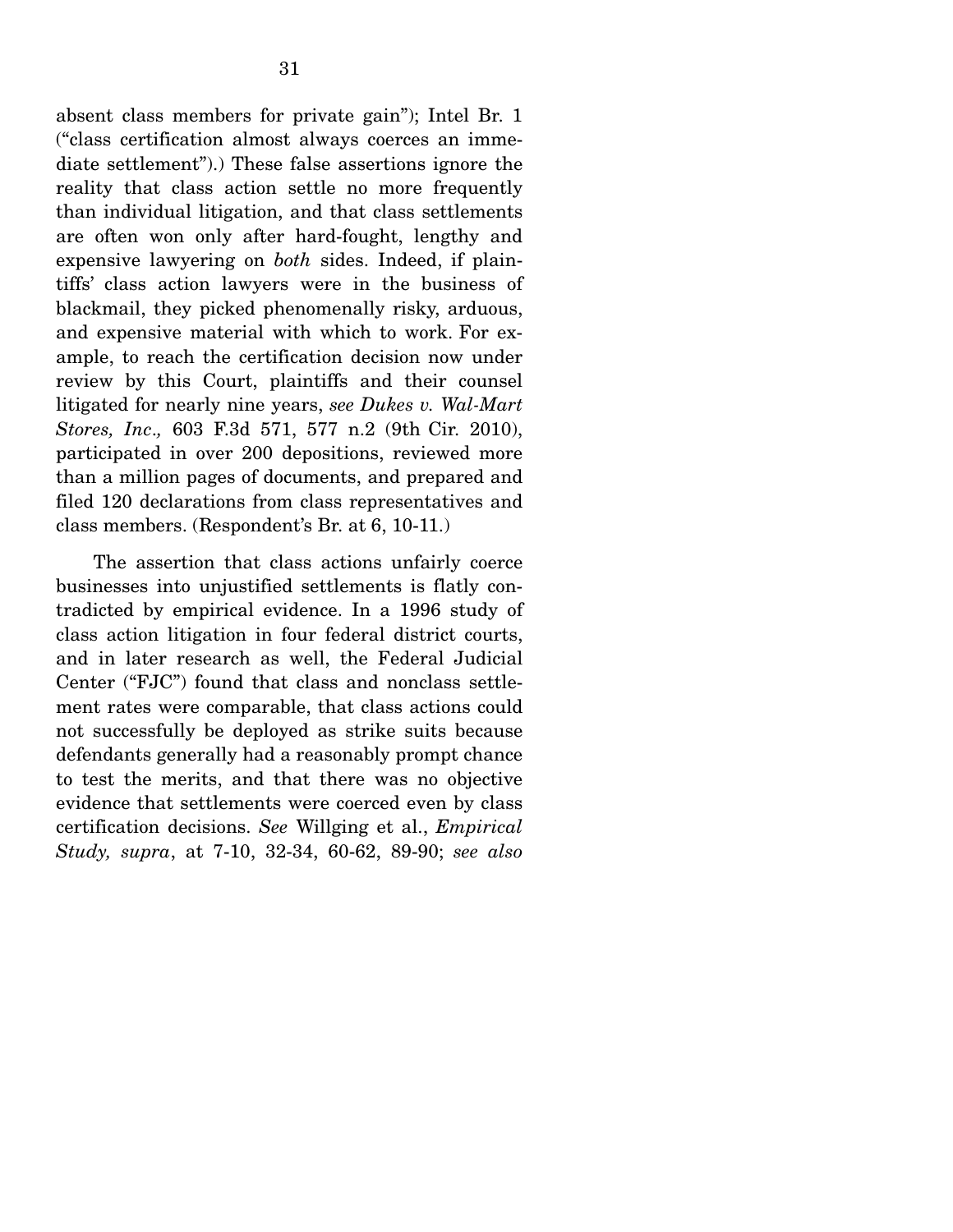Thomas E. Willging & Shannon R. Wheatman, *Attorney Choice of Forum in Class Action Litigation: What Difference Does It Make?*, 81 Notre Dame L. Rev. 591, 645-50 (2006). The FJC noted that defendants typically sought and, in at least a third of the cases, obtained judicial rulings on motions terminating the "litigation *without a settlement, coerced or otherwise*." Willging et al., *Empirical Study, supra,* at 34 (emphasis added). More than two-thirds of the certified class actions examined had rulings on a motion to dismiss, motion for summary judgment, or both, leading the FJC to conclude that such dispositive motions coupled with active case management "greatly diminishes the likelihood that the certification decision itself, as opposed to the merits of the underlying claims, coerced settlements with any frequency." Willging et al., *Empirical Study, supra,* at 61. And, in a later study in 2005, almost a quarter of cases certified for trial did not result in an approved class-wide settlement. 81 Notre Dame L. Rev. at 647. The settlement rate for certified class actions was similar to that of conventional lawsuits, with approximately 70 percent of cases filed in federal court ending in pretrial settlement. Charles Silver, "*We're Scared to Death": Class Certification and Blackmail,* 78 N.Y.U.L. Rev. 1357, 1401-02 (Oct. 2003); Robert G. Bone & David S. Evans, *Class Certification and Substantive Merits*, 51 Duke L.J. 1251, 1285 n.129 (Feb. 2002).

 Furthermore, even a cursory review of recent employment class action settlements demonstrates the difficulty and tremendous investment in time and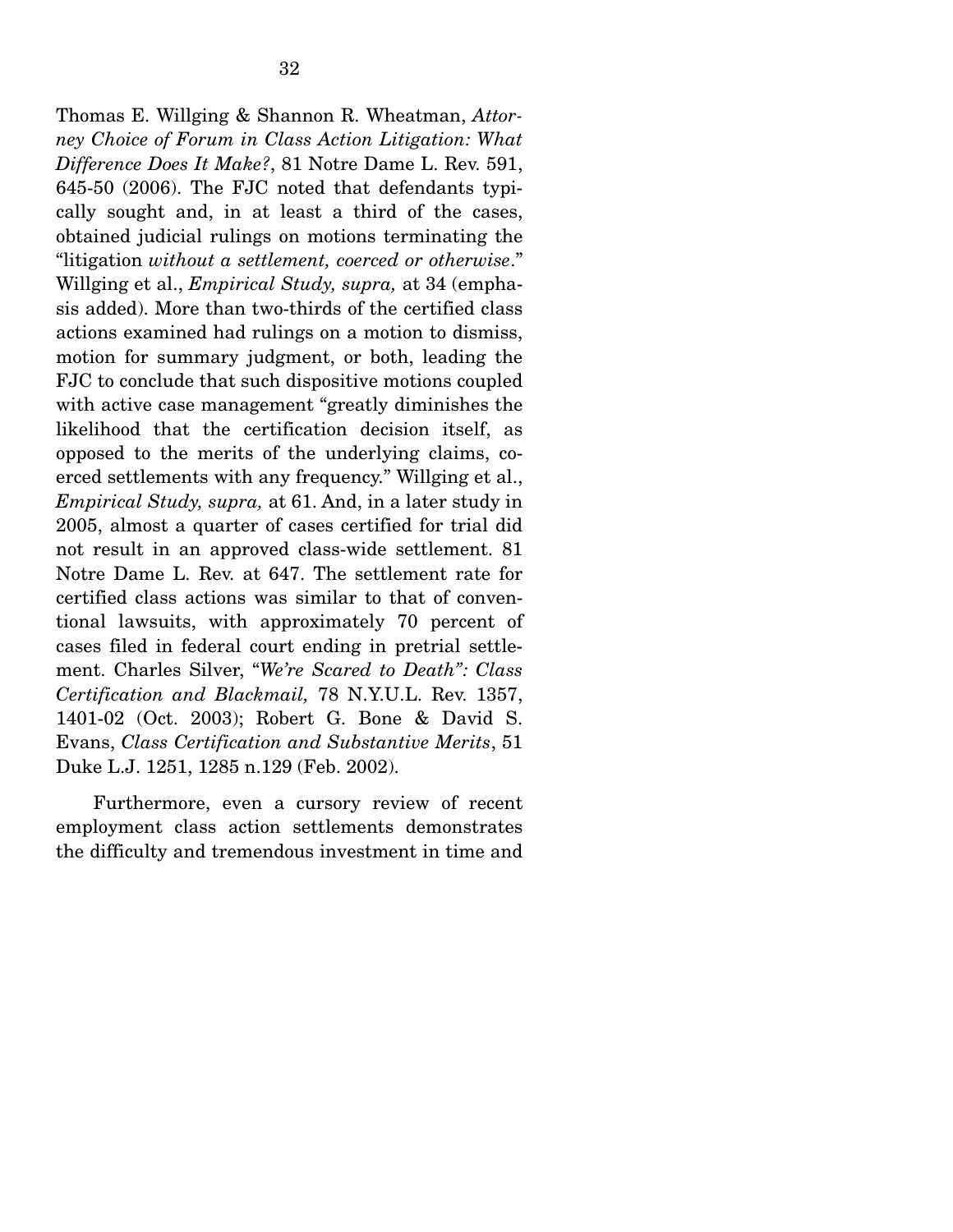out-of-pocket costs in litigating such cases. In *Velez v. Novartis Pharm. Corp.*, No. 04CIV09194 (CM), 2010 WL 4877852 (S.D.N.Y. Nov. 30, 2010), for example, a settlement of a gender discrimination class action described by the court as "excellent" and involving over 6,000 employees was reached only after seven years of litigation and a seven-week jury trial. *Id*. at \*1, 28. In approving the settlement, the court noted that "[t]he road to this Settlement was long, arduous, risky and expensive." *Id*. at \*28. In that case, plaintiffs' counsel worked nearly 40,000 hours and spent over \$1.8 million in out-of-pocket costs. Moreover, as the court noted, the testifying witnesses "exposed themselves to professional risk and emotional upheaval, overcoming fears of possible scorn of friends and colleagues and, in some cases, the displeasure of family members." *Id.* at \*3-4.

 Similarly, in *Wright v. Stern*, 553 F. Supp. 2d 337 (S.D.N.Y. 2008), the plaintiffs, alleging race-based discrimination and retaliation, achieved a settlement for a class of 3500 workers only after nearly seven years of litigation, the exchange of thousands of documents, scores of depositions, multiple expert witnesses on both sides, a summary judgment motion, and \$1 million in out-of-pocket costs expended by plaintiffs' counsel. *Id.* at 338-41 The court approved the settlement which included "extensive and concrete equitable relief" involving the formation of an advisory committee and substantial training for employees and managers, and the payment of over \$11 million to class members. *Id.* at 339-42. The court also awarded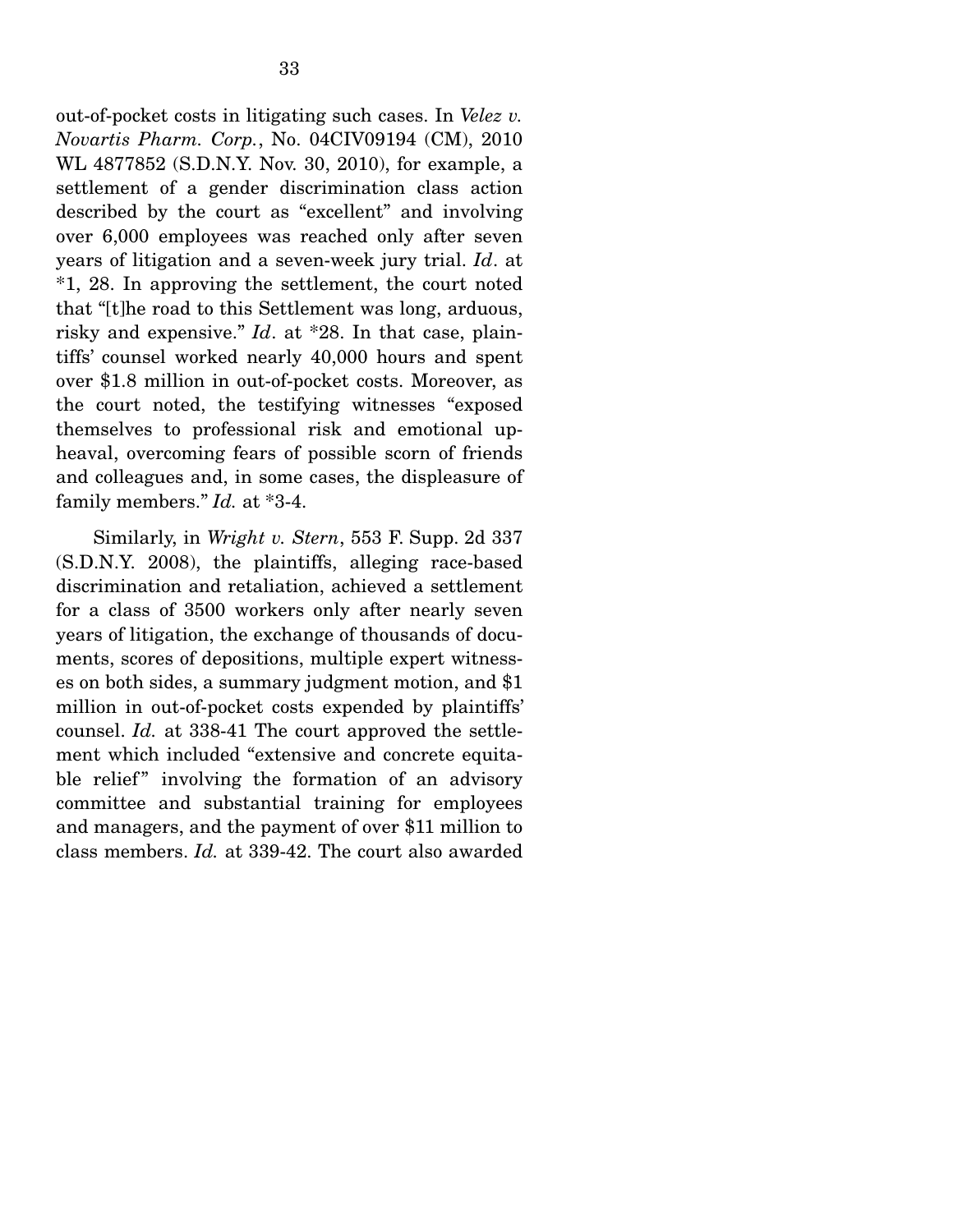attorneys' fees of \$8 million which, the court noted, *excluded* approximately 2,000 hours expended by plaintiffs' counsel during the settlement process, for which they had agreed not to seek fees. *Id.* at 342. *See also Davis v. Eastman Kodak Co.*, \_\_\_ F. Supp. 2d \_\_\_, 2010 WL 5290067 (W.D.N.Y. Dec. 17, 2010) (settlement of race discrimination case, with fund of over \$21 million to over 3,000 employees and fees for over 36,000 hours of work that plaintiffs' counsel had discounted by 34 percent).

*Amici* supporting Wal-Mart studiously avoid any acknowledgement of the real and daunting costs to plaintiffs and their counsel of mounting a class challenge to corporate conduct. They insist that "the actual costs of litigating thousands of claims simultaneously . . . exert pressure on defendants to settle" (Intel Br. 8), but fail to acknowledge the corresponding – and indeed greater – risk to plaintiffs and their counsel who do not have a deep-pocketed corporation available to pay the costs of dozens of depositions or multiple expert witnesses. Moreover, for all of *amici*'s inflamed rhetoric, they never explain how raising the bar for class certification will "curb" the supposed blackmail, other than to force plaintiffs with class claims – meritorious or not – not to bring them at all.

 Finally, the oft-repeated "blackmail settlement" moniker also does a disservice to the trial and appellate courts that regularly and rigorously review class settlements to confirm that they are fair and reasonable, as required by Rule 23. It is the settlement of individual claims that escapes any court's watch –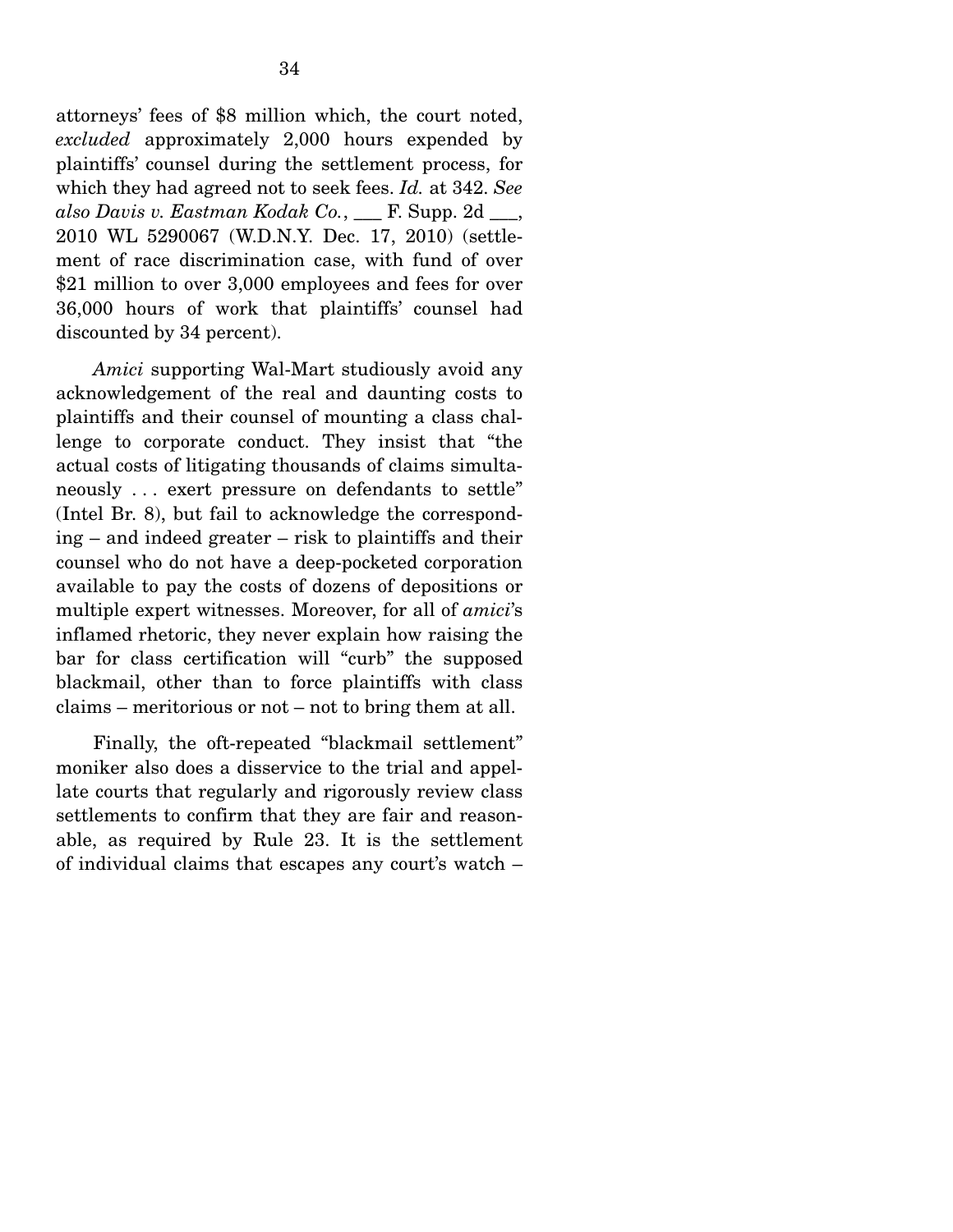not the resolution of the claims of absent class members which requires court approval. *See*, *e.g.*, *Wal-Mart Stores, Inc. v. Visa U.S.A., Inc.,* 396 F.3d 96, 103, 117 (2nd Cir. 2005) (reviewing trial court approval of "the largest antitrust settlement in history" and concluding that "[t]here could not be any better evidence of procedural integrity than the aggressive litigation spanning nearly a decade and the impassioned settlement negotiations that produced an agreement on the brink of trial"); *Davis,* 2010 WL 5290067, at \*1 (thoroughly reviewing and approving settlement of a class action that was "unusually complex and litigat-

ed aggressively but professionally by both sides"). In other words, the Federal Rules and Rule 23 itself contain mechanisms to identify and stop abuse, and require far more judicial scrutiny of class actions than of individual actions.

 Rule 23 does not permit plaintiffs and their counsel to breeze into court with a mere suggestion of unlawful conduct and obtain a "blackmail" settlement. To the contrary, class certification is by no means certain, and class litigation is by no measure inexpensive. District courts routinely and faithfully apply Rule 23 to determine when a class should be certified, oversee class litigation and determine the fairness of class settlements. This Court should reject Wal-Mart's and its *amici*'s attacks on class actions and their attempt to raise the bar for certifying and pursuing class actions.

--------------------------------- ♦ ---------------------------------